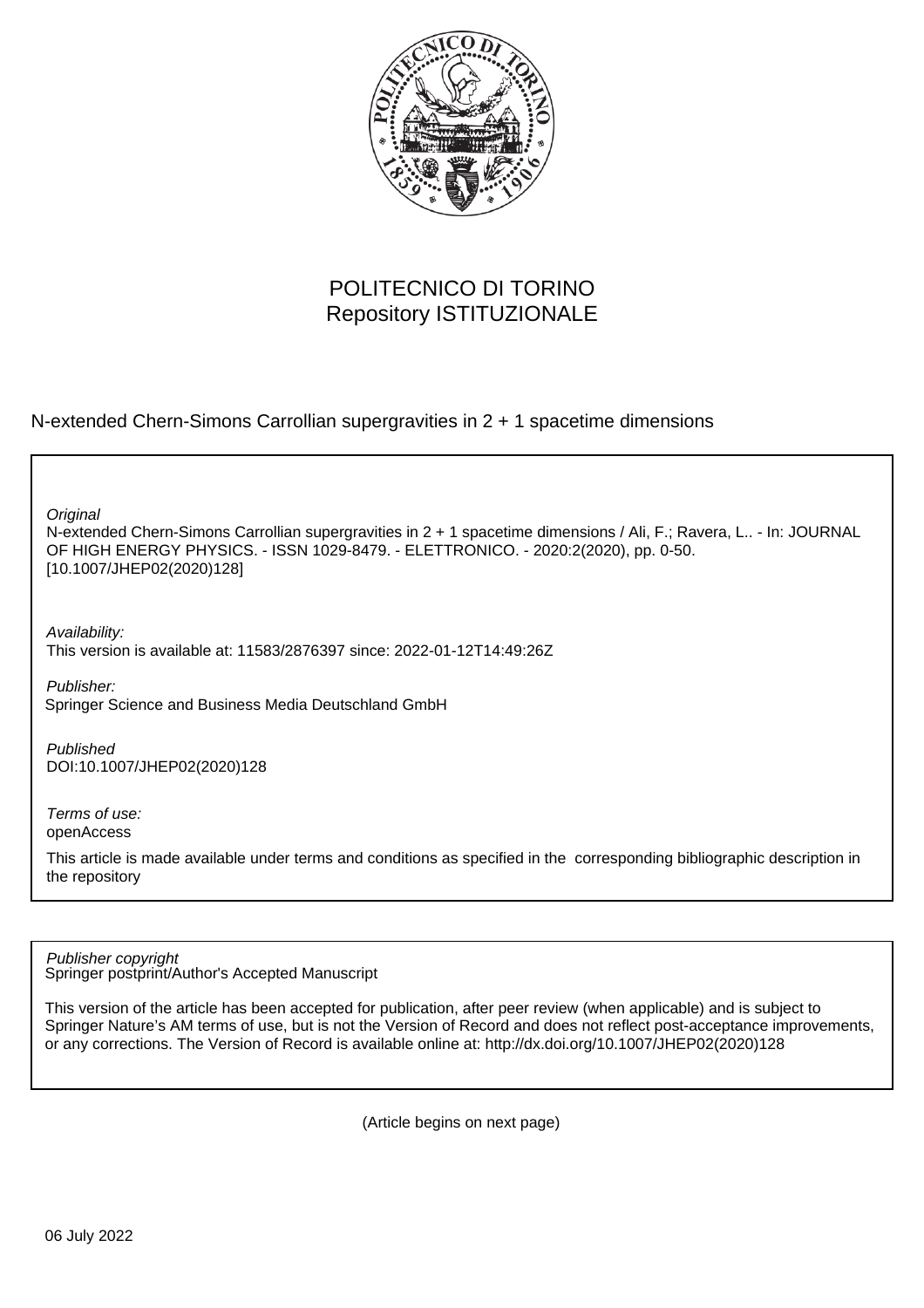PUBLISHED FOR SISSA BY 2 SPRINGER

Received: December 15, 2019 Accepted: February 12, 2020 PUBLISHED: February 24, 2020

# $\mathcal N$ -extended Chern-Simons Carrollian supergravities in  $2+1$  spacetime dimensions

Farhad Ali<sup>a</sup> and Lucrezia Ravera<sup>b</sup>

<sup>a</sup>Department of Mathematics, Kohat University of Science and Technology, 26000 Kohat KPK, Pakistan b INFN — Sezione di Milano, Via Celoria 16, I-20133 Milano, Italy

E-mail: [farhadali@kust.edu.pk](mailto:farhadali@kust.edu.pk), [lucrezia.ravera@mi.infn.it](mailto:lucrezia.ravera@mi.infn.it)

ABSTRACT: In this work we present the ultra-relativistic  $N$ -extended AdS Chern-Simons supergravity theories in three spacetime dimensions invariant under  $\mathcal{N}$ -extended AdS Carroll superalgebras. We first consider the  $(2,0)$  and  $(1,1)$  cases; subsequently, we generalize our analysis to  $\mathcal{N} = (\mathcal{N}, 0)$ , with  $\mathcal{N}$  even, and to  $\mathcal{N} = (p, q)$ , with  $p, q > 0$ . The N-extended AdS Carroll superalgebras are obtained through the Carrollian (i.e., ultra-relativistic) contraction applied to an  $so(2)$  extension of  $\mathfrak{osp}(2|2) \otimes \mathfrak{sp}(2)$ , to  $\mathfrak{osp}(2|1) \otimes \mathfrak{osp}(2,1)$ , to an  $\mathfrak{so}(\mathcal{N})$  extension of  $\mathfrak{osp}(2|\mathcal{N})\otimes\mathfrak{sp}(2)$ , and to the direct sum of an  $\mathfrak{so}(p)\oplus\mathfrak{so}(q)$  algebra and  $\mathfrak{osp}(2|p) \otimes \mathfrak{osp}(2, q)$ , respectively. We also analyze the flat limit  $(\ell \to \infty$ , being  $\ell$  the length parameter) of the aforementioned  $\mathcal{N}$ -extended Chern-Simons AdS Carroll supergravities, in which we recover the ultra-relativistic  $N$ -extended (flat) Chern-Simons supergravity theories invariant under  $N$ -extended super-Carroll algebras. The flat limit is applied at the level of the superalgebras, Chern-Simons actions, supersymmetry transformation laws, and field equations.

Keywords: Chern-Simons Theories, Gauge Symmetry, Space-Time Symmetries, Supergravity Models

ArXiv ePrint: [1912.04172](https://arxiv.org/abs/1912.04172)

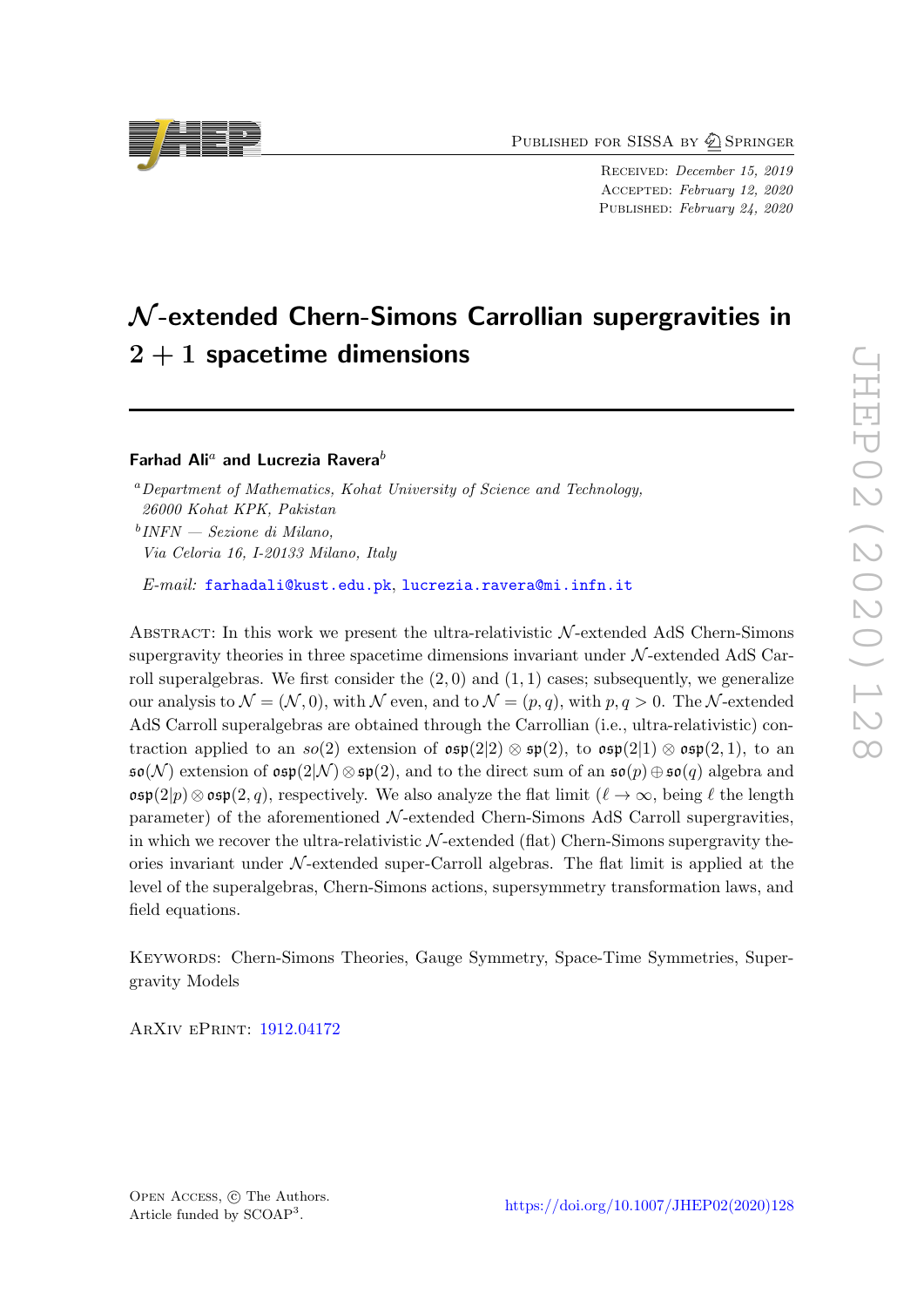#### Contents

| 1              | Introduction                                                                            | $\mathbf{1}$            |
|----------------|-----------------------------------------------------------------------------------------|-------------------------|
|                | 2 (2,0) AdS Carroll supergravity in $2 + 1$ dimensions                                  | $\overline{\mathbf{4}}$ |
|                | 2.1 $\mathcal{N} = (2,0)$ AdS Carroll superalgebra                                      | $\overline{4}$          |
|                | $(2,0)$ AdS Carroll supergravity action<br>2.2                                          | $\overline{7}$          |
|                | 3 $(1,1)$ AdS Carroll supergravity in $2+1$ dimensions                                  | 10                      |
|                | Review of the $\mathcal{N} = (1, 1)$ AdS Carroll superalgebra<br>3.1                    | 11                      |
|                | 3.2<br>$(1,1)$ AdS Carroll supergravity action                                          | 12                      |
|                | 4 ( $\mathcal{N}, 0$ ) AdS Carroll supergravity theories in $2 + 1$ dimensions          | 15                      |
|                | 4.1 $\mathcal{N} = (\mathcal{N}, 0)$ AdS Carroll superalgebra                           | 15                      |
|                | 4.2 $(\mathcal{N},0)$ AdS Carroll supergravity                                          | <b>20</b>               |
|                | 5 $(p,q)$ AdS Carroll supergravity theories in $2+1$ dimensions                         | 25                      |
|                | 5.1 $\mathcal{N} = (p, q)$ AdS Carroll superalgebra                                     | <b>25</b>               |
|                | $(p, q)$ AdS Carroll supergravity<br>$5.2\,$                                            | 28                      |
|                | 6 Study of the flat limit $\ell \to \infty$                                             | 32                      |
|                | $(2,0)$ Carroll supergravity from the $\ell \to \infty$ limit<br>6.1                    | 32                      |
|                | $(1,1)$ Carroll supergravity from the $\ell \to \infty$ limit<br>6.2                    | 35                      |
|                | $(\mathcal{N},0)$ Carroll supergravity theories from the $\ell \to \infty$ limit<br>6.3 | 37                      |
|                | $(p, q)$ Carroll supergravity theories from the $\ell \to \infty$ limit<br>6.4          | 42                      |
| $\overline{7}$ | Conclusions                                                                             | 46                      |

#### 1 Introduction

The study of spacetime symmetries has proved to be fundamental for analyzing and understanding various physical models. For instance, think of Newtonian gravity, Maxwell's electromagnetism, special and general relativity, string and supergravity theory. Most of these theories are based on relativistic symmetries. On the other hand, during the years models with non-relativistic symmetries have also been developed and analyzed, and and are still the subject of in-depth studies.

In this context, Carroll symmetries  $[1, 2]$ , arising when the velocity of light is sent to zero (i.e., in the ultra-relativistic limit,  $c \to 0$ ), have attracted some interest over recent years. In fact, models with Carroll symmetries occurred in the literature in the study of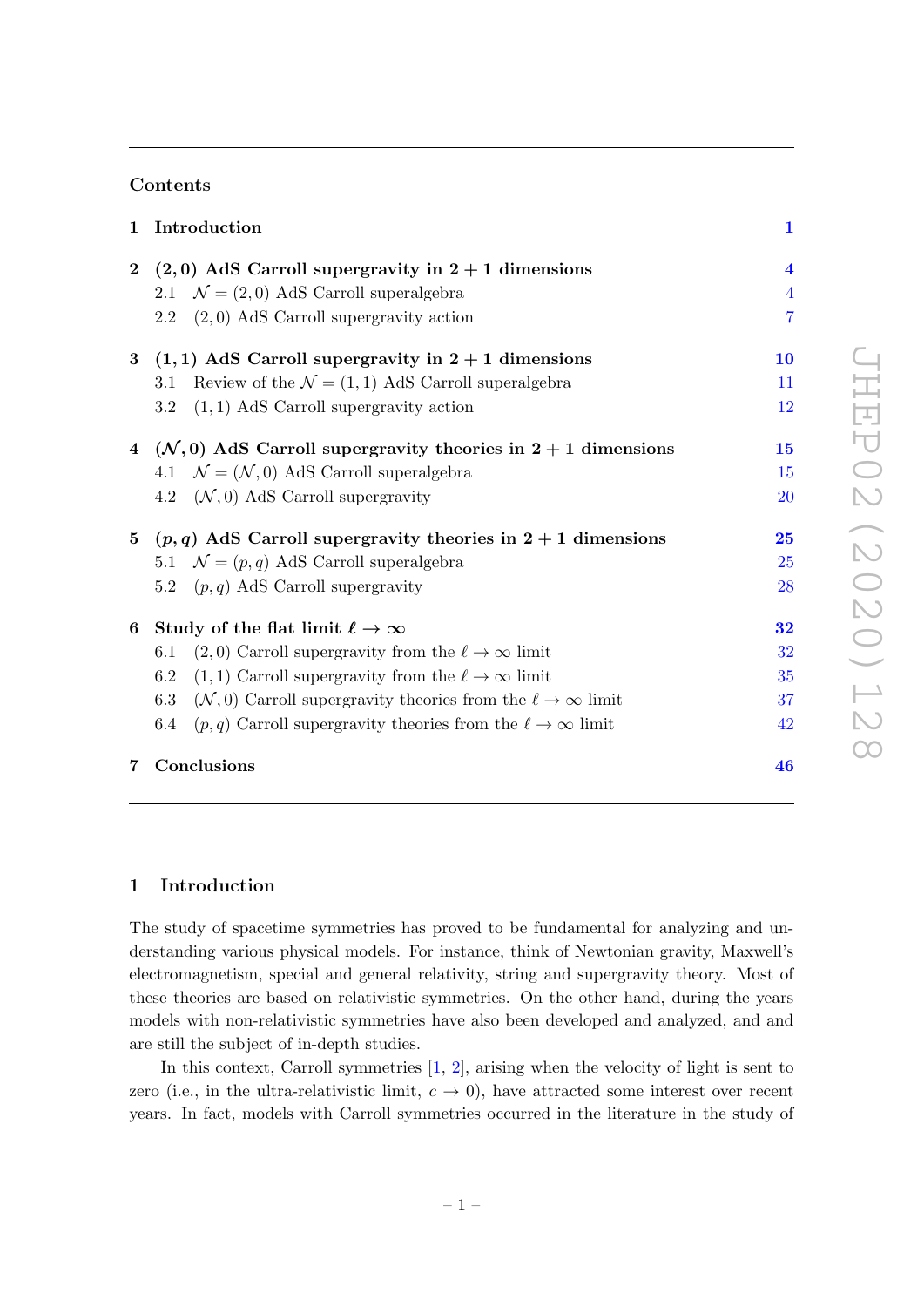tachyon condensation [3], warped conformal field theories [4], and tensionless strings [5– 9]. Moreover, a study exploring the Carroll limit corresponding to M2- as well as M3 branes propagating over  $D = 11$  supergravity backgrounds in M-theory has been recently presented in [10].

Concerning gravity theories, models of Carrollian (i.e., ultra-relativistic) gravity have been developed and analyzed in [11–13]. In particular, non- and ultra-relativistic Chern-Simons (CS) type actions in  $2+1$  dimensions were constructed in [12], where the authors included a spin-3 field coupled to gravity. The geometry of flat and Anti-de Sitter (AdS) Carroll spaces were investigated, both in the bosonic as well as in the supersymmetric case, in [14], were the authors focused on the symmetries of a particle moving in such spaces. Afterwards, in [15], the AdS Carroll CS gravity theory was discussed for the first time.<sup>1</sup>

Non-relativistic symmetry groups play a remarkable role also in holography [18–34]. More specifically, in the work [24], connections among Carrollian physics, holography of flat space, and the Bondi-Metzner-Sachs (BMS) algebra were discovered and followed up in [25] (see also refs. [26, 27] and [28]). Besides, conformal extensions of the Carroll group were explored and related to the BMS group in [29, 30], while in [31–34] it was shewed the way in which Carrollian structures and geometry emerge in the flat holography and fluid/gravity correspondence framework.

Recently, in [35] the construction of the three-dimensional  $\mathcal{N} = 1$  CS supergravity theory invariant under the so-called AdS Carroll superalgebra (ultra-relativistic contraction of the  $\mathcal{N} = 1$  AdS superalgebra, see [14]), together with the study of its flat limit, has been presented for the first time. In the study done in [35], the method introduced in [36] was adopted. In [36] a generalization of the standard Inönü-Wigner (IW) contraction [37, 38] was presented, consisting in rescaling not only the generators of a Lie (super)algebra but also the arbitrary constants appearing in the components of the invariant tensor; the latter is the key ingredient for formulating an action à la CS, that is invariant under the IW contracted (super)algebra by construction. This procedure was further improved in [35] by considering dimensionful generators from the very beginning, on the same lines of [39]. As shown in the same paper, this allows to obtain, for instance, the Poincaré limit from the  $\mathfrak{osp}(2|2) \otimes \mathfrak{sp}(2)$  CS supergravity action directly considering the flat limit  $\ell \to \infty$ , being  $\ell$ the length parameter related to the cosmological constant.

Moving to higher N, we have that the  $\mathcal{N} = 2$  supersymmetric extensions of the Poincaré and AdS algebras are not unique, and can be subdivided into two inequivalent classes: the  $(2,0)$  and the  $(1,1)$  cases. Here we mention that, in the extension to the  $(p,q)$ case, when either  $p$  or  $q$  is greater than one some subtleties arise. Indeed, even though the  $(p, q)$  Poincaré superalgebra can be derived as an IW contraction of the  $(p, q)$  AdS superalgebra, the Poincaré limit applied at the level of the (CS) action requires to enlarge the AdS superalgebra, considering, in particular, a direct sum of an  $\mathfrak{so}(p) \oplus \mathfrak{so}(q)$  algebra and the  $(p, q)$  AdS superalgebra  $\mathfrak{osp}(2|p) \otimes \mathfrak{osp}(2, q)$  [40–42]; this is related to the fact that, as it was proven in [40], the semi-direct extension of the  $\mathfrak{so}(p) \oplus \mathfrak{so}(q)$  automorphism algebra

<sup>&</sup>lt;sup>1</sup>Here let us also mention that the geometric realization of the  $(A)dS$  Carroll algebra corresponds to a null surface of  $(A)dS$  space (see refs. [16, 17]).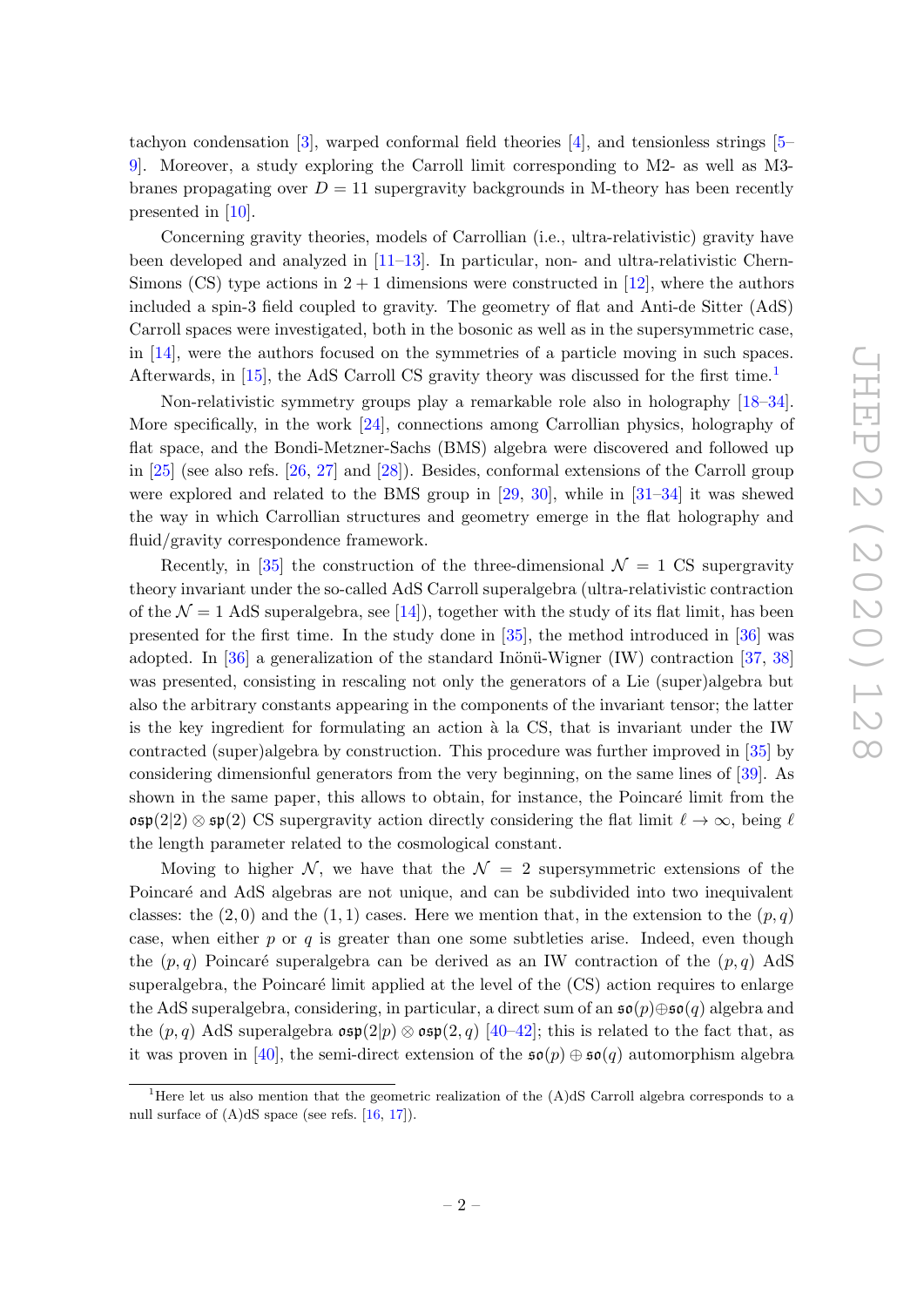by the  $(p, q)$  Poincaré superalgebra allows to produce a non-degenerate invariant tensor which is used to construct a well-defined three-dimensional CS  $(p, q)$  Poincaré supergravity theory (in particular, when either  $p$  or  $q$  is greater than one, it is not possible to obtain a non-degenerate invariant tensor without considering this extension).

It is well assumed that a (super)gravity theory in three spacetime dimensions can be described by a CS action as a gauge theory, providing a useful toy model to approach higherdimensional models [43–51]. In the last decades, diverse three-dimensional supergravity theories have been studied, and, in this context, there has also been a growing interest to extend AdS and Poincaré supergravity theories to other symmetries (see [39, 52] and references therein).

In the present work, we apply the method of [36] with the improvements of [35] to develop in a systematic way the ultra-relativistic  $N$ -extended AdS CS supergravity theories in three (that is  $2 + 1$ ) spacetime dimensions invariant under N-extended AdS Carroll superalgebras. In particular, we will distinguish between the two  $\mathcal{N}$ -extended cases  $\mathcal{N} =$  $(N, 0)$  and  $\mathcal{N} = (p, q)$ , generalizing the results presented at the algebraic level in [14] and also developing the associated CS supergravity theories in three dimensions. More specifically, we start by considering the  $(2,0)$  and  $(1,1)$  cases, and then generalize our analysis to  $\mathcal{N} = (\mathcal{N}, 0)$ , with  $\mathcal{N}$  even, and to  $\mathcal{N} = (p, q)$ , that is  $\mathcal{N} = p + q$ , with  $p, q > 0.2$  The N-extended AdS Carroll superalgebras are obtained through the Carrollian (i.e., ultra-relativistic) contraction applied to an so(2) extension of  $\mathfrak{osp}(2|2) \otimes \mathfrak{sp}(2)$ , to  $\mathfrak{osp}(2|1) \otimes \mathfrak{osp}(2,1)$ , to an  $\mathfrak{so}(\mathcal{N})$  extension of  $\mathfrak{osp}(2|\mathcal{N}) \otimes \mathfrak{sp}(2)$  (with  $\mathcal N$  even), and to the direct sum of an  $\mathfrak{so}(p) \oplus \mathfrak{so}(q)$  algebra and  $\mathfrak{osp}(2|p) \otimes \mathfrak{osp}(2,q)$ , respectively. Let us mention that the  $\mathcal{N} = (\mathcal{N}, 0)$  case (and thus also the  $\mathcal{N} = (2, 0)$  one) will be more subtle, since it will require the definitions of new supersymmetry generators in order to properly study the Carroll limit, on the same lines of what was done in  $[14]$  (see also  $[53]$ , which deals with non-relativistic superalgebras, and references therein). The ultra-relativistic  $N$ -extended AdS Carroll supergravity actions are constructed à la CS, by exploiting the non-vanishing components of the corresponding invariant tensor. The aforementioned actions are all based on a non-degenerate, invariant bilinear form (i.e., an invariant metric). The results we have obtained in the present work were also open problems suggested in ref. [14], and represent  $\mathcal{N}$ -extended generalizations of [35].

Subsequently, we study the flat limit ( $\ell \to \infty$ , being  $\ell$  the length parameter) of the aforesaid  $\mathcal{N}$ -extended CS AdS Carroll supergravities, in which we recover the ultrarelativistic  $\mathcal{N}$ -extended (flat) CS supergravity theories invariant under  $\mathcal{N}$ -extended super-Carroll algebras. The flat limit is applied at the level of the superalgebras, CS actions, supersymmetry transformation laws, and field equations.

The remain of the paper is organized as follows: in section 2, we first introduce a new  $\mathcal{N} = (2, 0)$  AdS Carroll superalgebra, which is obtained as the ultra-relativistic contraction of an  $\mathfrak{so}(2)$  extension of  $\mathfrak{osp}(2|2)\otimes \mathfrak{sp}(2)$ . Here, the  $\mathfrak{so}(2)$  extension is necessary in order to end up with an invariant non-degenerate inner product in the ultra-relativistic limit,

<sup>&</sup>lt;sup>2</sup>We concentrate on the  $\mathcal{N} = (\mathcal{N}, 0)$  case with  $\mathcal{N}$  even in order to reproduce a well-defined ultrarelativistic limit at the supersymmetric level (see also [53] and references therein, which deals with similar situations but in the non-relativistic limit  $c \to \infty$ ).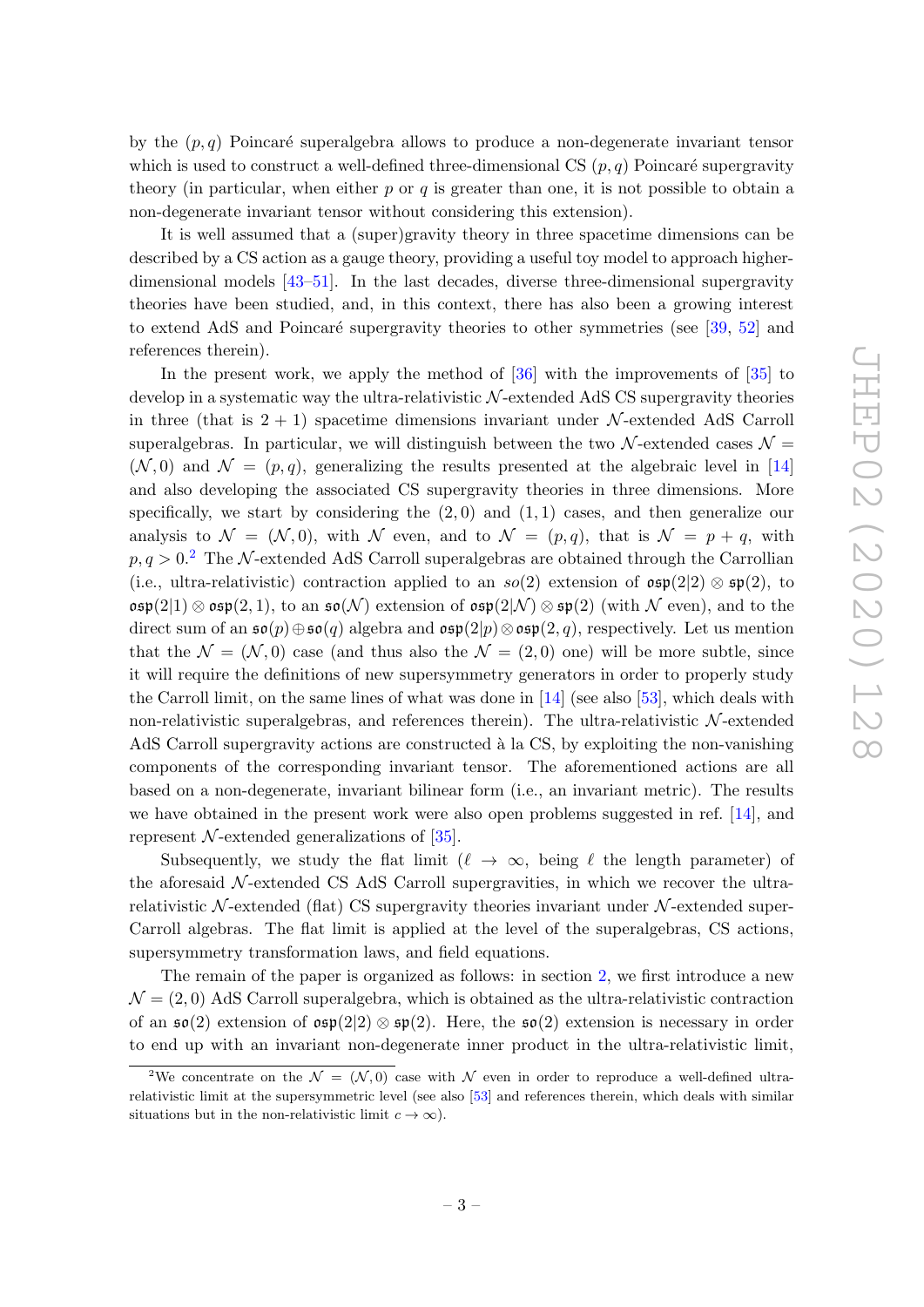providing a well-defined CS action. In fact, this allows us to subsequently develop the threedimensional CS supergravity action invariant under the (2, 0) AdS Carroll superalgebra, which we call  $(2,0)$  CS AdS Carroll supergravity in  $2+1$  dimensions. In section 3, we repeat the same analysis for the  $(1,1)$  case, ending up with the CS supergravity action invariant under the  $(1, 1)$  AdS Carroll superalgebra. Subsequently, we generalize our study to the cases of  $\mathcal{N} = (\mathcal{N}, 0)$ , with  $\mathcal{N}$  even, and  $\mathcal{N} = (p, q)$ , with  $p, q > 0$ , respectively in sections 4 and 5. In section 6, we discuss the flat limit  $\ell \to \infty$  of the N-extended CS AdS Carroll supergravities introduced in the previous part of the work. Section 7 contains some final comments and remarks.

#### 2 (2,0) AdS Carroll supergravity in  $2 + 1$  dimensions

In this section, we first introduce a new  $\mathcal{N} = (2,0)$  AdS Carroll superalgebra, which is obtained as the ultra-relativistic contraction of an  $\mathfrak{so}(2)$  extension of  $\mathfrak{osp}(2|2) \otimes \mathfrak{sp}(2)$ . The  $\mathfrak{so}(2)$  extension of  $\mathfrak{osp}(2) \otimes \mathfrak{sp}(2)$  is needed in order to end up with an invariant nondegenerate inner product in the ultra-relativistic limit, namely with a well-defined invariant tensor (this is reminescent of what was done in [40] in the case of relativistic theories), in such a way to be able to construct a well-defined CS action. Indeed, this allows us to subsequently develop the three-dimensional CS supergravity action invariant under this  $\mathcal{N} = (2, 0)$  AdS Carroll superalgebra, which we call  $(2, 0)$  CS AdS Carroll supergravity.

Let us mention, here, that a  $\mathcal{N} = (2, 0)$  AdS Carroll superalgebra has been first introduced in [14]. Nevertheless, due to the degeneracy of the invariant tensor for that superalgebra, one could not construct a well-defined CS action in that case. On the other hand, as we will see in the following, our  $\mathcal{N} = (2,0)$  AdS Carroll superalgebra will be different from the one presented in [14], allowing, in particular, the formulation of a threedimensional CS action in the supergravity context.

#### 2.1  $\mathcal{N} = (2, 0)$  AdS Carroll superalgebra

An  $\mathcal{N} = (2, 0)$  supersymmetric extension of the AdS Carroll algebra was obtained in [14] as the ultra-relativistic contraction of  $\mathfrak{osp}(2|2) \otimes \mathfrak{sp}(2)$ , the latter being generated by the set  $\{\tilde{J}_{AB}, \tilde{P}_A, \tilde{Z}^{ij}, \tilde{Q}^i_\alpha\}$ , with  $A, B, \ldots = 0, 1, 2, \alpha = 1, 2, \text{ and } i = 1, 2, \text{ where } \tilde{J}_{AB}$  are the Lorentz generators,  $\tilde{P}_A$  represent the spacetime translations,  $\tilde{Z}^{ij} = \epsilon^{ij}\tilde{Z}$  are internal symmetry generators, and  $\tilde{Q}^i_\alpha$  are the supersymmetry generators (2-components Majorana spinor charges). The (anti)commutation relations of  $\mathfrak{osp}(2|2) \otimes \mathfrak{sp}(2)$  read as follows:

$$
\begin{aligned}\n\left[\tilde{J}_{AB}, \tilde{J}_{CD}\right] &= \eta_{BC} \tilde{J}_{AD} - \eta_{AC} \tilde{J}_{BD} - \eta_{BD} \tilde{J}_{AC} + \eta_{AD} \tilde{J}_{BC} \,, \\
\left[\tilde{J}_{AB}, \tilde{P}_C\right] &= \eta_{BC} \tilde{P}_A - \eta_{AC} \tilde{P}_B \,, \\
\left[\tilde{P}_A, \tilde{P}_B\right] &= \frac{1}{\ell^2} \tilde{J}_{AB} \,, \\
\left[\tilde{J}_{AB}, \tilde{Q}^i_{\alpha}\right] &= -\frac{1}{2} \left(\Gamma_{AB} \tilde{Q}^i\right)_{\alpha} \,, \qquad \left[\tilde{P}_A, \tilde{Q}^i_{\alpha}\right] = -\frac{1}{2\ell} \left(\Gamma_A \tilde{Q}^i\right)_{\alpha} \,, \\
\left[\tilde{Z}, \tilde{Q}^i_{\alpha}\right] &= -\epsilon^{ij} \tilde{Q}^j_{\alpha} \,, \\
\left\{\tilde{Q}^i_{\alpha}, \tilde{Q}^j_{\beta}\right\} &= \delta^{ij} \left[-\frac{1}{2\ell} \left(\Gamma^{AB} C\right)_{\alpha\beta} \tilde{J}_{AB} + \left(\Gamma^A C\right)_{\alpha\beta} \tilde{P}_A\right] + \frac{1}{\ell} \epsilon^{ij} C_{\alpha\beta} \tilde{Z} \,,\n\end{aligned} \tag{2.1}
$$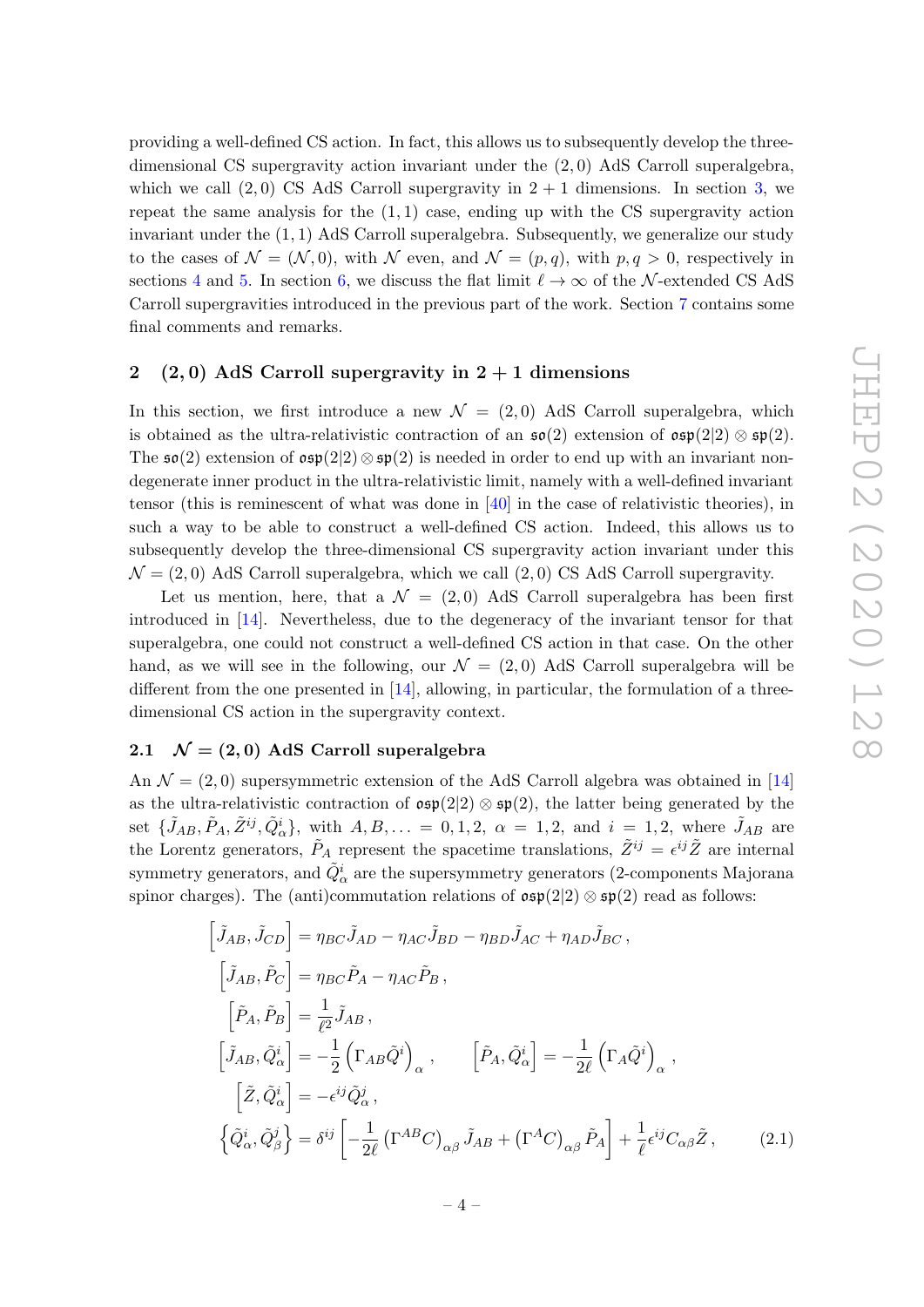where  $\ell$  is a length parameter, C is the charge conjugation matrix, and  $\Gamma_A$  and  $\Gamma_{AB}$ represent the Dirac matrices in three dimensions. The generators  $\tilde{J}_{AB}$ ,  $\tilde{P}_A$ ,  $\tilde{Z}^{ij}$ , and  $\tilde{Q}^i_{\alpha}$ have a dual description in terms of 1-form fields,  $\tilde{\omega}^{AB}$  (spin connection),  $\tilde{V}^A$  (vielbein),  $\tilde{z}_{ij}$ (1-form field dual to the generator  $\tilde{Z}^{ij}$ ), and  $\tilde{\psi}_i^{\alpha}$  (gravitinos), respectively.

Here, we consider the ultra-relativistic contraction of an  $\mathfrak{so}(2)$  extension of  $\mathfrak{osp}(2|2)$  ⊗  $\mathfrak{sp}(2)$ , involving an extra generator  $\tilde{S}^{ij} = \epsilon^{ij}\tilde{S}$ . This will allow the formulation of a welldefined ultra-relativistic CS action, based on a non-degenerate invariant tensor, which would not be possible by considering the  $\mathcal{N} = (2,0)$  superalgebra of [14]. In particular, we extend (2.1) by adding the extra  $\tilde{S}$  generator and we perform, on the same lines of [40], the redefinition

$$
\tilde{T} \equiv \tilde{Z} - \ell \tilde{S} \,,\tag{2.2}
$$

to eliminate  $\tilde{Z}$  in favour of  $\tilde{T}$  (this redefinition is particularly convenient for discussing the flat limit, see also  $[40]$ . Consequently, we rewrite the (anti)commutation relations  $(2.1)$  as follows (we consider dimensionful generators from the very beginning, on the same lines of  $[39]$ :<sup>3</sup>

$$
\begin{aligned}\n\left[\tilde{J}_{AB}, \tilde{J}_{CD}\right] &= \eta_{BC} \tilde{J}_{AD} - \eta_{AC} \tilde{J}_{BD} - \eta_{BD} \tilde{J}_{AC} + \eta_{AD} \tilde{J}_{BC} ,\\ \n\left[\tilde{J}_{AB}, \tilde{P}_C\right] &= \eta_{BC} \tilde{P}_A - \eta_{AC} \tilde{P}_B ,\\ \n\left[\tilde{P}_A, \tilde{P}_B\right] &= \frac{1}{\ell^2} \tilde{J}_{AB} ,\\ \n\left[\tilde{J}_{AB}, \tilde{Q}^i_{\alpha}\right] &= -\frac{1}{2} \left(\Gamma_{AB} \tilde{Q}^i\right)_{\alpha} ,\\ \n\left[\tilde{P}_A, \tilde{Q}^i_{\alpha}\right] &= -\epsilon^{ij} \tilde{Q}^j_{\alpha} ,\\ \n\left\{\tilde{Q}^i_{\alpha}, \tilde{Q}^j_{\beta}\right\} &= \delta^{ij} \left[-\frac{1}{2\ell} \left(\Gamma^{AB} C\right)_{\alpha\beta} \tilde{J}_{AB} + \left(\Gamma^A C\right)_{\alpha\beta} \tilde{P}_A\right] + \epsilon^{ij} C_{\alpha\beta} \left(\frac{1}{\ell} \tilde{T} + \tilde{S}\right) .\n\end{aligned} \tag{2.3}
$$

Note that, in the flat limit  $\ell \to \infty$ ,  $\tilde{S}$  becomes the central element of the  $\mathcal{N} = (2, 0)$ Poincaré superalgebra extended with the extra  $so(2)$  generator  $\tilde{T}$  (see [40]).

The non-vanishing components of an invariant tensor for the superalgebra  $(2.3)$ , which will be useful in the sequel, are given by

$$
\langle \tilde{J}_{AB}\tilde{J}_{CD}\rangle = \alpha_0 \left(\eta_{AD}\eta_{BC} - \eta_{AC}\eta_{BD}\right),
$$
  
\n
$$
\langle \tilde{J}_{AB}\tilde{P}_{C}\rangle = \alpha_1 \epsilon_{ABC},
$$
  
\n
$$
\langle \tilde{P}_{A}\tilde{P}_{B}\rangle = \frac{\alpha_0}{\ell^2}\eta_{AB},
$$
  
\n
$$
\langle \tilde{T}\tilde{T}\rangle = -2\alpha_0,
$$
  
\n
$$
\langle \tilde{T}\tilde{S}\rangle = 2\alpha_1,
$$
  
\n
$$
\langle \tilde{S}\tilde{S}\rangle = -\frac{2\alpha_1}{\ell},
$$
  
\n
$$
\langle \tilde{Q}_{\alpha}^{i}\tilde{Q}_{\beta}^{j}\rangle = 2\left(\alpha_1 - \frac{\alpha_0}{\ell}\right)C_{\alpha\beta}\delta^{ij},
$$
\n(2.4)

<sup>&</sup>lt;sup>3</sup>We use the metric  $\eta_{AB}$  with the signature  $(-, +, +)$ .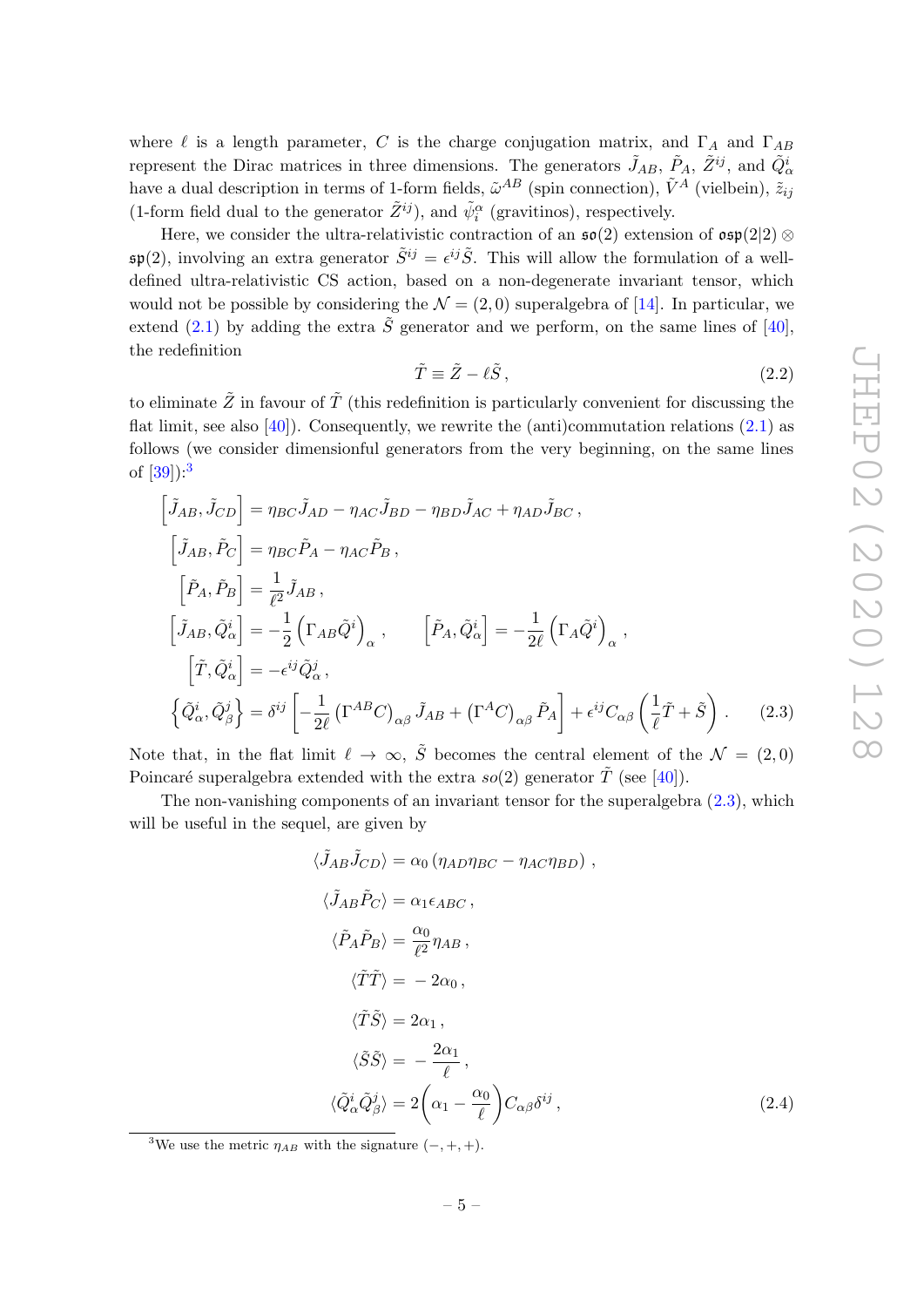where  $\epsilon_{ABC}$  is the Levi-Civita symbol in three dimensions and  $\alpha_0$  and  $\alpha_1$  are arbitrary constants.

To take the Carrollian (i.e., ultra-relativistic) contraction of the superalgebra (2.3), we decompose the indices  $A, B, \ldots$  as

$$
A \to (0, a), \quad a = 1, 2. \tag{2.5}
$$

This first step induces the following decomposition of the generators:

$$
\tilde{J}_{AB} \rightarrow \{\tilde{J}_{ab}, \tilde{J}_{a0} \equiv \tilde{K}_a\}, \quad \tilde{P}_A \rightarrow \{\tilde{P}_a, \tilde{P}_0 \equiv \tilde{H}\}.
$$
\n(2.6)

We also have

$$
\Gamma_{AB} \to \{\Gamma_{ab}, \Gamma_{a0}\}, \quad \Gamma_A \to \{\Gamma_a, \Gamma_0\}.
$$
 (2.7)

Furthermore, we define new supersymmetry charges by

$$
\tilde{Q}_{\alpha}^{\pm} = \frac{1}{\sqrt{2}} \left( \tilde{Q}_{\alpha}^{1} \pm (\Gamma_0)_{\alpha\beta} \, \tilde{Q}_{\beta}^{2} \right) , \qquad (2.8)
$$

on the same lines of what was done in [54] (see also references therein) in the study of supersymmetric non-relativistic models. Then, we rescale the generators with a parameter  $\sigma$  as follows:

$$
\tilde{H} \to \sigma H \,, \quad \tilde{K}_a \to \sigma K_a \,, \quad \tilde{S} \to \sigma S \,, \quad \tilde{Q}^{\pm}_{\alpha} \to \sqrt{\sigma} Q^{\pm}_{\alpha} \,. \tag{2.9}
$$

Taking the limit  $\sigma \to \infty$ ,<sup>4</sup> and removing the tilde symbol also on the generators that we have not rescaled, we end up with a new  $\mathcal{N} = (2,0)$  AdS Carroll superalgebra (differing from the one of  $[14]$ , due to the presence of the generator S), whose non-trivial (anti)commutation relations read as follows:

$$
[K_a, J_{bc}] = \delta_{ab} K_c - \delta_{ac} K_b,
$$
  
\n
$$
[J_{ab}, P_c] = \delta_{bc} P_a - \delta_{ac} P_b,
$$
  
\n
$$
[K_a, P_b] = -\delta_{ab} H,
$$
  
\n
$$
[P_a, P_b] = \frac{1}{\ell^2} J_{ab},
$$
  
\n
$$
[P_a, H] = \frac{1}{\ell^2} K_a,
$$
  
\n
$$
[J_{ab}, Q_{\alpha}^{\pm}] = -\frac{1}{2} (\Gamma_{ab} Q^{\pm})_{\alpha},
$$
  
\n
$$
[P_a, Q_{\alpha}^{\pm}] = -\frac{1}{2\ell} (\Gamma_a Q^{\mp})_{\alpha},
$$
  
\n
$$
[T, Q_{\alpha}^{\pm}] = (\Gamma_0)_{\alpha\beta} Q_{\beta}^{\pm},
$$
  
\n
$$
[T, Q_{\alpha}^-] = -(\Gamma_0)_{\alpha\beta} Q_{\beta}^-,
$$

<sup>&</sup>lt;sup>4</sup>Let us highlight that  $\sigma \to \infty$  corresponds to the limit  $\frac{1}{c} \to \infty$  (where c denotes the velocity of light), that is  $c \to 0$  (ultra-relativistic limit).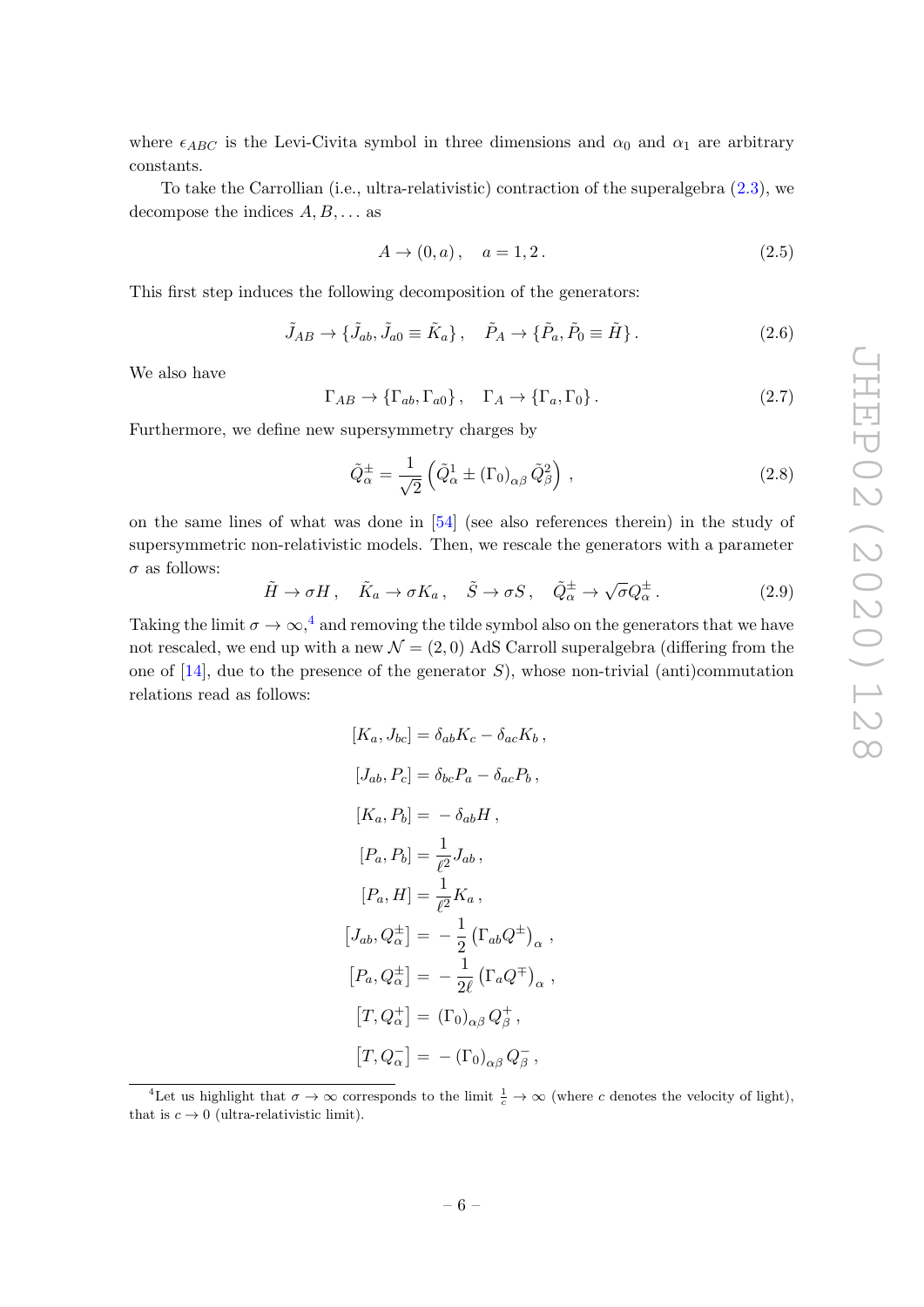$$
\left\{Q_{\alpha}^{+}, Q_{\beta}^{+}\right\} = \left(\Gamma^{0}C\right)_{\alpha\beta} (H+S) ,
$$
\n
$$
\left\{Q_{\alpha}^{+}, Q_{\beta}^{-}\right\} = -\frac{1}{\ell} \left(\Gamma^{a0}C\right)_{\alpha\beta} K_{a} ,
$$
\n
$$
\left\{Q_{\alpha}^{-}, Q_{\beta}^{-}\right\} = \left(\Gamma^{0}C\right)_{\alpha\beta} (H-S) .
$$
\n(2.10)

We will now construct a CS supergravity action in three dimensions invariant under the  $\mathcal{N} = (2, 0)$  AdS Carroll superalgebra  $(2.10)$ : the  $(2, 0)$  AdS Carroll CS supergravity action.

#### 2.2 (2, 0) AdS Carroll supergravity action

The general form of a three-dimensional CS action is given by

$$
I_{\text{CS}} = \frac{k}{4\pi} \int_{\mathcal{M}} \left\langle A dA + \frac{2}{3} A^3 \right\rangle = \frac{k}{4\pi} \int_{\mathcal{M}} \left\langle A dA + \frac{1}{3} A \left[ A, A \right] \right\rangle, \tag{2.11}
$$

where  $k = 1/(4G)$  is the CS level of the theory,<sup>5</sup> A is the gauge connection 1-form, and  $\langle \ldots \rangle$ denotes the invariant tensor. The integral in (2.11) is over a three-dimensional manifold  $\mathcal{M}$ <sup>6</sup> The CS action (2.11) can also be rewritten as

$$
I_{\rm CS} = \frac{k}{4\pi} \int_{\mathcal{M}} \left\langle AF - \frac{1}{3}A^3 \right\rangle,\tag{2.12}
$$

in terms of the curvature 2-form  $F = dA + A^2 = dA + \frac{1}{2}$  $\frac{1}{2}$  [*A*, *A*].

In the case of the  $\mathcal{N} = (2, 0)$  AdS Carroll superalgebra  $(2.10)$ , the connection 1-form reads<sup>7</sup>

$$
A = \frac{1}{2}\omega^{ab}J_{ab} + k^a K_a + V^a P_a + hH + tT + sS + \psi^+ Q^+ + \psi^- Q^-, \qquad (2.13)
$$

where  $\omega^{ab}$ ,  $k^a$ ,  $V^a$ , h, t, s,  $\psi^+$ , and  $\psi^-$  are the 1-form fields dual to the generators  $J_{ab}$ ,  $K_a$ ,  $P_a$ , H, T, S, Q<sup>+</sup>, and Q<sup>-</sup>, respectively.

The corresponding curvature 2-form  $F$  is

$$
F = \frac{1}{2} \mathcal{R}^{ab} J_{ab} + \mathcal{K}^a K_a + R^a P_a + \mathcal{H}H + \mathcal{T}T + \mathcal{S}S + \nabla \psi^+ Q^+ + \nabla \psi^- Q^-, \qquad (2.14)
$$

with

$$
\mathcal{R}^{ab} = d\omega^{ab} + \frac{1}{\ell^2} V^a V^b = R^{ab} + \frac{1}{\ell^2} V^a V^b,
$$
  
\n
$$
\mathcal{K}^a = dk^a + \omega^a{}_b k^b + \frac{1}{\ell^2} V^a h + \frac{1}{\ell} \bar{\psi}^+ \Gamma^{a0} \psi^- = \mathfrak{K}^a + \frac{1}{\ell^2} V^a h + \frac{1}{\ell} \bar{\psi}^+ \Gamma^{a0} \psi^-,
$$
  
\n
$$
R^a = dV^a + \omega^a{}_b V^b,
$$
  
\n
$$
\mathcal{H} = dh + V^a k_a - \frac{1}{2} \bar{\psi}^+ \Gamma^0 \psi^+ - \frac{1}{2} \bar{\psi}^- \Gamma^0 \psi^- = \mathfrak{H} - \frac{1}{2} \bar{\psi}^+ \Gamma^0 \psi^+ - \frac{1}{2} \bar{\psi}^- \Gamma^0 \psi^-,
$$
  
\n
$$
\mathcal{T} = dt,
$$

 ${}^{5}$ For gravitational theories, the CS level is related to the gravitational constant  $G$ .

 ${}^{6}$ In the sequel, we will omit the wedge product " $\wedge$ " between differential forms.

<sup>&</sup>lt;sup>7</sup>Here and in the following, for simplicity, we will omit the spinor index  $\alpha$ .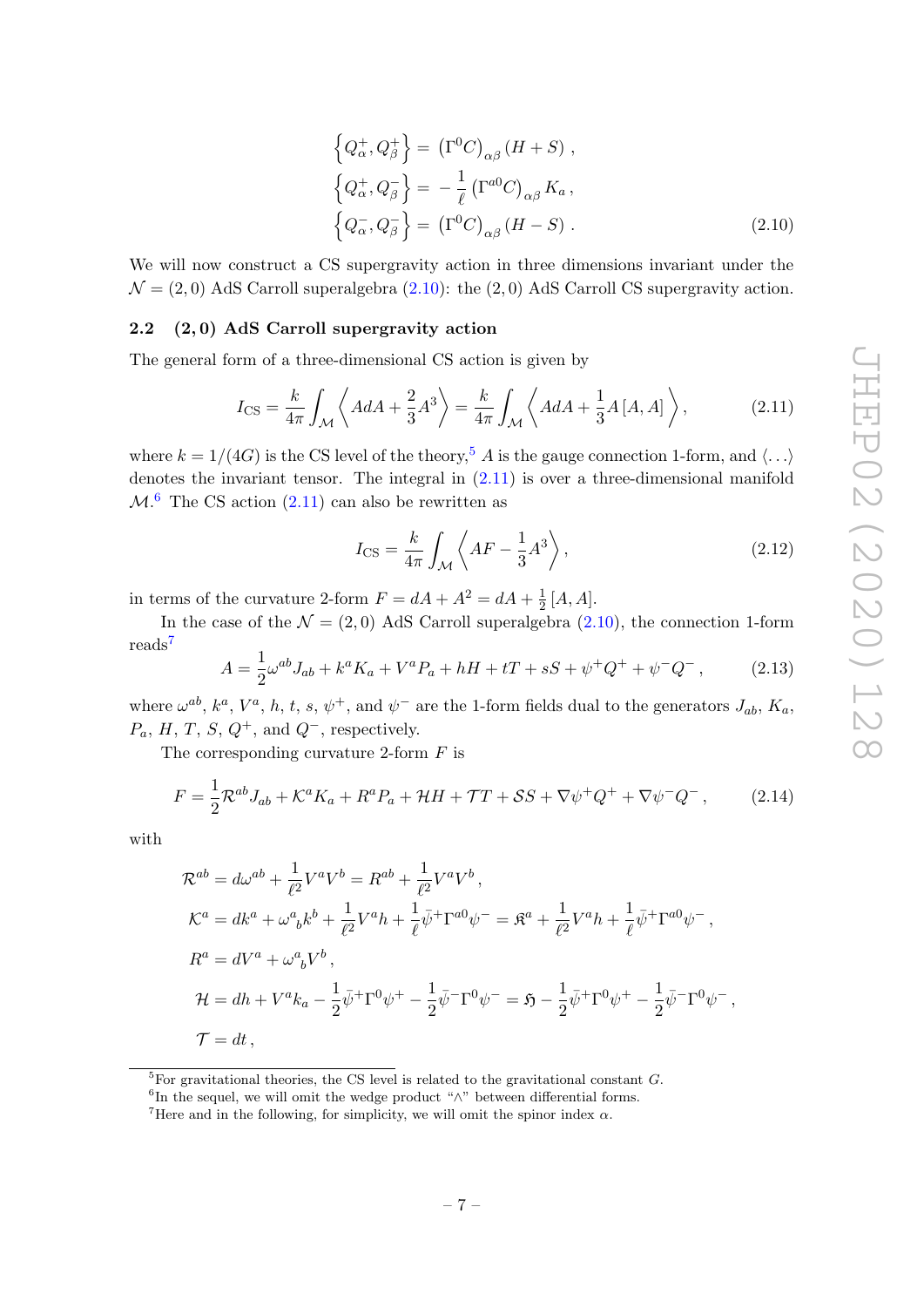$$
S = ds - \frac{1}{2} \bar{\psi}^+ \Gamma^0 \psi^+ + \frac{1}{2} \bar{\psi}^- \Gamma^0 \psi^-,
$$
  
\n
$$
\nabla \psi^+ = d\psi^+ + \frac{1}{4} \omega^{ab} \Gamma_{ab} \psi^+ + \frac{1}{2\ell} V^a \Gamma_a \psi^- - t \Gamma_0 \psi^+,
$$
  
\n
$$
\nabla \psi^- = d\psi^- + \frac{1}{4} \omega^{ab} \Gamma_{ab} \psi^- + \frac{1}{2\ell} V^a \Gamma_a \psi^+ + t \Gamma_0 \psi^-. \tag{2.15}
$$

Now, in order to formulate a CS action of the form  $(2.11)$  invariant under the  $\mathcal{N} = (2, 0)$ super-AdS Carroll group, we make use of the connection 1-form given in (2.13) and of the corresponding non-vanishing components of the invariant tensor.

Concerning, in particular, the invariant tensor, we now apply the method of [36], meaning that we rescale not only the generators but also the coefficients appearing in the invariant tensor before applying the, in the present case, ultra-relativistic contraction, in order to end up with a non-trivial invariant tensor for the contracted (super)algebra on which the CS theory will be based. Specifically, we consider the non-vanishing components of the invariant tensor for the  $\mathfrak{so}(2)$  extension of  $\mathfrak{osp}(2|2)\otimes \mathfrak{sp}(2)$  (see (2.3)) given in (2.4), we decompose the indices as in (2.5) and consider the new supersymmetry charges (2.8), and then we rescale not only the generators in compliance with  $(2.9)$  but also the coefficients appearing in  $(2.4)$  as follows:

$$
\alpha_0 \to \alpha_0 \,, \quad \alpha_1 \to \sigma \alpha_1 \,. \tag{2.16}
$$

Taking the limit  $\sigma \to \infty$ , we end up with the following non-vanishing components of an invariant tensor for the  $\mathcal{N} = (2, 0)$  AdS Carroll superalgebra:

$$
\langle J_{ab}J_{cd}\rangle = \alpha_0 \left(\delta_{ad}\delta_{bc} - \delta_{ac}\delta_{bd}\right),
$$
  
\n
$$
\langle J_{ab}H\rangle = \alpha_1 \epsilon_{ab},
$$
  
\n
$$
\langle K_a P_b \rangle = -\alpha_1 \epsilon_{ab},
$$
  
\n
$$
\langle P_a P_b \rangle = \frac{\alpha_0}{\ell^2} \delta_{ab},
$$
  
\n
$$
\langle TT \rangle = -2\alpha_0,
$$
  
\n
$$
\langle TS \rangle = 2\alpha_1,
$$
  
\n
$$
\langle Q_\alpha^+ Q_\beta^+ \rangle = \langle Q_\alpha^- Q_\beta^- \rangle = 2\alpha_1 C_{\alpha\beta}.
$$
  
\n(2.17)

This bilinear form is non-degenerate if  $\alpha_1 \neq 0$ .

After that, using the connection 1-form in (2.13) and the non-vanishing components of the invariant tensor given in  $(2.17)$  in the general expression  $(2.11)$  for a three-dimensional CS action, we can finally write the  $(2, 0)$  AdS Carroll CS supergravity action in three spacetime dimensions invariant under  $(2.10)$ , which reads as follows:

$$
I_{\text{CS}}^{(2,0)} = \frac{k}{4\pi} \int_{\mathcal{M}} \left\{ \frac{\alpha_0}{2} \left( \omega^a{}_b R^b{}_a + \frac{2}{\ell^2} V^a R_a - 4t dt \right) + \alpha_1 \left( \epsilon_{ab} R^{ab} h - 2 \epsilon_{ab} \mathfrak{K}^a V^b + \frac{1}{\ell^2} \epsilon_{ab} V^a V^b h \right) \right. \\
\left. + 4t ds + 2\bar{\psi}^+ \nabla \psi^+ + 2\bar{\psi}^- \nabla \psi^- \right\} - d \left( \frac{\alpha_1}{2} \epsilon_{ab} \omega^{ab} h - \alpha_1 \epsilon_{ab} k^a V^b - 2\alpha_1 t s \right) \right\}, \tag{2.18}
$$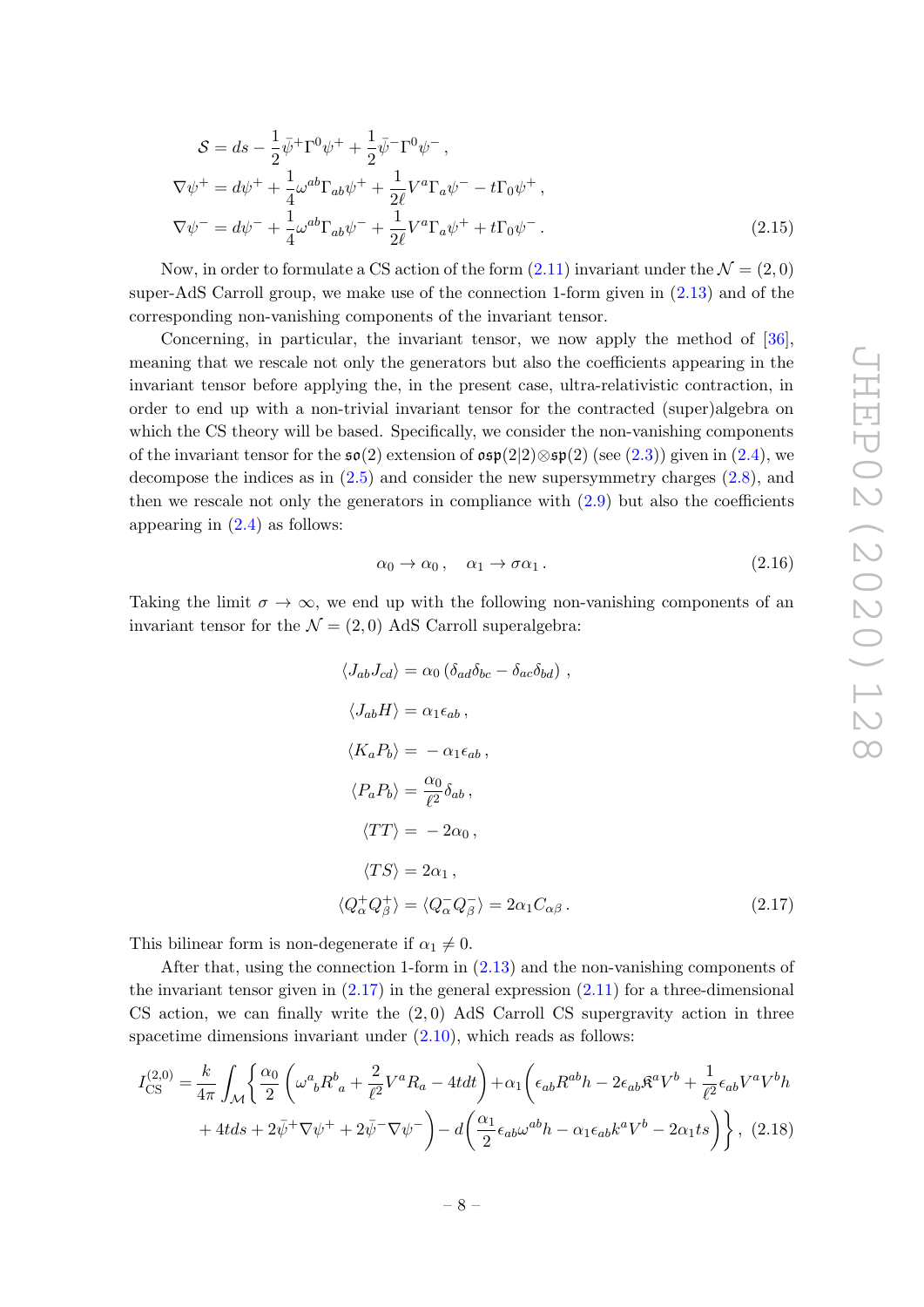written in terms of the curvatures appearing in  $(2.15)$ . We can see that in  $(2.18)$  we have two different sectors, one proportional to  $\alpha_0$  and the other proportional to  $\alpha_1$ . Observe that the term proportional to  $\alpha_0$  corresponds to the exotic Lagrangian involving the Lorentz contribution, a torsional piece, and a contribution from the 1-form field  $t$ , while it does not contain any contribution from the 1-form fields  $\psi^+$  and  $\psi^-$ . Let us mention that the CS action (2.18) can also be rewritten up to boundary terms as

$$
I_{\text{CS}}^{(2,0)} = \frac{k}{4\pi} \int_{\mathcal{M}} \left\{ \frac{\alpha_0}{2} \left( \omega^a{}_b R^b{}_a + \frac{2}{\ell^2} V^a R_a - 4t dt \right) \right. \\ \left. + \alpha_1 \left( \epsilon_{ab} R^{ab} h - 2\epsilon_{ab} \mathfrak{K}^a V^b{}_+ \frac{1}{\ell^2} \epsilon_{ab} V^a V^b{}_h + 4t ds + 2 \bar{\psi}^+ \nabla \psi^+ + 2 \bar{\psi}^- \nabla \psi^- \right) \right\} . \tag{2.19}
$$

The CS action (2.18), characterized by two coupling constants  $\alpha_0$  and  $\alpha_1$ , is invariant by construction under the  $\mathcal{N} = (2,0)$  AdS Carroll superalgebra  $(2.10)$ . In particular, the local gauge transformations  $\delta_{\lambda}A = d\lambda + [A, \lambda]$  with gauge parameter

$$
\lambda = \frac{1}{2} \lambda^{ab} J_{ab} + \kappa^a K_a + \lambda^a P_a + \tau H + \varphi T + \varsigma S + \varepsilon^+ Q^+ + \varepsilon^- Q^- \tag{2.20}
$$

are given by

$$
\delta\omega^{ab} = d\lambda^{ab} + \frac{2}{\ell^2} V^{[a}\lambda^{b]},
$$
  
\n
$$
\delta k^a = d\kappa^a - \lambda^a{}_b k^b + \omega^a{}_b \kappa^b - \frac{1}{\ell^2} \lambda^a h + \frac{1}{\ell^2} V^a \tau - \frac{1}{\ell} \bar{\varepsilon}^+ \Gamma^{a0} \psi^- - \frac{1}{\ell} \bar{\varepsilon}^- \Gamma^{a0} \psi^+,
$$
  
\n
$$
\delta V^a = d\lambda^a - \lambda^a{}_b V^b + \omega^a{}_b \lambda^b,
$$
  
\n
$$
\delta h = d\tau - \lambda^a k_a + V^a \kappa_a + \bar{\varepsilon}^+ \Gamma^0 \psi^+ + \bar{\varepsilon}^- \Gamma^0 \psi^-,
$$
  
\n
$$
\delta t = d\varphi,
$$
  
\n
$$
\delta s = d\varsigma + \bar{\varepsilon}^+ \Gamma^0 \psi^+ - \bar{\varepsilon}^- \Gamma^0 \psi^-,
$$
  
\n
$$
\delta \psi^+ = d\bar{\varepsilon}^+ - \frac{1}{4} \lambda^{ab} \Gamma_{ab} \psi^+ + \frac{1}{4} \omega^{ab} \Gamma_{ab} \varepsilon^+ - \frac{1}{2\ell} \lambda^a \Gamma_a \psi^- + \frac{1}{2\ell} V^a \Gamma_a \varepsilon^- + \varphi \Gamma_0 \psi^+ - t \Gamma_0 \varepsilon^+,
$$
  
\n
$$
\delta \psi^- = d\varepsilon^- - \frac{1}{4} \lambda^{ab} \Gamma_{ab} \psi^- + \frac{1}{4} \omega^{ab} \Gamma_{ab} \varepsilon^- - \frac{1}{2\ell} \lambda^a \Gamma_a \psi^+ + \frac{1}{2\ell} V^a \Gamma_a \varepsilon^+ - \varphi \Gamma_0 \psi^- + t \Gamma_0 \varepsilon^-. \tag{2.21}
$$

Restricting ourselves to supersymmetry, we have

$$
\delta\omega^{ab} = 0,
$$
  
\n
$$
\delta k^{a} = -\frac{1}{\ell} \bar{\varepsilon}^{+} \Gamma^{a0} \psi^{-} - \frac{1}{\ell} \bar{\varepsilon}^{-} \Gamma^{a0} \psi^{+},
$$
  
\n
$$
\delta V^{a} = 0,
$$
  
\n
$$
\delta h = \bar{\varepsilon}^{+} \Gamma^{0} \psi^{+} + \bar{\varepsilon}^{-} \Gamma^{0} \psi^{-},
$$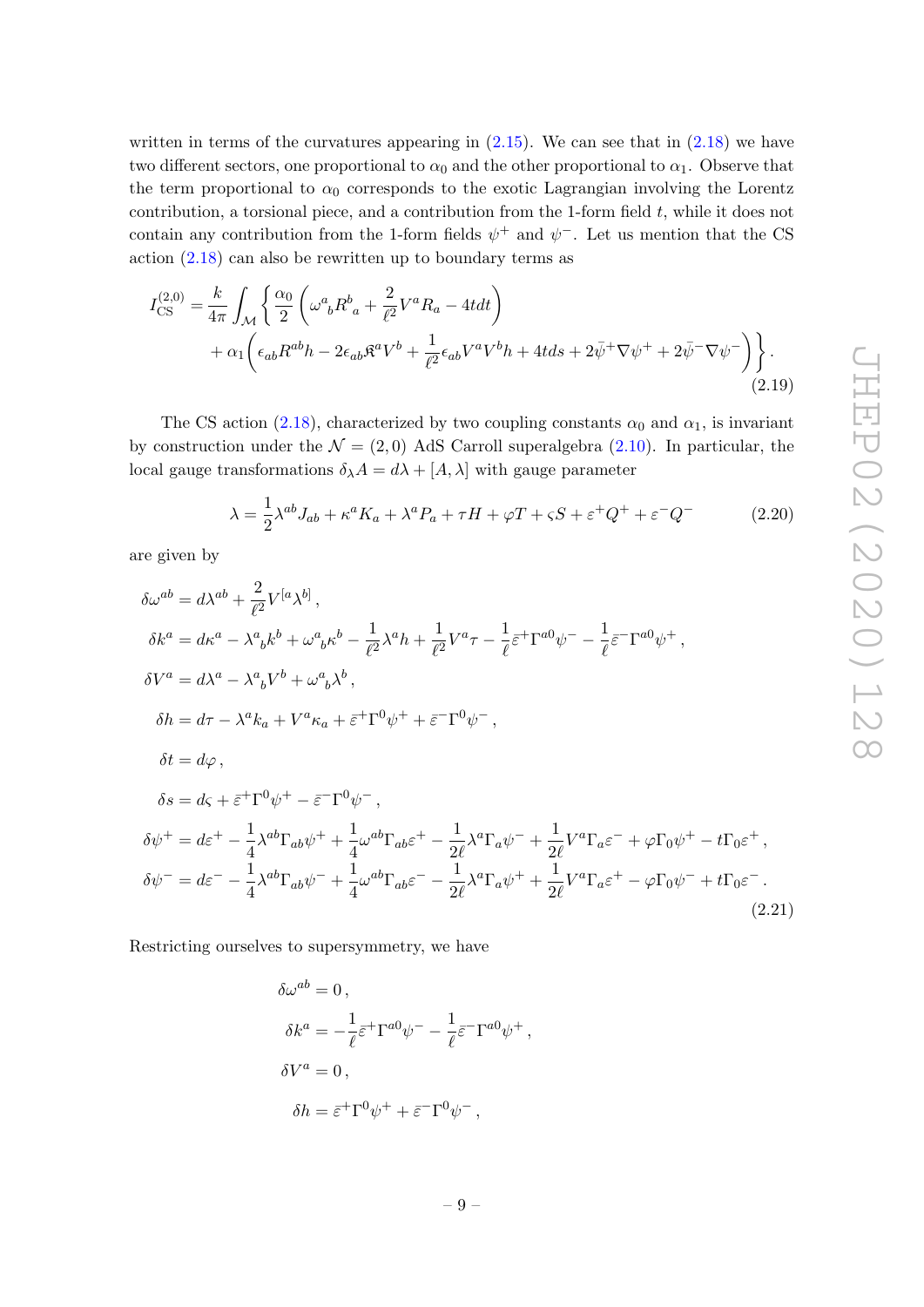$$
\delta t = 0,
$$
  
\n
$$
\delta s = \bar{\varepsilon}^+ \Gamma^0 \psi^+ - \bar{\varepsilon}^- \Gamma^0 \psi^-,
$$
  
\n
$$
\delta \psi^+ = d\varepsilon^+ + \frac{1}{4} \omega^{ab} \Gamma_{ab} \varepsilon^+ + \frac{1}{2\ell} V^a \Gamma_a \varepsilon^- - t \Gamma_0 \varepsilon^+,
$$
  
\n
$$
\delta \psi^- = d\varepsilon^- + \frac{1}{4} \omega^{ab} \Gamma_{ab} \varepsilon^- + \frac{1}{2\ell} V^a \Gamma_a \varepsilon^+ + t \Gamma_0 \varepsilon^-.
$$
\n(2.22)

The equations of motion obtained from the variation of the action (2.18) with respect to the fields  $\omega^{ab}$ ,  $k^a$ ,  $V^a$ , h, t, s,  $\psi^+$ , and  $\psi^-$  are, respectively,

$$
\delta\omega^{ab}: \quad \alpha_0 \mathcal{R}^{ab} + \alpha_1 \epsilon^{ab} \mathcal{H} = 0,
$$
  
\n
$$
\delta k^a: \quad \alpha_1 R^a = 0,
$$
  
\n
$$
\delta V^a: \quad \frac{\alpha_0}{\ell^2} R^a + 2\alpha_1 \epsilon_{ab} \mathcal{K}^b = 0,
$$
  
\n
$$
\delta h: \quad \alpha_1 \mathcal{R}^{ab} = 0,
$$
  
\n
$$
\delta t: \quad -\alpha_0 \mathcal{T} + \alpha_1 \mathcal{S} = 0,
$$
  
\n
$$
\delta s: \quad \alpha_1 \mathcal{T} = 0,
$$
  
\n
$$
\delta \psi^+: \quad \alpha_1 \nabla \psi^+ = 0,
$$
  
\n
$$
\delta \psi^-: \quad \alpha_1 \nabla \psi^- = 0,
$$
\n(2.23)

up to boundary terms, and we can see that when  $\alpha_1 \neq 0$  they reduce to the vanishing of the (2, 0) super-AdS Carroll curvature 2-forms, namely

$$
\mathcal{R}^{ab} = 0
$$
,  $\mathcal{K}^a = 0$ ,  $R^a = 0$ ,  $\mathcal{H} = 0$ ,  $\mathcal{T} = 0$ ,  $S = 0$ ,  $\nabla \psi^+ = 0$ ,  $\nabla \psi^- = 0$ . (2.24)

Here, we can also observe that  $\alpha_1 \neq 0$  is a sufficient condition to recover (2.24), meaning that one could consistently set  $\alpha_0 = 0$ , which corresponds to the vanishing of the exotic term in the CS action (2.18).

#### 3 (1, 1) AdS Carroll supergravity in  $2 + 1$  dimensions

In this section, we repeat the analysis done in section 2 in the  $(1, 1)$  case. To this aim, we first review the derivation of the  $\mathcal{N} = (1, 1)$  AdS Carroll superalgebra introduced in [14], which is obtained as the ultra-relativistic contraction of  $\mathfrak{osp}(2|1) \otimes \mathfrak{osp}(2,1)$ . Then, we write the non-vanishing components of the invariant tensor of the  $\mathcal{N} = (1, 1)$  AdS Carroll superalgebra (obtained as the Carrollian contraction of the non-vanishing components of the invariant tensor for  $\mathfrak{osp}(2|1)\otimes \mathfrak{osp}(2,1)$ . This allows us to construct a three-dimensional CS supergravity action invariant under the  $\mathcal{N} = (1, 1)$  AdS Carroll superalgebra, which we call the (1, 1) AdS Carroll CS supergravity action.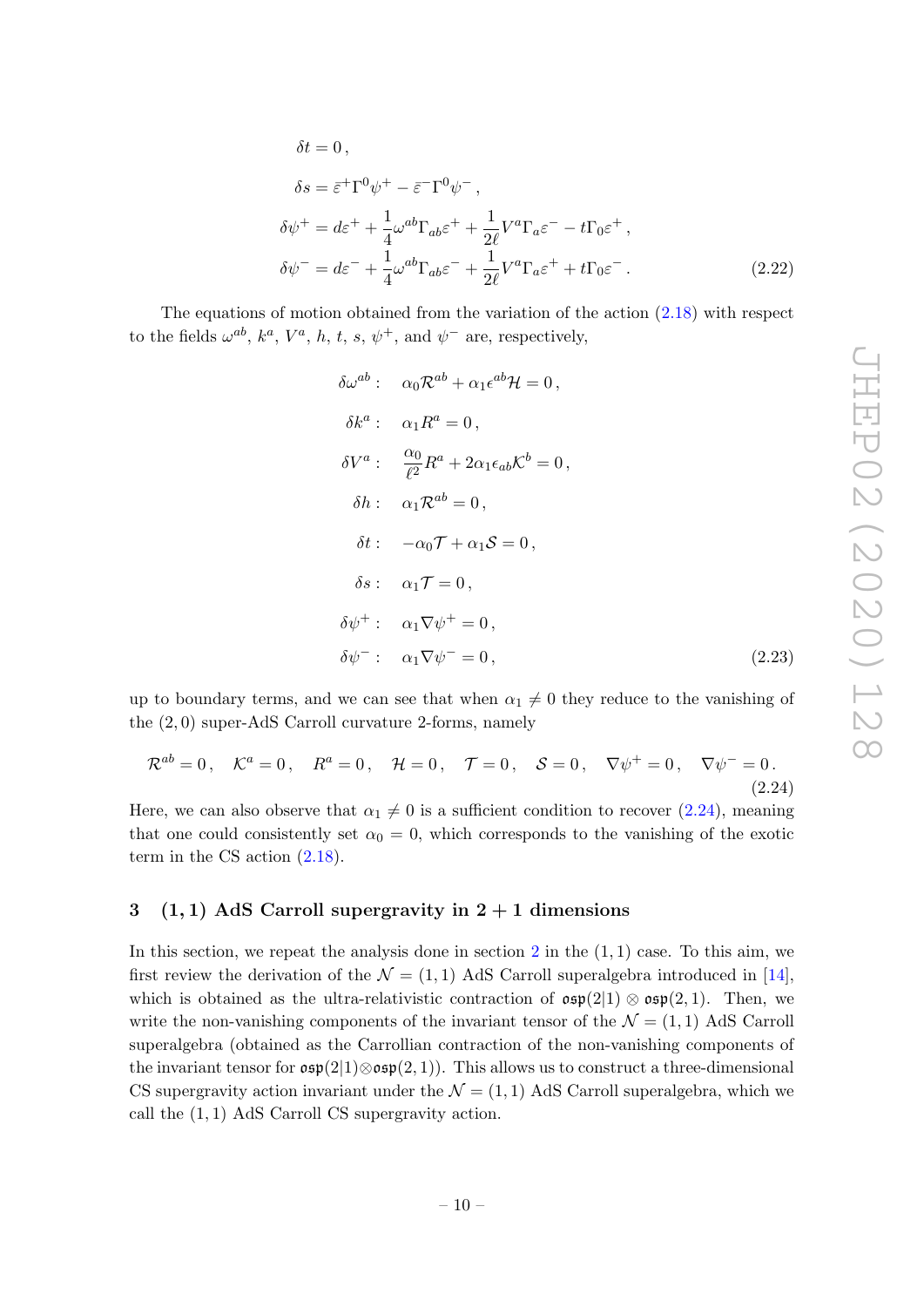#### 3.1 Review of the  $\mathcal{N} = (1, 1)$  AdS Carroll superalgebra

Let us briefly review the derivation of the  $\mathcal{N} = (1, 1)$  AdS Carroll superalgebra of [14] as the Carrollian contraction of  $\mathfrak{osp}(2|1) \otimes \mathfrak{osp}(2,1)$ .

The superalgebra  $\frak{osp}(2|1) \otimes \frak{osp}(2,1)$  is generated by the set  $\{\tilde{J}_{AB}, \tilde{P}_A, \tilde{Q}^+_A, \tilde{Q}^-_\alpha\}$  obeying the following (anti)commutation relations:

$$
\begin{aligned}\n\left[\tilde{J}_{AB}, \tilde{J}_{CD}\right] &= \eta_{BC} \tilde{J}_{AD} - \eta_{AC} \tilde{J}_{BD} - \eta_{BD} \tilde{J}_{AC} + \eta_{AD} \tilde{J}_{BC}, \\
\left[\tilde{J}_{AB}, \tilde{P}_C\right] &= \eta_{BC} \tilde{P}_A - \eta_{AC} \tilde{P}_B, \\
\left[\tilde{P}_A, \tilde{P}_B\right] &= \frac{1}{\ell^2} \tilde{J}_{AB}, \\
\left[\tilde{J}_{AB}, \tilde{Q}^{\pm}_{\alpha}\right] &= -\frac{1}{2} \left(\Gamma_{AB} \tilde{Q}^{\pm}\right)_{\alpha}, \qquad \left[\tilde{P}_A, \tilde{Q}^{\pm}_{\alpha}\right] = \mp \frac{1}{2\ell} \left(\Gamma_A \tilde{Q}^{\pm}\right)_{\alpha}, \\
\left\{\tilde{Q}^{\pm}_{\alpha}, \tilde{Q}^{\pm}_{\beta}\right\} &= -\frac{1}{2\ell} \left(\Gamma^{AB} C\right)_{\alpha\beta} \tilde{J}_{AB} + \left(\Gamma^{AC}\right)_{\alpha\beta} \tilde{P}_A, \\
\left\{\tilde{Q}^-_{\alpha}, \tilde{Q}^-_{\beta}\right\} &= \frac{1}{2\ell} \left(\Gamma^{AB} C\right)_{\alpha\beta} \tilde{J}_{AB} + \left(\Gamma^{AC}\right)_{\alpha\beta} \tilde{P}_A.\n\end{aligned} \tag{3.1}
$$

Note that by taking the flat limit  $\ell \to \infty$  of (3.1) one recovers the  $\mathcal{N} = (1, 1)$  Poincaré superalgebra.

The non-vanishing components of an invariant tensor for the superalgebra (3.1) are

$$
\langle \tilde{J}_{AB}\tilde{J}_{CD}\rangle = \alpha_0 \left(\eta_{AD}\eta_{BC} - \eta_{AC}\eta_{BD}\right),
$$
  
\n
$$
\langle \tilde{J}_{AB}\tilde{P}_{C}\rangle = \alpha_1 \epsilon_{ABC},
$$
  
\n
$$
\langle \tilde{P}_{A}\tilde{P}_{B}\rangle = \frac{\alpha_0}{\ell^2}\eta_{AB},
$$
  
\n
$$
\langle \tilde{Q}_{\alpha}^{+}\tilde{Q}_{\beta}^{+}\rangle = 2\left(\alpha_1 - \frac{\alpha_0}{\ell}\right)C_{\alpha\beta},
$$
  
\n
$$
\langle \tilde{Q}_{\alpha}^{-}\tilde{Q}_{\beta}^{-}\rangle = 2\left(\alpha_1 + \frac{\alpha_0}{\ell}\right)C_{\alpha\beta},
$$
\n(3.2)

being  $\alpha_0$  and  $\alpha_1$  arbitrary independent constants.

Now, to take the Carrollian contraction of the superalgebra (3.1), we decompose the indices  $A, B, \ldots = 0, 1, 2$  as in  $(2.5)$ , which induces the decomposition  $(2.6)$ , together with (2.7). Then, we rescale the generators with a parameter  $\sigma$  as

$$
\tilde{H} \to \sigma H \,, \quad \tilde{K}_a \to \sigma K_a \,, \quad \tilde{Q}^{\pm}_{\alpha} \to \sqrt{\sigma} Q^{\pm}_{\alpha} \,. \tag{3.3}
$$

Subsequently, taking the limit  $\sigma \to \infty$  (and removing the tilde symbol also on the generators that we have not rescaled), we end up with the  $\mathcal{N} = (1, 1)$  AdS Carroll superalgebra introduced in ref. [14], whose (anti)commutation relations read

$$
[K_a, J_{bc}] = \delta_{ab} K_c - \delta_{ac} K_b,
$$
  

$$
[J_{ab}, P_c] = \delta_{bc} P_a - \delta_{ac} P_b,
$$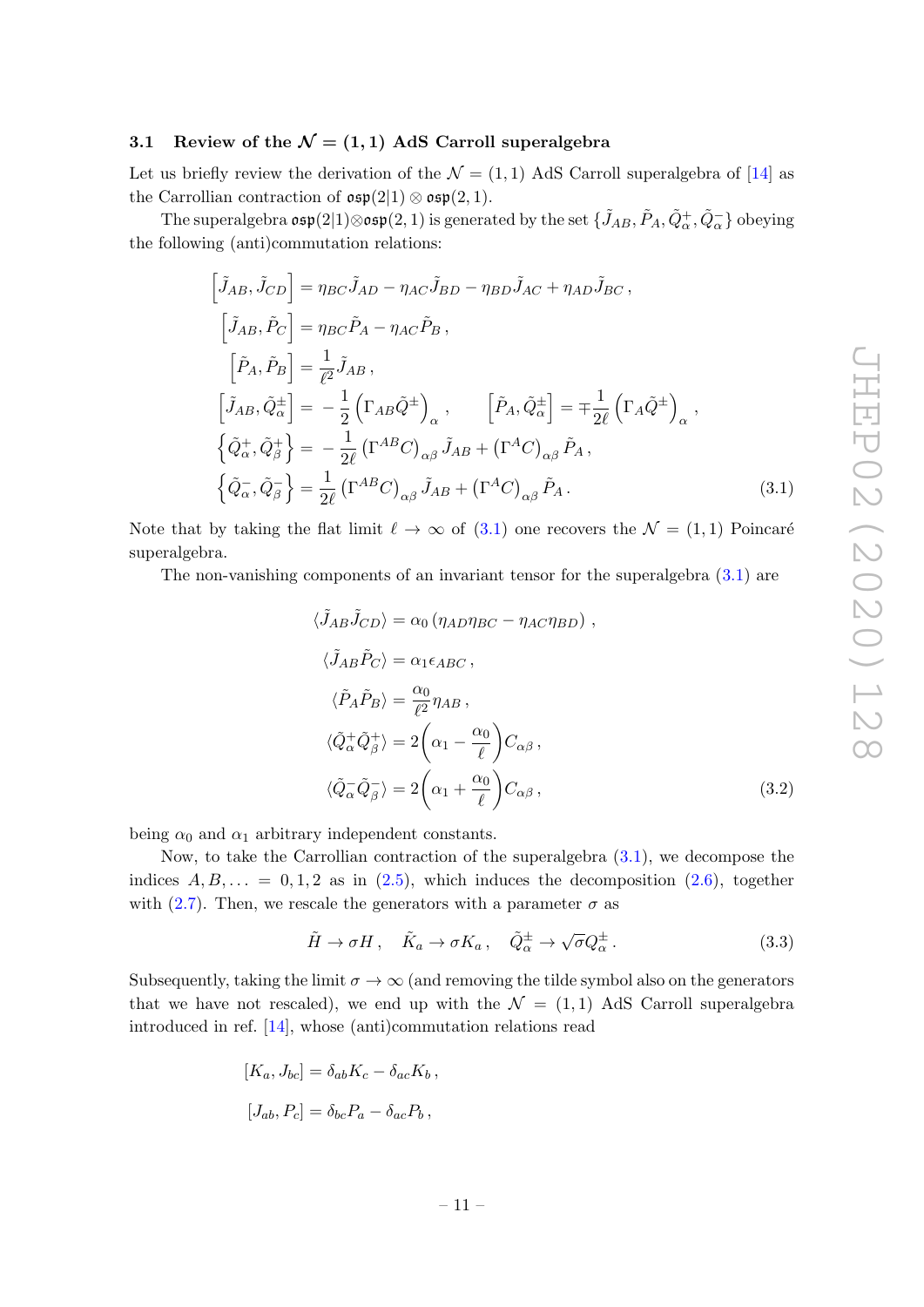$$
[K_a, P_b] = -\delta_{ab} H,
$$
  
\n
$$
[P_a, P_b] = \frac{1}{\ell^2} J_{ab},
$$
  
\n
$$
[P_a, H] = \frac{1}{\ell^2} K_a,
$$
  
\n
$$
[J_{ab}, Q_{\alpha}^{\pm}] = -\frac{1}{2} (\Gamma_{ab} Q^{\pm})_{\alpha}, \qquad [P_a, Q_{\alpha}^{\pm}] = \mp \frac{1}{2\ell} (\Gamma_a Q^{\pm})_{\alpha},
$$
  
\n
$$
\left\{ Q_{\alpha}^{+}, Q_{\beta}^{+} \right\} = -\frac{1}{\ell} (\Gamma^{a0} C)_{\alpha\beta} K_a + (\Gamma^0 C)_{\alpha\beta} H,
$$
  
\n
$$
\left\{ Q_{\alpha}^{-}, Q_{\beta}^{-} \right\} = \frac{1}{\ell} (\Gamma^{a0} C)_{\alpha\beta} K_a + (\Gamma^0 C)_{\alpha\beta} H.
$$
\n(3.4)

In the sequel we will construct a CS action in three-dimension invariant under the  $\mathcal{N} =$  $(1, 1)$  AdS Carroll superalgebra  $(3.4)$ .

#### 3.2 (1, 1) AdS Carroll supergravity action

We will now construct a three-dimensional CS supergravity action invariant under the  $\mathcal{N} = (1, 1)$  AdS Carroll superalgebra  $(3.4)$ , which we call the  $(1, 1)$  AdS Carroll CS supergravity action.

To this aim, we introduce the connection 1-form  $A$  associated with  $(3.4)$ , that is

$$
A = \frac{1}{2}\omega^{ab}J_{ab} + k^a K_a + V^a P_a + hH + \psi^+ Q^+ + \psi^- Q^-, \qquad (3.5)
$$

being  $\omega^{ab}$ ,  $k^a$ ,  $V^a$ , h,  $\psi^+$ , and  $\psi^-$  the 1-form fields respectively dual to the generators  $J_{ab}$ ,  $K_a$ ,  $P_a$ ,  $H$ ,  $Q^+$ , and  $Q^-$  obeying the (anti)commutation relations given in (3.4), and the related curvature 2-form  $F$ , which reads

$$
F = \frac{1}{2} \mathcal{R}^{ab} J_{ab} + \mathcal{K}^a K_a + R^a P_a + \mathcal{H}H + \nabla \psi^+ Q^+ + \nabla \psi^- Q^-, \qquad (3.6)
$$

with

$$
\mathcal{R}^{ab} = d\omega^{ab} + \frac{1}{\ell^2} V^a V^b = R^{ab} + \frac{1}{\ell^2} V^a V^b ,
$$
  
\n
$$
\mathcal{K}^a = dk^a + \omega^a{}_b k^b + \frac{1}{\ell^2} V^a h + \frac{1}{2\ell} \bar{\psi}^+ \Gamma^{a0} \psi^+ - \frac{1}{2\ell} \bar{\psi}^- \Gamma^{a0} \psi^-
$$
  
\n
$$
= \mathfrak{K}^a + \frac{1}{2\ell} \bar{\psi}^+ \Gamma^{a0} \psi^+ - \frac{1}{2\ell} \bar{\psi}^- \Gamma^{a0} \psi^-,
$$
  
\n
$$
R^a = dV^a + \omega^a{}_b V^b ,
$$
  
\n
$$
\mathcal{H} = dh + V^a k_a - \frac{1}{2} \bar{\psi}^+ \Gamma^0 \psi^+ - \frac{1}{2} \bar{\psi}^- \Gamma^0 \psi^-
$$
  
\n
$$
= \mathfrak{H} - \frac{1}{2} \bar{\psi}^+ \Gamma^0 \psi^+ - \frac{1}{2} \bar{\psi}^- \Gamma^0 \psi^-,
$$
  
\n
$$
\nabla \psi^+ = d\psi^+ + \frac{1}{4} \omega^{ab} \Gamma_{ab} \psi^+ + \frac{1}{2\ell} V^a \Gamma_a \psi^+,
$$
  
\n
$$
\nabla \psi^- = d\psi^- + \frac{1}{4} \omega^{ab} \Gamma_{ab} \psi^- - \frac{1}{2\ell} V^a \Gamma_a \psi^-.
$$
  
\n(3.9)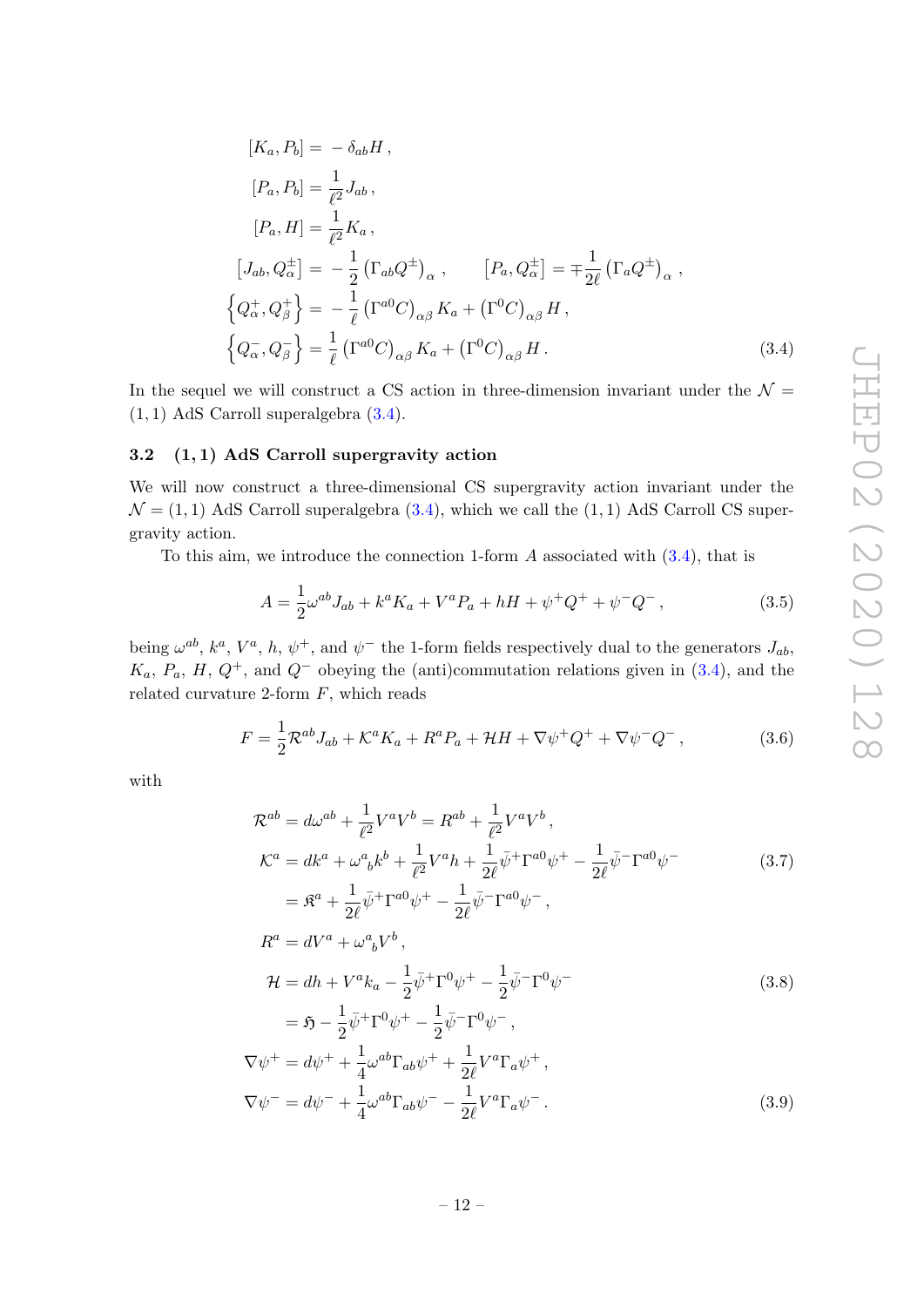Now, we move to the explicit construction of a CS action invariant under the  $\mathcal{N} = (1, 1)$ super-AdS Carroll group, on the same lines of what we have previously done in section 2 for  $\mathcal{N} = (2, 0)$ . Thus, we consider the non-vanishing components of the (relativistic) invariant tensor given in  $(3.2)$ , we decompose the indices as in  $(2.5)$ , and we rescale not only the generators in compliance with  $(3.3)$  but also the coefficients appearing in  $(3.2)$ as in (2.16). Then, taking the ultra-relativistic limit  $\sigma \to \infty$ , we get the following nonvanishing components of an invariant tensor for the  $\mathcal{N} = (1, 1)$  AdS Carroll superalgebra:

$$
\langle J_{ab}J_{cd}\rangle = \alpha_0 \left(\delta_{ad}\delta_{bc} - \delta_{ac}\delta_{bd}\right),
$$
  

$$
\langle J_{ab}H\rangle = \alpha_1 \epsilon_{ab},
$$
  

$$
\langle K_a P_b \rangle = -\alpha_1 \epsilon_{ab},
$$
  

$$
\langle P_a P_b \rangle = \frac{\alpha_0}{\ell^2} \delta_{ab},
$$
  

$$
\langle Q_\alpha^+ Q_\beta^+ \rangle = \langle Q_\alpha^- Q_\beta^- \rangle = 2\alpha_1 C_{\alpha\beta}.
$$
 (3.10)

This invariant tensor is non-degenerate if  $\alpha_1 \neq 0$ .

Substituting the connection 1-form in  $(3.5)$  and the non-vanishing components of the invariant tensor  $(3.10)$  in the general expression  $(2.11)$  for a three-dimensional CS action, we end up with the  $(1, 1)$  AdS Carroll CS supergravity action in  $2+1$  spacetime dimensions, that is

$$
I_{\text{CS}}^{(1,1)} = \frac{k}{4\pi} \int_{\mathcal{M}} \left\{ \frac{\alpha_0}{2} \left( \omega^a{}_b R^b{}_a + \frac{2}{\ell^2} V^a R_a \right) + \alpha_1 \left( \epsilon_{ab} R^{ab} h - 2 \epsilon_{ab} \mathfrak{K}^a V^b + \frac{1}{\ell^2} \epsilon_{ab} V^a V^b h \right. \\ \left. + 2 \bar{\psi}^+ \nabla \psi^+ + 2 \bar{\psi}^- \nabla \psi^- \right) - d \left( \frac{\alpha_1}{2} \epsilon_{ab} \omega^{ab} h - \alpha_1 \epsilon_{ab} k^a V^b \right) \right\}, \tag{3.11}
$$

which can also be rewritten omitting boundary terms as follows:

$$
I_{\text{CS}}^{(1,1)} = \frac{k}{4\pi} \int_{\mathcal{M}} \left\{ \frac{\alpha_0}{2} \left( \omega^a{}_b R^b{}_a + \frac{2}{\ell^2} V^a R_a \right) + \alpha_1 \left( \epsilon_{ab} R^{ab} h - 2\epsilon_{ab} \mathfrak{K}^a V^b + \frac{1}{\ell^2} \epsilon_{ab} V^a V^b h + 2\bar{\psi}^+ \nabla \psi^+ + 2\bar{\psi}^- \nabla \psi^- \right) \right\}.
$$
 (3.12)

The action  $(3.11)$  has been written in terms of the curvatures appearing in  $(3.7)$ , it involves two different sectors, respectively proportional to  $\alpha_0$  (which corresponds to the exotic Lagrangian) and to  $\alpha_1$ , and it is invariant by construction under the  $\mathcal{N} = (1, 1)$  AdS Carroll superalgebra (3.4). The local gauge transformations  $\delta_{\lambda}A = d\lambda + [A, \lambda]$  with gauge parameter

$$
\lambda = \frac{1}{2} \lambda^{ab} J_{ab} + \kappa^a K_a + \lambda^a P_a + \tau H + \varepsilon^+ Q^+ + \varepsilon^- Q^- \tag{3.13}
$$

are

$$
\delta\omega^{ab} = d\lambda^{ab} + \frac{2}{\ell^2} V^{[a}\lambda^{b]},
$$
  
\n
$$
\delta k^a = d\kappa^a - \lambda^a{}_b k^b + \omega^a{}_b \kappa^b - \frac{1}{\ell^2} \lambda^a h + \frac{1}{\ell^2} V^a \tau - \frac{1}{\ell} \bar{\varepsilon}^+ \Gamma^{a0} \psi^+ + \frac{1}{\ell} \bar{\varepsilon}^- \Gamma^{a0} \psi^-,
$$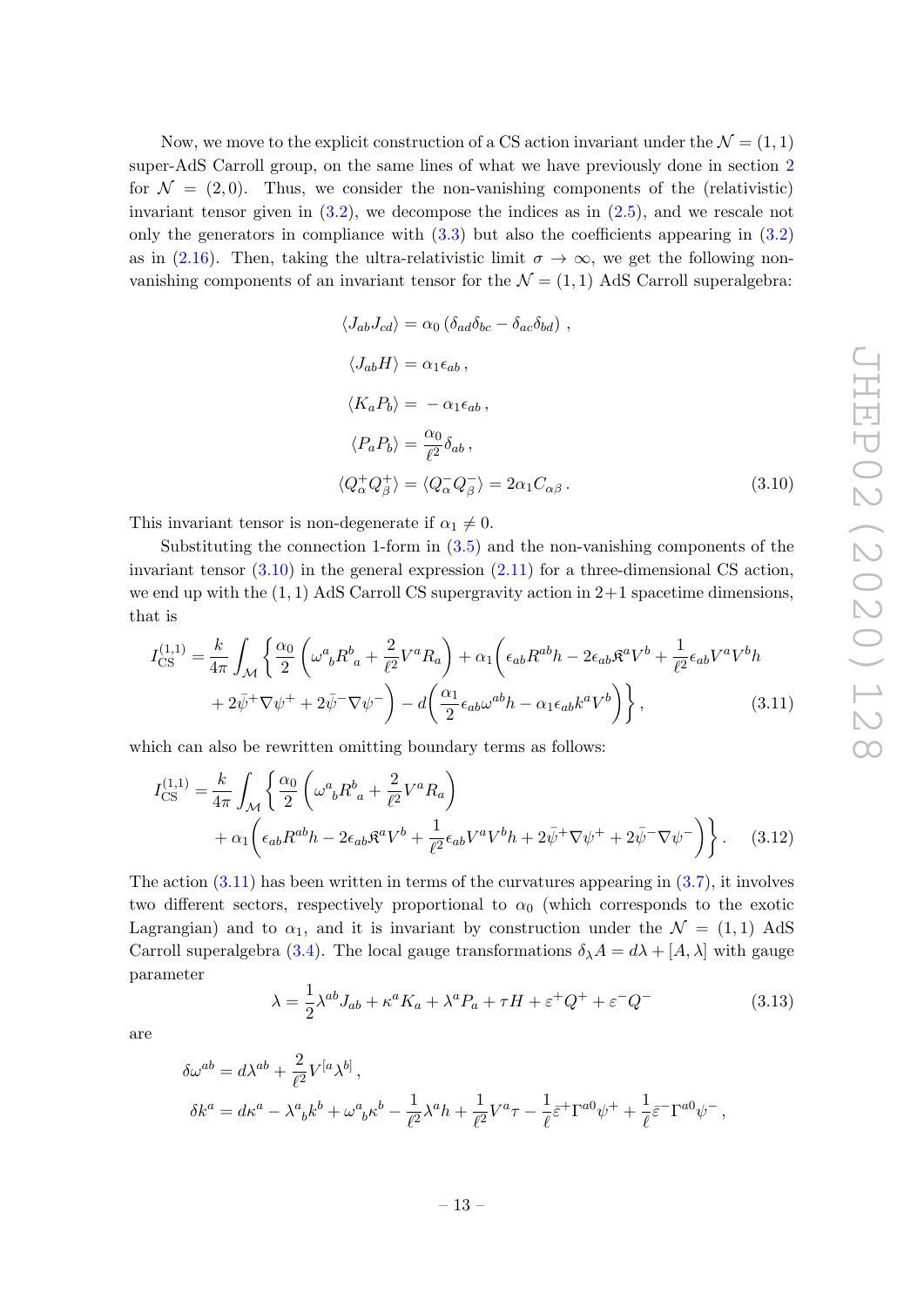$$
\delta V^{a} = d\lambda^{a} - \lambda^{a}{}_{b}V^{b} + \omega^{a}{}_{b}\lambda^{b},
$$
  
\n
$$
\delta h = d\tau - \lambda^{a}k_{a} + V^{a}\kappa_{a} + \bar{\varepsilon}^{+}\Gamma^{0}\psi^{+} + \bar{\varepsilon}^{-}\Gamma^{0}\psi^{-},
$$
  
\n
$$
\delta\psi^{+} = d\varepsilon^{+} - \frac{1}{4}\lambda^{ab}\Gamma_{ab}\psi^{+} + \frac{1}{4}\omega^{ab}\Gamma_{ab}\varepsilon^{+} - \frac{1}{2\ell}\lambda^{a}\Gamma_{a}\psi^{+} + \frac{1}{2\ell}V^{a}\Gamma_{a}\varepsilon^{+},
$$
  
\n
$$
\delta\psi^{-} = d\varepsilon^{-} - \frac{1}{4}\lambda^{ab}\Gamma_{ab}\psi^{-} + \frac{1}{4}\omega^{ab}\Gamma_{ab}\varepsilon^{-} + \frac{1}{2\ell}\lambda^{a}\Gamma_{a}\psi^{-} - \frac{1}{2\ell}V^{a}\Gamma_{a}\varepsilon^{-},
$$
\n(3.14)

and, restricting ourselves to supersymmetry, we are left with the following transformation rules:

$$
\delta\omega^{ab} = 0,
$$
  
\n
$$
\delta k^{a} = -\frac{1}{\ell} \bar{\varepsilon}^{+} \Gamma^{a0} \psi^{+} + \frac{1}{\ell} \bar{\varepsilon}^{-} \Gamma^{a0} \psi^{-},
$$
  
\n
$$
\delta V^{a} = 0,
$$
  
\n
$$
\delta h = \bar{\varepsilon}^{+} \Gamma^{0} \psi^{+} + \bar{\varepsilon}^{-} \Gamma^{0} \psi^{-},
$$
  
\n
$$
\delta \psi^{+} = d\varepsilon^{+} + \frac{1}{4} \omega^{ab} \Gamma_{ab} \varepsilon^{+} + \frac{1}{2\ell} V^{a} \Gamma_{a} \varepsilon^{+},
$$
  
\n
$$
\delta \psi^{-} = d\varepsilon^{-} + \frac{1}{4} \omega^{ab} \Gamma_{ab} \varepsilon^{-} - \frac{1}{2\ell} V^{a} \Gamma_{a} \varepsilon^{-}.
$$
\n(3.15)

The equations of motion obtained from the variation of the action (3.11) with respect to the 1-form fields  $\omega^{ab}$ ,  $k^a$ ,  $V^a$ , h,  $\psi^+$ , and  $\psi^-$  are

$$
\delta\omega^{ab} : \quad \alpha_0 \mathcal{R}^{ab} + \alpha_1 \epsilon^{ab} \mathcal{H} = 0,
$$
  
\n
$$
\delta k^a : \quad \alpha_1 R^a = 0,
$$
  
\n
$$
\delta V^a : \quad \frac{\alpha_0}{\ell^2} R^a + 2\alpha_1 \epsilon_{ab} \mathcal{K}^b = 0,
$$
  
\n
$$
\delta h : \quad \alpha_1 \mathcal{R}^{ab} = 0,
$$
  
\n
$$
\delta \psi^+ : \quad \alpha_1 \nabla \psi^+ = 0,
$$
  
\n
$$
\delta \psi^- : \quad \alpha_1 \nabla \psi^- = 0,
$$
\n(3.16)

respectively; for  $\alpha_1 \neq 0$ , they reduce to the vanishing of the (1,0) super-AdS Carroll curvature 2-forms, namely

$$
\mathcal{R}^{ab} = 0
$$
,  $\mathcal{K}^a = 0$ ,  $R^a = 0$ ,  $\mathcal{H} = 0$ ,  $\nabla \psi^+ = 0$ ,  $\nabla \psi^- = 0$ . (3.17)

Analogously to what happened in the  $(2,0)$  case discussed in section 2, we can see that  $\alpha_1 \neq 0$  is a sufficient condition to recover (3.17), which means that one could consistently set  $\alpha_0 = 0$ , making the exotic term in the CS action (3.11) disappear.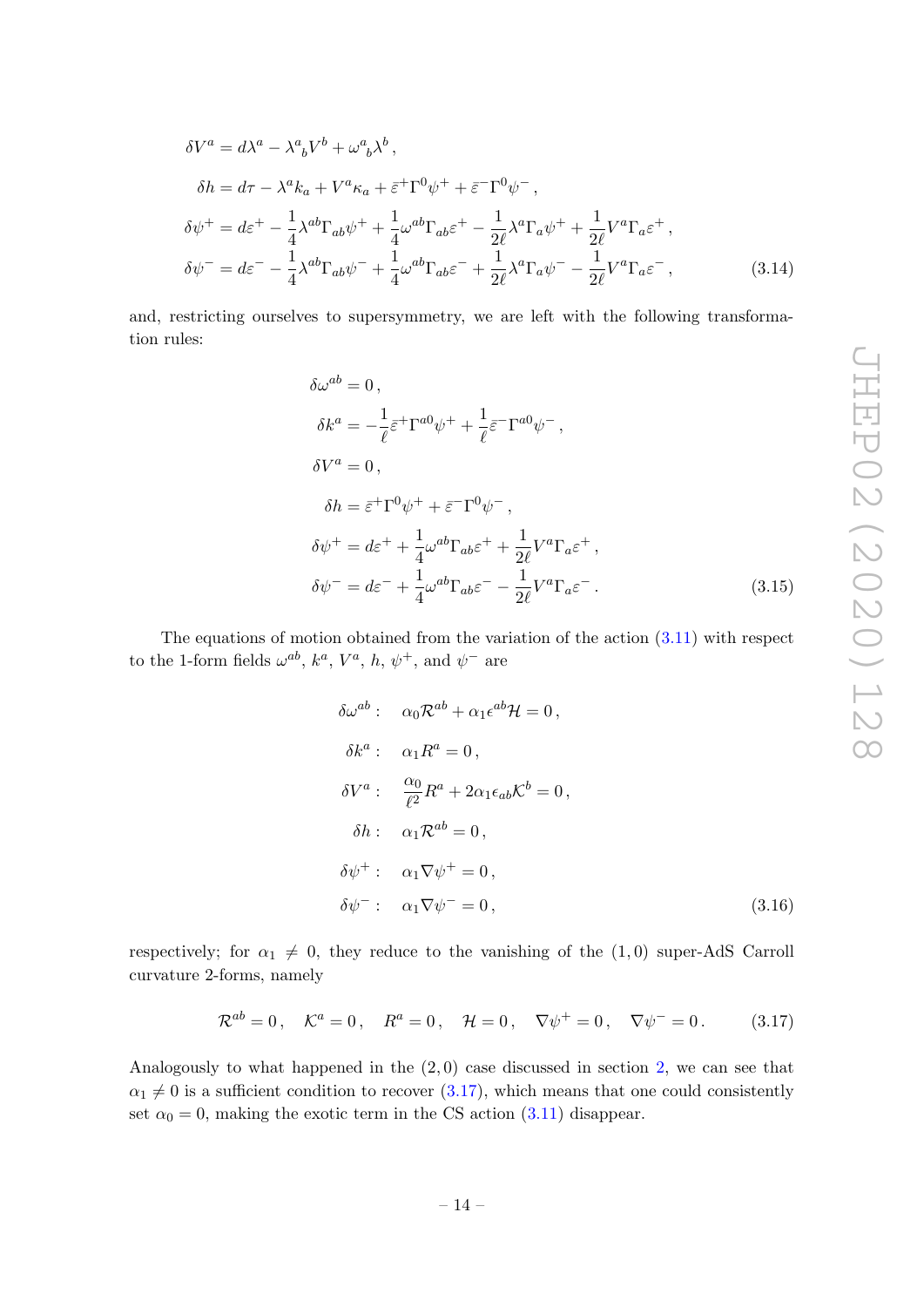## 4 ( $\mathcal{N}, 0$ ) AdS Carroll supergravity theories in 2 + 1 dimensions

Now, we generalize our analysis to the  $(\mathcal{N}, 0)$  case, with  $\mathcal N$  even. First, we present the derivation of the  $\mathcal{N} = (\mathcal{N}, 0)$  AdS Carroll superalgebra as the Carrollian contraction of an  $\mathfrak{so}(N)$  extension of  $\mathfrak{osp}(2|\mathcal{N})\otimes\mathfrak{sp}(2)$ . This also provides us with a non-degenerate invariant tensor in the ultra-relativistic limit. Then, we can subsequently formulate a well-defined three-dimensional CS supergravity action invariant under the aforesaid  $\mathcal{N} = (\mathcal{N}, 0)$  AdS Carroll superalgebra.

## 4.1  $\mathcal{N} = (\mathcal{N}, 0)$  AdS Carroll superalgebra

Let us first take the direct sum of  $\mathfrak{osp}(2|\mathcal{N}) \otimes \mathfrak{sp}(2)$  and an  $\mathfrak{so}(\mathcal{N})$  algebra (we consider  $\mathcal N$  even), that is reminiscent of what was done in ref. [40]. In this case, the non-trivial (anti)commutation relations are

$$
\begin{aligned}\n\left[\tilde{J}_{AB},\tilde{J}_{CD}\right] &= \eta_{BC}\tilde{J}_{AD} - \eta_{AC}\tilde{J}_{BD} - \eta_{BD}\tilde{J}_{AC} + \eta_{AD}\tilde{J}_{BC}\,, \\
\left[\tilde{J}_{AB},\tilde{P}_{C}\right] &= \eta_{BC}\tilde{P}_{A} - \eta_{AC}\tilde{P}_{B}\,, \qquad \left[\tilde{P}_{A},\tilde{P}_{B}\right] = \frac{1}{\ell^{2}}\tilde{J}_{AB}\,, \\
\left[\tilde{Z}^{ij},\tilde{Z}^{kl}\right] &= \delta^{jk}\tilde{Z}^{il} - \delta^{ik}\tilde{Z}^{jl} - \delta^{jl}\tilde{Z}^{ik} + \delta^{il}\tilde{Z}^{jk}\,, \\
\left[\tilde{S}^{ij},\tilde{S}^{kl}\right] &= -\frac{1}{\ell}\left(\delta^{jk}\tilde{S}^{il} - \delta^{ik}\tilde{S}^{jl} - \delta^{jl}\tilde{S}^{ik} + \delta^{il}\tilde{S}^{jk}\right)\,, \\
\left[\tilde{J}_{AB},\tilde{Q}^{i}_{\alpha}\right] &= -\frac{1}{2}\left(\Gamma_{AB}\tilde{Q}^{i}\right)_{\alpha}\,, \qquad \left[\tilde{P}_{A},\tilde{Q}^{i}_{\alpha}\right] = -\frac{1}{2\ell}\left(\Gamma_{A}\tilde{Q}^{i}\right)_{\alpha}\,, \\
\left[\tilde{Z}^{ij},\tilde{Q}^{k}_{\alpha}\right] &= \delta^{jk}\tilde{Q}^{i}_{\alpha} - \delta^{ik}\tilde{Q}^{j}_{\alpha}\,, \\
\left\{\tilde{Q}^{i}_{\alpha},\tilde{Q}^{j}_{\beta}\right\} &= \delta^{ij}\left[-\frac{1}{2\ell}\left(\Gamma^{AB}C\right)_{\alpha\beta}\tilde{J}_{AB} + \left(\Gamma^{A}C\right)_{\alpha\beta}\tilde{P}_{A}\right] + \frac{1}{\ell}C_{\alpha\beta}\tilde{Z}^{ij}\,,\n\end{aligned} \tag{4.1}
$$

with  $A, B, \ldots = 0, 1, 2, i, j, \ldots = 1, \ldots, \mathcal{N}$  (where we have considered  $\mathcal{N} = 2x, x =$  $1, \ldots, \frac{N}{2}$  $\frac{\sqrt{2}}{2}$ ), and where  $\tilde{Z}^{ij} = -\tilde{Z}^{ji}$ ,  $\tilde{S}^{ij} = -\tilde{S}^{ij}$ . Then, we do the following redefinition (on the same lines of  $[40]$ :

$$
\tilde{T}^{ij} \equiv \tilde{Z}^{ij} - \ell \tilde{S}^{ij} \,,\tag{4.2}
$$

which is a generalization of the one performed in section 2. Thus, we can now rewrite the (anti)commutation relations (4.1) as

$$
\begin{aligned}\n\left[\tilde{J}_{AB}, \tilde{J}_{CD}\right] &= \eta_{BC} \tilde{J}_{AD} - \eta_{AC} \tilde{J}_{BD} - \eta_{BD} \tilde{J}_{AC} + \eta_{AD} \tilde{J}_{BC} ,\\
\left[\tilde{J}_{AB}, \tilde{P}_C\right] &= \eta_{BC} \tilde{P}_A - \eta_{AC} \tilde{P}_B ,\\
\left[\tilde{P}_A, \tilde{P}_B\right] &= \frac{1}{\ell^2} \tilde{J}_{AB} ,\\
\left[\tilde{T}^{ij}, \tilde{T}^{kl}\right] &= \delta^{jk} \tilde{T}^{il} - \delta^{ik} \tilde{T}^{jl} - \delta^{jl} \tilde{T}^{ik} + \delta^{il} \tilde{T}^{jk} ,\\
\left[\tilde{T}^{ij}, \tilde{S}^{kl}\right] &= \delta^{jk} \tilde{S}^{il} - \delta^{ik} \tilde{S}^{jl} - \delta^{jl} \tilde{S}^{ik} + \delta^{il} \tilde{S}^{jk} ,\\
\left[\tilde{S}^{ij}, \tilde{S}^{kl}\right] &= -\frac{1}{\ell} \left(\delta^{jk} \tilde{S}^{il} - \delta^{ik} \tilde{S}^{jl} - \delta^{jl} \tilde{S}^{ik} + \delta^{il} \tilde{S}^{jk} \right) ,\n\end{aligned}
$$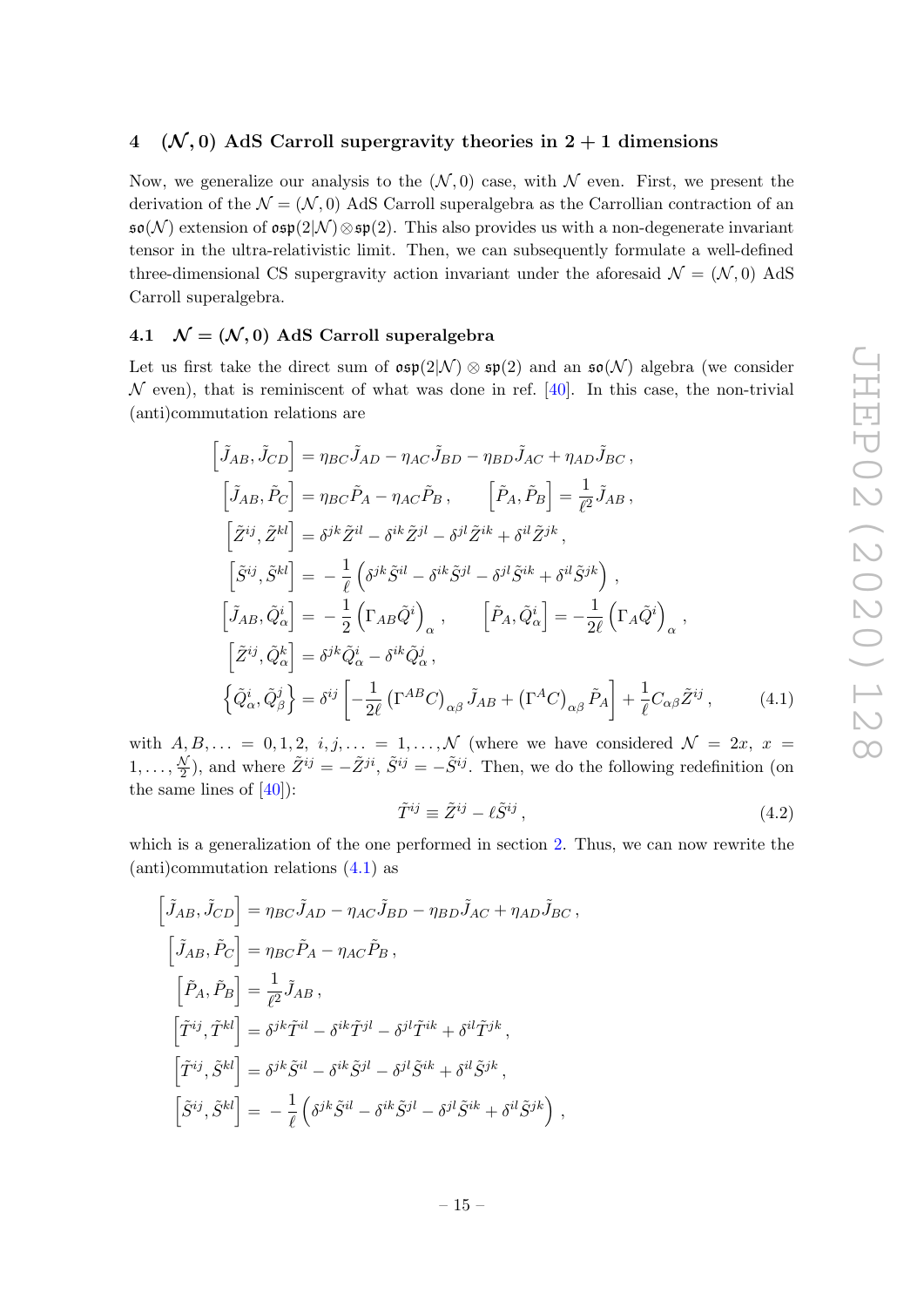$$
\begin{aligned}\n\left[\tilde{J}_{AB}, \tilde{Q}^i_{\alpha}\right] &= -\frac{1}{2} \left(\Gamma_{AB} \tilde{Q}^i\right)_{\alpha}, \\
\left[\tilde{P}_A, \tilde{Q}^i_{\alpha}\right] &= -\frac{1}{2\ell} \left(\Gamma_A \tilde{Q}^i\right)_{\alpha}, \\
\left[\tilde{T}^{ij}, \tilde{Q}^k_{\alpha}\right] &= \delta^{jk} \tilde{Q}^i_{\alpha} - \delta^{ik} \tilde{Q}^j_{\alpha}, \\
\left\{\tilde{Q}^i_{\alpha}, \tilde{Q}^j_{\beta}\right\} &= \delta^{ij} \left[-\frac{1}{2\ell} \left(\Gamma^{AB} C\right)_{\alpha\beta} \tilde{J}_{AB} + \left(\Gamma^A C\right)_{\alpha\beta} \tilde{P}_A\right] + C_{\alpha\beta} \left(\frac{1}{\ell} \tilde{T}^{ij} + \tilde{S}^{ij}\right).\n\end{aligned} \tag{4.3}
$$

Observe that, taking the limit  $\ell \to \infty$  of (4.3), we get the  $\mathcal{N} = (\mathcal{N}, 0)$  Poincaré superalgebra involving a semi-direct  $\mathfrak{so}(\mathcal{N})$  extension (with  $\mathcal N$  even).

The non-vanishing components of an invariant tensor for  $(4.3)$ , which will be useful in the sequel, are given by

$$
\langle \tilde{J}_{AB}\tilde{J}_{CD}\rangle = \alpha_0 \left(\eta_{AD}\eta_{BC} - \eta_{AC}\eta_{BD}\right),
$$
  
\n
$$
\langle \tilde{J}_{AB}\tilde{P}_{C}\rangle = \alpha_1 \epsilon_{ABC},
$$
  
\n
$$
\langle \tilde{P}_{A}\tilde{P}_{B}\rangle = \frac{\alpha_0}{\ell^2} \eta_{AB},
$$
  
\n
$$
\langle \tilde{T}^{ij}\tilde{T}^{kl}\rangle = 2\alpha_0 \left(\delta^{il}\delta^{kj} - \delta^{ik}\delta^{lj}\right),
$$
  
\n
$$
\langle \tilde{T}^{ij}\tilde{S}^{kl}\rangle = -2\alpha_1 \left(\delta^{il}\delta^{kj} - \delta^{ik}\delta^{lj}\right),
$$
  
\n
$$
\langle \tilde{S}^{ij}\tilde{S}^{kl}\rangle = \frac{2\alpha_1}{\ell} \left(\delta^{il}\delta^{kj} - \delta^{ik}\delta^{lj}\right),
$$
  
\n
$$
\langle \tilde{Q}^i_{\alpha}\tilde{Q}^j_{\beta} \rangle = 2\left(\alpha_1 - \frac{\alpha_0}{\ell}\right)C_{\alpha\beta}\delta^{ij},
$$
  
\n(4.4)

being  $\alpha_0$  and  $\alpha_1$  arbitrary independent constants.

In order to take the ultra-relativistic contraction of  $(4.3)$ , we decompose the indices  $A, B, \ldots = 0, 1, 2$  as in (2.5), which induces the decomposition (2.6), together with the gamma matrices decomposition (2.7).

Moreover, we define, on the same lines of what was done in [53] (see also references therein) in the case of non-relativistic theories, new supersymmetry charges by

$$
\tilde{Q}_{\alpha}^{\pm \lambda} = \frac{1}{\sqrt{2}} \left( \tilde{Q}_{\alpha}^{\lambda} \pm (\Gamma_0)_{\alpha \beta} \, \tilde{Q}_{\beta}^{x+\lambda} \right) , \qquad (4.5)
$$

where in (4.5) we consider  $\lambda, \mu, \ldots = 1, \ldots, x$  (these new indices must not be confused with the spinor ones  $\alpha, \beta, \ldots = 1, 2$ , generalizing to the  $\mathcal{N} = (\mathcal{N}, 0)$  case, with  $\mathcal{N}$  even, what we have previously done in section 2 (see, in particular, (2.8)). We remind that  $x = 1, \ldots, \frac{N}{2}$  $\frac{\mathcal{N}}{2}$  .

This also reflects on the generators  $\tilde{T}^{ij}$  and  $\tilde{S}^{ij}$ , which are now respectively described by

$$
\tilde{T}^{\lambda\mu}, \qquad \tilde{T}'^{\lambda\mu} \equiv \tilde{T}^{\lambda+x \mu+x}, \qquad \tilde{U}^{\lambda\mu} \equiv \tilde{T}^{x+\lambda \mu}, \qquad \tilde{U}'^{\lambda\mu} \equiv \tilde{T}^{\lambda x+\mu}, \n\tilde{S}^{\lambda\mu}, \qquad \tilde{S}'^{\lambda\mu} \equiv \tilde{S}^{\lambda+x \mu+x}, \qquad \tilde{V}^{\lambda\mu} \equiv \tilde{S}^{x+\lambda \mu}, \qquad \tilde{V}'^{\lambda\mu} \equiv \tilde{S}^{\lambda x+\mu},
$$
\n(4.6)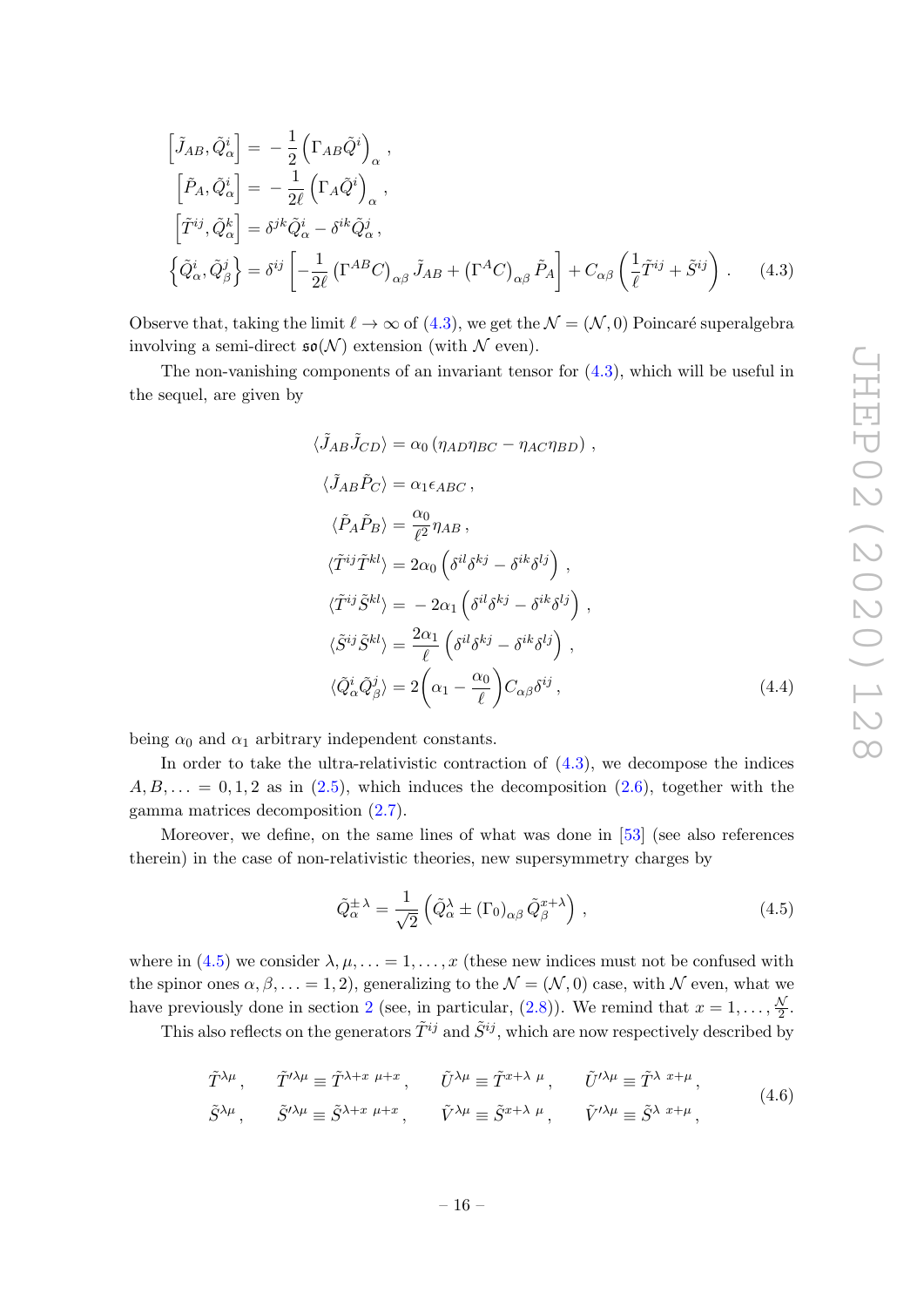which satisfy the symmetry properties

$$
\tilde{T}^{\lambda\mu} = -\tilde{T}^{\mu\lambda}, \qquad \tilde{T}'^{\lambda\mu} = -\tilde{T}'^{\mu\lambda}, \qquad \tilde{U}^{\lambda\mu} = -\tilde{U}'^{\mu\lambda}, \n\tilde{S}^{\lambda\mu} = -\tilde{S}^{\mu\lambda}, \qquad \tilde{S}'^{\lambda\mu} = -\tilde{S}'^{\mu\lambda}, \qquad \tilde{V}^{\lambda\mu} = -\tilde{V}'^{\mu\lambda}.
$$
\n(4.7)

In particular, using  $(4.5)$ ,  $(4.6)$ , and  $(4.7)$ , together with the decomposition  $(2.6)$ and  $(2.7)$ , and defining

$$
\tilde{X}^{[\lambda\mu]} \equiv \frac{1}{2} \left( \tilde{T}^{\lambda\mu} + \tilde{T}^{\prime\lambda\mu} \right) , \qquad \tilde{X}^{\prime[\lambda\mu]} \equiv \frac{1}{2} \left( \tilde{T}^{\lambda\mu} - \tilde{T}^{\prime\lambda\mu} \right) ,
$$
\n
$$
\tilde{Y}^{[\lambda\mu]} \equiv \frac{1}{2} \left( \tilde{S}^{\lambda\mu} + \tilde{S}^{\prime\lambda\mu} \right) , \qquad \tilde{Y}^{\prime[\lambda\mu]} \equiv \frac{1}{2} \left( \tilde{S}^{\lambda\mu} - \tilde{S}^{\prime\lambda\mu} \right) ,
$$
\n(4.8)

the (anti)commutation relations in (4.3) become

$$
\{\tilde{Q}_{\alpha}^{\pm\lambda}, \tilde{Q}_{\beta}^{\pm\mu}\} = \delta^{\lambda\mu} \left[ -\frac{1}{2\ell} \left( \Gamma^{ab} C \right)_{\alpha\beta} \tilde{J}_{ab} + \left( \Gamma^{0} C \right)_{\alpha\beta} \tilde{H} \right] + C_{\alpha\beta} \left( \frac{1}{\ell} \tilde{X}^{[\lambda\mu]} + \tilde{Y}^{[\lambda\mu]} \right) \n= \left( \Gamma^{0} C \right)_{\alpha\beta} \left( \frac{1}{\ell} \tilde{U}^{(\lambda\mu)} + \tilde{V}^{(\lambda\mu)} \right) , \n\{\tilde{Q}_{\alpha}^{+\lambda}, \tilde{Q}_{\beta}^{-\mu}\} = \delta^{\lambda\mu} \left[ -\frac{1}{\ell} \left( \Gamma^{a0} C \right)_{\alpha\beta} \tilde{K}_{a} + \left( \Gamma^{a} C \right)_{\alpha\beta} \tilde{P}_{a} \right] + C_{\alpha\beta} \left( \frac{1}{\ell} \tilde{X}'^{[\lambda\mu]} + \tilde{Y}'^{[\lambda\mu]} \right) \n- \left( \Gamma^{0} C \right)_{\alpha\beta} \left( \frac{1}{\ell} \tilde{U}^{[\lambda\mu]} + \tilde{V}^{[\lambda\mu]} \right) ,
$$
\n(4.9)

where

$$
\tilde{U}^{(\lambda\mu)} = \frac{1}{2} \left( \tilde{U}^{\lambda\mu} + \tilde{U}^{\mu\lambda} \right) , \quad \tilde{U}^{[\lambda\mu]} = \frac{1}{2} \left( \tilde{U}^{\lambda\mu} - \tilde{U}^{\mu\lambda} \right) ,
$$
\n
$$
\tilde{V}^{(\lambda\mu)} = \frac{1}{2} \left( \tilde{V}^{\lambda\mu} + \tilde{V}^{\mu\lambda} \right) , \quad \tilde{V}^{[\lambda\mu]} = \frac{1}{2} \left( \tilde{V}^{\lambda\mu} - \tilde{V}^{\mu\lambda} \right) .
$$
\n(4.10)

The generators  $\tilde{X}^{[\lambda\mu]}$  in (4.9) amount to  $\frac{k(k-1)}{2}$  generators, and the same holds for  $\tilde{X}'^{[\lambda\mu]}$ ,  $\tilde{U}^{[\lambda\mu]}$ ,  $\tilde{Y}^{[\lambda\mu]}$ ,  $\tilde{Y}^{\prime[\lambda\mu]}$ , and  $\tilde{V}^{[\lambda\mu]}$ , while the generators  $\tilde{U}^{(\lambda\mu)}$  are  $\frac{k(k+1)}{2}$  $\frac{z+1}{2}$  generators, and the same holds for the generators  $\tilde{V}^{(\lambda\mu)}$ .

Furthermore, from the commutation relations involving the generators  $T^{ij}$  and  $S^{ij}$ , we get the following non-vanishing ones (recall that we have  $\tilde{U}^{\prime\lambda\mu} = -\tilde{U}^{\mu\lambda}$  and  $\tilde{V}^{\prime\lambda\mu} = -\tilde{V}^{\mu\lambda}$ ):

$$
\begin{split}\n\left[\tilde{T}^{\lambda\mu},\tilde{T}^{\nu\rho}\right] &= \delta^{\mu\nu}\tilde{T}^{\lambda\rho} - \delta^{\lambda\nu}\tilde{T}^{\mu\rho} - \delta^{\mu\rho}\tilde{T}^{\lambda\nu} + \delta^{\lambda\rho}\tilde{T}^{\mu\nu}\,,\\
\left[\tilde{T}^{\lambda\mu},\tilde{U}^{\nu\rho}\right] &= \delta^{\mu\rho}\tilde{U}^{\nu\lambda} - \delta^{\lambda\rho}\tilde{U}^{\nu\mu}\,,\\
\left[\tilde{T}^{\prime\lambda\mu},\tilde{T}^{\prime\nu\rho}\right] &= \delta^{\mu\nu}\tilde{T}^{\prime\lambda\rho} - \delta^{\lambda\nu}\tilde{T}^{\prime\mu\rho} - \delta^{\mu\rho}\tilde{T}^{\prime\lambda\nu} + \delta^{\lambda\rho}\tilde{T}^{\prime\mu\nu}\,,\\
\left[\tilde{T}^{\prime\lambda\mu},\tilde{U}^{\nu\rho}\right] &= \delta^{\mu\nu}\tilde{U}^{\lambda\rho} - \delta^{\lambda\nu}\tilde{U}^{\mu\rho}\,,\\
\left[\tilde{U}^{\lambda\mu},\tilde{U}^{\nu\rho}\right] &= -\delta^{\lambda\nu}\tilde{T}^{\mu\rho} - \delta^{\mu\rho}\tilde{T}^{\prime\lambda\nu}\,,\\
\left[\tilde{T}^{\lambda\mu},\tilde{S}^{\nu\rho}\right] &= \delta^{\mu\nu}\tilde{S}^{\lambda\rho} - \delta^{\lambda\nu}\tilde{S}^{\mu\rho} - \delta^{\mu\rho}\tilde{S}^{\lambda\nu} + \delta^{\lambda\rho}\tilde{S}^{\mu\nu}\,,\\
\left[\tilde{T}^{\lambda\mu},\tilde{V}^{\nu\rho}\right] &= \delta^{\mu\rho}\tilde{V}^{\nu\lambda} - \delta^{\lambda\rho}\tilde{V}^{\nu\mu}\,, \end{split}
$$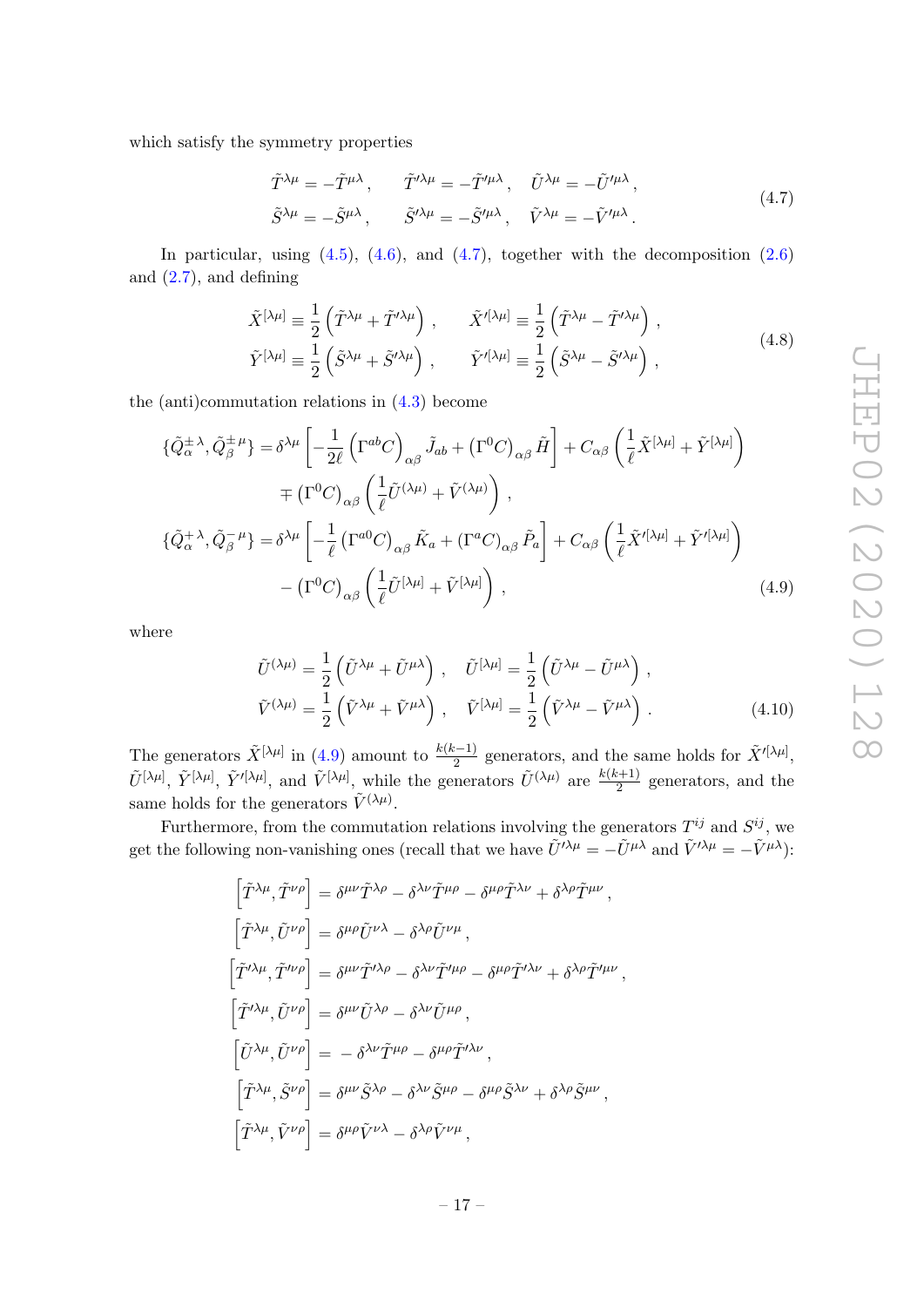$$
\begin{split}\n\left[\tilde{T}^{\prime\lambda\mu},\tilde{S}^{\prime\nu\rho}\right] &= \delta^{\mu\nu}\tilde{S}^{\prime\lambda\rho} - \delta^{\lambda\nu}\tilde{S}^{\prime\mu\rho} - \delta^{\mu\rho}\tilde{S}^{\prime\lambda\nu} + \delta^{\lambda\rho}\tilde{S}^{\prime\mu\nu}\,, \\
\left[\tilde{T}^{\prime\lambda\mu},\tilde{V}^{\nu\rho}\right] &= \delta^{\mu\nu}\tilde{V}^{\lambda\rho} - \delta^{\lambda\nu}\tilde{V}^{\mu\rho}\,, \\
\left[\tilde{U}^{\lambda\mu},\tilde{S}^{\nu\rho}\right] &= -\delta^{\mu\rho}\tilde{V}^{\lambda\nu} + \delta^{\mu\nu}\tilde{V}^{\lambda\rho}\,, \\
\left[\tilde{U}^{\lambda\mu},\tilde{S}^{\nu\rho}\right] &= -\delta^{\lambda\rho}\tilde{V}^{\nu\mu} + \delta^{\lambda\nu}\tilde{V}^{\rho\mu}\,, \\
\left[\tilde{S}^{\lambda\mu},\tilde{V}^{\nu\rho}\right] &= -\frac{1}{\ell}\left(\delta^{\mu\nu}\tilde{S}^{\lambda\rho} - \delta^{\lambda\nu}\tilde{S}^{\mu\rho} - \delta^{\mu\rho}\tilde{S}^{\lambda\nu} + \delta^{\lambda\rho}\tilde{S}^{\mu\nu}\right)\,, \\
\left[\tilde{S}^{\lambda\mu},\tilde{V}^{\nu\rho}\right] &= -\frac{1}{\ell}\left(\delta^{\mu\rho}\tilde{V}^{\nu\lambda} - \delta^{\lambda\rho}\tilde{V}^{\nu\mu}\right)\,, \\
\left[\tilde{S}^{\prime\lambda\mu},\tilde{S}^{\prime\nu\rho}\right] &= -\frac{1}{\ell}\left(\delta^{\mu\nu}\tilde{S}^{\prime\lambda\rho} - \delta^{\lambda\nu}\tilde{S}^{\prime\mu\rho} - \delta^{\mu\rho}\tilde{S}^{\prime\lambda\nu} + \delta^{\lambda\rho}\tilde{S}^{\prime\mu\nu}\right)\,, \\
\left[\tilde{S}^{\prime\lambda\mu},\tilde{V}^{\nu\rho}\right] &= -\frac{1}{\ell}\left(\delta^{\mu\nu}\tilde{V}^{\lambda\r
$$

and

$$
\begin{aligned}\n\left[\tilde{T}^{\lambda\mu}, \tilde{Q}_{\alpha}^{\pm\nu}\right] &= \frac{1}{2} \left[\delta^{\mu\nu} \left(\tilde{Q}_{\alpha}^{+\lambda} + \tilde{Q}_{\alpha}^{-\lambda}\right) - \delta^{\lambda\nu} \left(\tilde{Q}_{\alpha}^{+\mu} + \tilde{Q}_{\alpha}^{-\mu}\right)\right], \\
\left[\tilde{T}^{\lambda\mu}, \tilde{Q}_{\alpha}^{\pm\nu}\right] &= \pm \frac{1}{2} \left[\delta^{\mu\nu} \left(\tilde{Q}_{\alpha}^{+\lambda} - \tilde{Q}_{\alpha}^{-\lambda}\right) - \delta^{\lambda\nu} \left(\tilde{Q}_{\alpha}^{+\mu} - \tilde{Q}_{\alpha}^{-\mu}\right)\right], \\
\left[\tilde{U}^{\lambda\mu}, \tilde{Q}_{\alpha}^{\pm\nu}\right] &= \mp \frac{1}{2} \left(\Gamma_0\right)_{\alpha\beta} \left[\delta^{\lambda\nu} \left(\tilde{Q}_{\beta}^{+\mu} + \tilde{Q}_{\beta}^{-\mu}\right) \pm \delta^{\mu\nu} \left(\tilde{Q}_{\beta}^{+\lambda} - \tilde{Q}_{\beta}^{-\lambda}\right)\right].\n\end{aligned} \tag{4.12}
$$

Now, let us rescale the generators with a parameter  $\sigma$  as

$$
\tilde{H} \to \sigma H, \qquad \tilde{K}_a \to \sigma K_a, \qquad \tilde{S}^{\lambda \mu} \to \sigma S^{\lambda \mu}, \n\tilde{S}^{\prime \lambda \mu} \to \sigma S^{\prime \lambda \mu}, \qquad \tilde{V}^{\lambda \mu} \to \sigma V^{\lambda \mu}, \qquad \tilde{Q}^{\pm \lambda}_{\alpha} \to \sqrt{\sigma} Q^{\pm \lambda}_{\alpha}, \qquad (4.13)
$$

where we have also removed the tilde symbol on the generators. Taking the limit  $\sigma \rightarrow$  $\infty$  (and removing the tilde symbol also on the generators that we have not rescaled), we end up with the  $\mathcal{N} = (\mathcal{N}, 0)$  AdS Carroll superalgebra (with  $\mathcal{N}$  even), whose nontrivial (anti)commutation relations read as follows (recall the definitions (4.8), (4.10), since we have expressed the anticommutation relations in terms of the combinations given in that expressions, together with the fact that  $\tilde{U}^{\prime\lambda\mu} = -\tilde{U}^{\mu\lambda}$  and  $\tilde{V}^{\prime\lambda\mu} = -\tilde{V}^{\mu\lambda}$ , and the (anti)commutation relations  $(4.9)$ ,  $(4.11)$ , and  $(4.12)$ ):

$$
[K_a, J_{bc}] = \delta_{ab} K_c - \delta_{ac} K_b,
$$
  
\n
$$
[J_{ab}, P_c] = \delta_{bc} P_a - \delta_{ac} P_b,
$$
  
\n
$$
[K_a, P_b] = -\delta_{ab} H,
$$
  
\n
$$
[P_a, P_b] = \frac{1}{\ell^2} J_{ab}, \qquad [P_a, H] = \frac{1}{\ell^2} K_a,
$$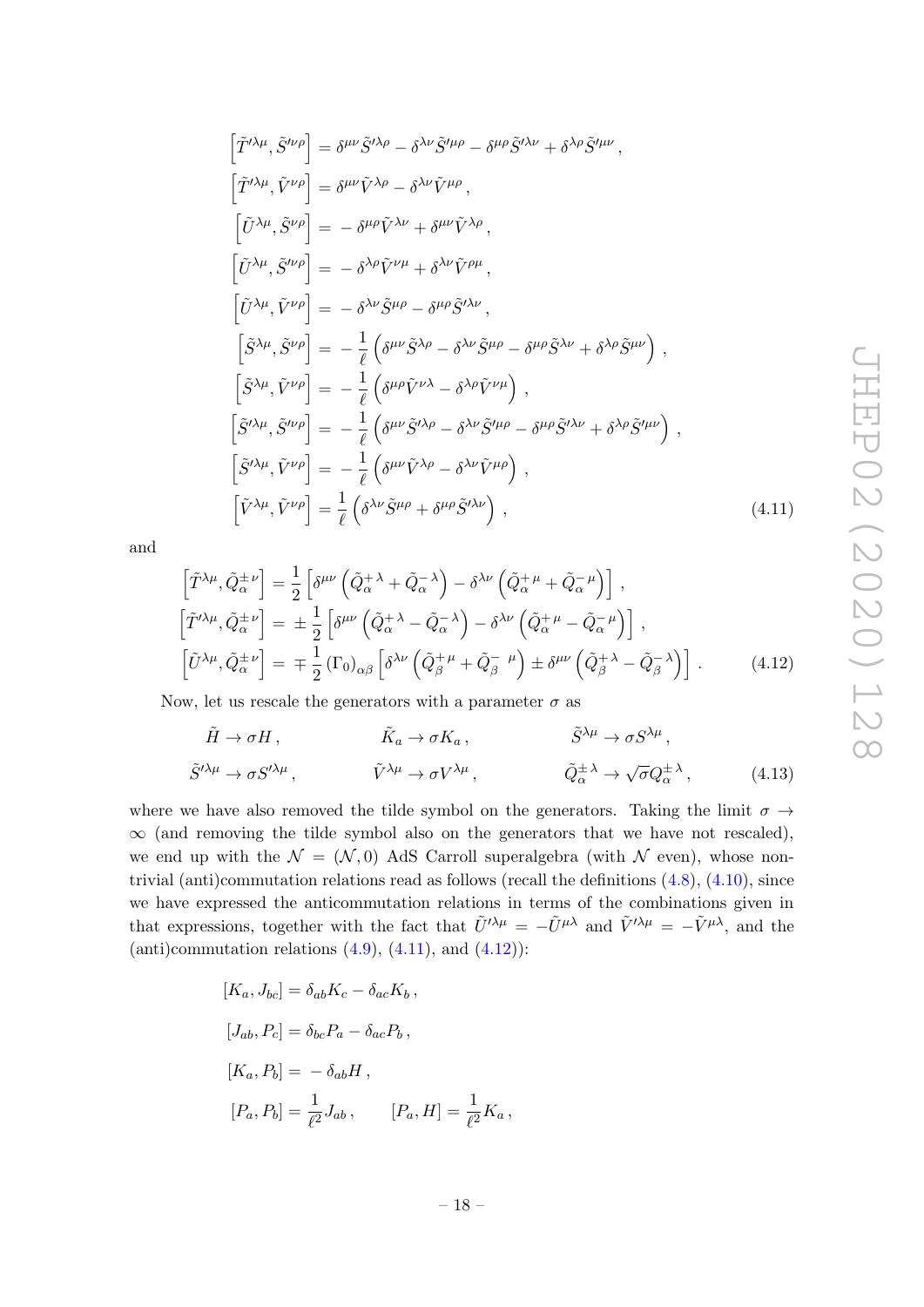$(4.14)$ 

$$
\begin{split}\n\left[T^{\lambda\mu},T^{\nu\rho}\right] &= \delta^{\mu\nu}T^{\lambda\rho} - \delta^{\lambda\nu}T^{\mu\rho} - \delta^{\mu\rho}T^{\lambda\nu} + \delta^{\lambda\rho}T^{\mu\nu}\,, \\
\left[T^{\lambda\mu},U^{\nu\rho}\right] &= \delta^{\mu\rho}U^{\nu\lambda} - \delta^{\lambda\rho}U^{\nu\mu}\,, \\
\left[T^{\lambda\mu},U^{\nu\rho}\right] &= \delta^{\mu\nu}T^{\nu\lambda\rho} - \delta^{\lambda\nu}T^{\mu\rho} - \delta^{\mu\rho}T^{\nu\lambda\nu} + \delta^{\lambda\rho}T^{\mu\nu}\,, \\
\left[T^{\lambda\mu},U^{\nu\rho}\right] &= \delta^{\mu\nu}U^{\lambda\rho} - \delta^{\lambda\nu}U^{\mu\rho}\,, \\
\left[T^{\lambda\mu},V^{\nu\rho}\right] &= \delta^{\mu\nu}S^{\lambda\rho} - \delta^{\lambda\nu}S^{\mu\rho} - \delta^{\mu\rho}S^{\lambda\nu} + \delta^{\lambda\rho}S^{\mu\nu}\,, \\
\left[T^{\lambda\mu},S^{\nu\rho}\right] &= \delta^{\mu\nu}S^{\lambda\rho} - \delta^{\lambda\rho}V^{\nu\mu}\,, \\
\left[T^{\nu\lambda\mu},S^{\nu\rho}\right] &= \delta^{\mu\nu}S^{\nu\lambda\rho} - \delta^{\lambda\nu}S^{\mu\rho} - \delta^{\mu\rho}S^{\nu\lambda\nu} + \delta^{\lambda\rho}S^{\mu\nu}\,, \\
\left[T^{\nu\lambda\mu},S^{\nu\rho}\right] &= \delta^{\mu\nu}V^{\lambda\rho} - \delta^{\lambda\nu}V^{\mu\rho}\,, \\
\left[U^{\lambda\mu},S^{\nu\rho}\right] &= -\delta^{\mu\rho}V^{\lambda\nu} + \delta^{\mu\nu}V^{\lambda\rho}\,, \\
\left[U^{\lambda\mu},S^{\nu\rho}\right] &= -\delta^{\lambda\rho}V^{\nu\mu} + \delta^{\lambda\nu}V^{\rho\mu}\,, \\
\left[U^{\lambda\mu},S^{\nu\rho}\right] &= -\delta^{\lambda\rho}V^{\nu\mu} + \delta^{\lambda\nu}V^{\rho\mu}\,, \\
\left[U^{\lambda
$$

Notice that if we restrict ourselves to the special case  $\mathcal{N} = (2,0)$ , that is  $x = 1$ , after some algebraic calculations, exploiting the definitions  $(4.6)$ ,  $(4.8)$ ,  $(4.10)$ , and the symmetry properties (4.7), we exactly reproduce the  $\mathcal{N} = (2,0)$  AdS Carroll superalgebra obtained in section 2, given by  $(2.10)^8$ 

In the sequel, we will construct a CS action in  $2+1$  dimensions invariant under  $(4.14)$ .

<sup>&</sup>lt;sup>8</sup>In particular, when restricting ourselves to  $\mathcal{N} = (2,0)$ , namely  $x = 1$ , we have  $\lambda, \mu, \ldots = 1$  and  $T^{\lambda\mu}=T^{11}=0,\ T^{\prime\lambda\mu}=T^{\prime 11}=0,\ S^{\lambda\mu}=S^{11}=0,\ S^{\prime\lambda\mu}=S^{\prime 11}=0,\ U^{\lambda\mu}=U^{11}=-T^{12}=-\epsilon^{12}T=-T,$  $V^{\lambda\mu} = V^{11} = -S^{12} = -\epsilon^{12}S = -S$ , and (4.5) restricts itself to (2.8) (when performing the Carroll limit, we also remove the tilde symbol on the generators); then, one can show that the superalgebra  $(4.14)$  reduces to the one given by  $(2.10)$ .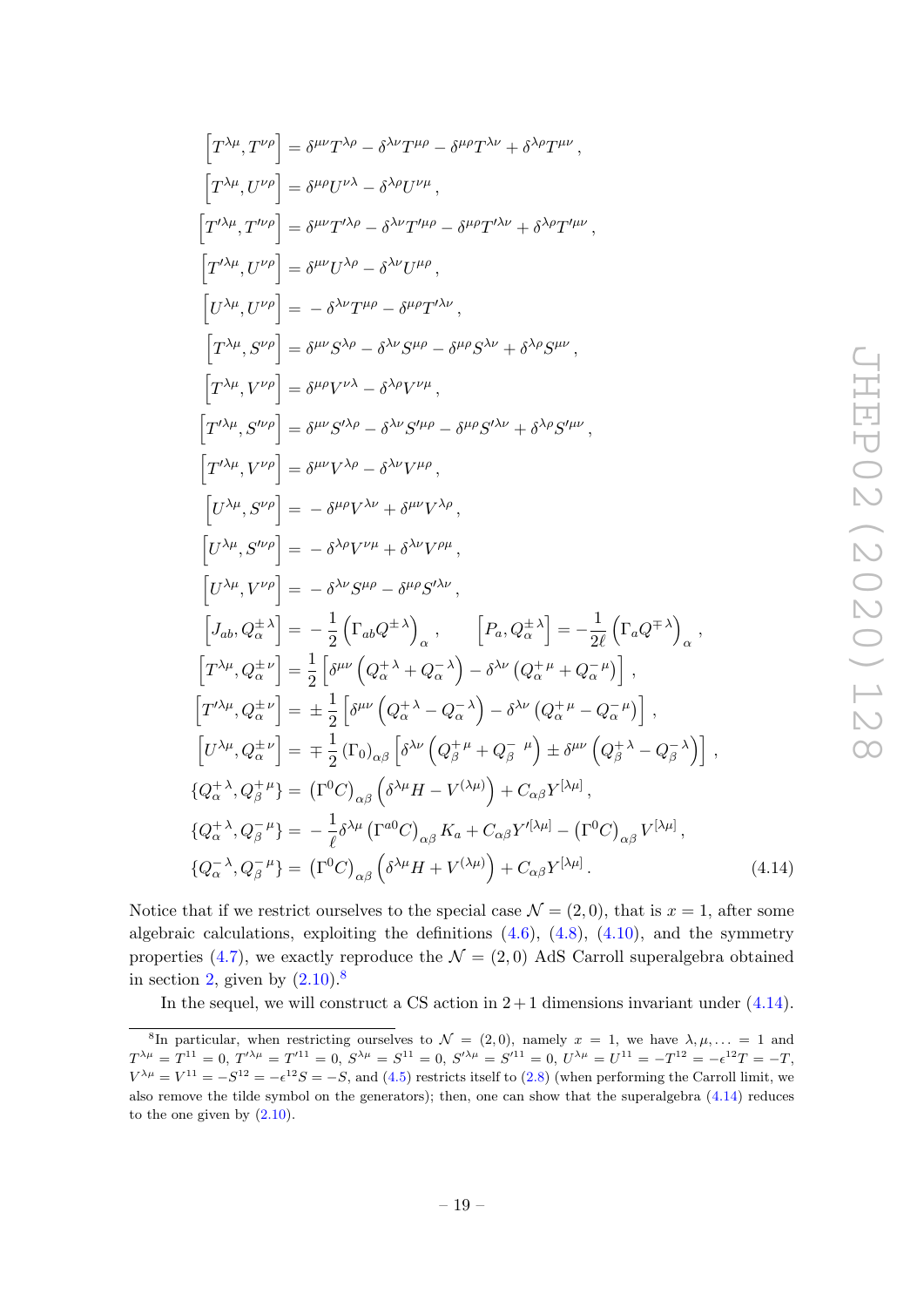#### 4.2  $(\mathcal{N}, 0)$  AdS Carroll supergravity

We can now move to the formulation of a three-dimensional CS supergravity action invariant under the superalgebra  $(4.14)$ . We call this action  $(\mathcal{N}, 0)$  AdS Carroll CS supergravity action (where, in our analysis,  $\mathcal N$  is even).

To this aim, let us start by introducing the connection 1-form A associated with the superalgebra (4.14), that is

$$
A = \frac{1}{2}\omega^{ab}J_{ab} + k^a K_a + V^a P_a + hH
$$
  
+ 
$$
\frac{1}{2}t^{\lambda\mu}T_{\lambda\mu} + \frac{1}{2}t^{\prime\lambda\mu}T'_{\lambda\mu} + u^{\lambda\mu}U_{\lambda\mu} + \frac{1}{2}s^{\lambda\mu}S_{\lambda\mu} + \frac{1}{2}s^{\prime\lambda\mu}S'_{\lambda\mu} + v^{\lambda\mu}V_{\lambda\mu}
$$
  
+ 
$$
\psi_{\lambda}^+Q^{+\lambda} + \psi_{\lambda}^-Q^{-\lambda},
$$
 (4.15)

where  $\omega^{ab}$ ,  $k^a$ ,  $V^a$ , h,  $t^{\lambda\mu}$ ,  $t'^{\lambda\mu}$ ,  $u^{\lambda\mu}$ ,  $s^{\lambda\mu}$ ,  $s'^{\lambda\mu}$ ,  $v^{\lambda\mu}$ ,  $\psi^+$  $\psi_{\lambda}^{+}$ , and  $\psi_{\lambda}^{-}$  $\overline{\lambda}$  are the 1-form fields dual to the generators  $J_{ab}$ ,  $K_a$ ,  $P_a$ ,  $H$ ,  $T_{\lambda\mu}$ ,  $T'_{\lambda\mu}$ ,  $U_{\lambda\mu}$ ,  $S'_{\lambda\mu}$ ,  $V_{\lambda\mu}$ ,  $Q^{+\lambda}$ , and  $Q^{-\lambda}$ , respectively.

The corresponding curvature 2-form  $F$  is

$$
F = \frac{1}{2} \mathcal{R}^{ab} J_{ab} + \mathcal{K}^a K_a + R^a P_a + \mathcal{H}H
$$
  
+  $\frac{1}{2} \mathcal{T}^{\lambda \mu} T_{\lambda \mu} + \frac{1}{2} \mathcal{T}^{\prime \lambda \mu} T'_{\lambda \mu} + \mathcal{U}^{\lambda \mu} U_{\lambda \mu} + \frac{1}{2} \mathcal{S}^{\lambda \mu} S_{\lambda \mu} + \frac{1}{2} \mathcal{S}^{\prime \lambda \mu} S'_{\lambda \mu} + \mathcal{V}^{\lambda \mu} V_{\lambda \mu} + \nabla \psi_{\lambda}^+ Q^{+\lambda} + \nabla \psi_{\lambda}^- Q^{-\lambda},$ \n(4.16)

with

$$
\mathcal{R}^{ab} = d\omega^{ab} + \frac{1}{\ell^2} V^a V^b = R^{ab} + \frac{1}{\ell^2} V^a V^b,
$$
  
\n
$$
\mathcal{K}^a = dk^a + \omega^a{}_b k^b + \frac{1}{\ell^2} V^a h + \frac{1}{\ell} \bar{\psi}^{+ \lambda} \Gamma^{a0} \psi^{-\lambda} = \mathfrak{K}^a + \frac{1}{\ell^2} V^a h + \frac{1}{\ell} \bar{\psi}^{+ \lambda} \Gamma^{a0} \psi^{-\lambda},
$$
  
\n
$$
R^a = dV^a + \omega^a{}_b V^b,
$$
  
\n
$$
\mathcal{H} = dh + V^a k_a - \frac{1}{2} \bar{\psi}^{+ \lambda} \Gamma^0 \psi^{+ \lambda} - \frac{1}{2} \bar{\psi}^{- \lambda} \Gamma^0 \psi^{-\lambda}
$$
  
\n
$$
= \mathfrak{H} - \frac{1}{2} \bar{\psi}^{+ \lambda} \Gamma^0 \psi^{+ \lambda} - \frac{1}{2} \bar{\psi}^{- \lambda} \Gamma^0 \psi^{-\lambda},
$$
  
\n
$$
\mathcal{T}^{\lambda \mu} = dt^{\lambda \mu} + t^{\lambda}{}_{\nu} t^{\nu \mu} + u^{[\lambda}{}_{\nu} u^{\nu] \mu}],
$$
  
\n
$$
\mathcal{T}^{\lambda \mu} = du^{\lambda \mu} + t^{\lambda}{}_{\nu} t^{\nu \mu} + t^{\mu}{}_{\nu} u^{\nu \mu},
$$
  
\n
$$
\mathcal{S}^{\lambda \mu} = du^{\lambda \mu} + u^{\lambda}{}_{\nu} t^{\nu \mu} + t^{\mu}{}_{\nu} u^{\nu \mu},
$$
  
\n
$$
\mathcal{S}^{\lambda \mu} = ds^{\lambda \mu} + 2t^{\lambda}{}_{\nu} s^{\nu \mu} + 2u^{[\lambda}{}_{\nu} v^{\nu] \mu]} - \frac{1}{2} \bar{\psi}^{+ \lambda} \psi^{+ \mu} - \frac{1}{2} \bar{\psi}^{- \lambda} \psi^{- \mu} - \bar{\psi}^{+ [\lambda} \psi^{- \mu]},
$$
  
\n
$$
\mathcal{S}^{\lambda \mu} = ds^{\lambda \mu} + 2t^{\lambda}{}_{\nu} s^{\
$$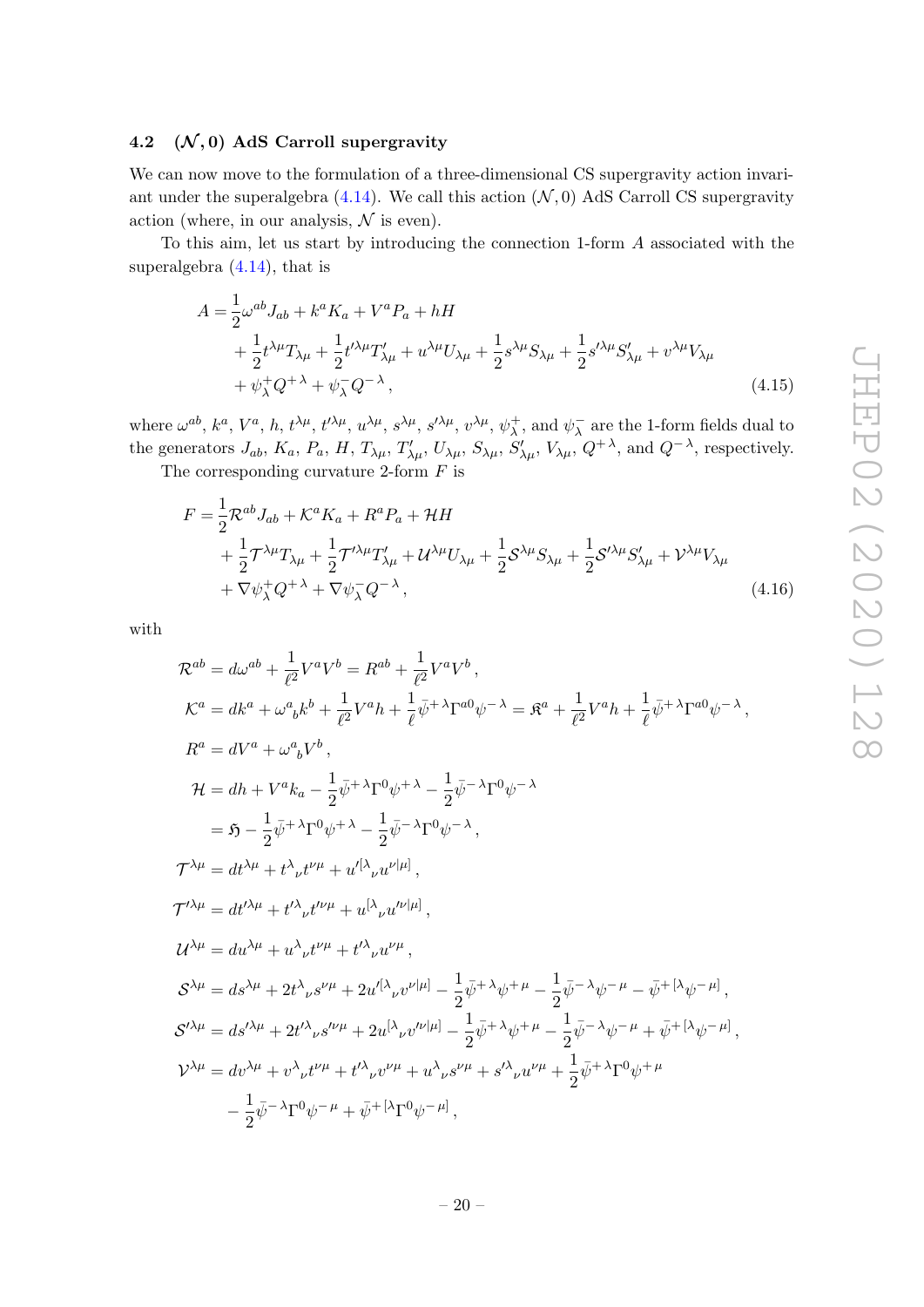$$
\nabla \psi^{+ \lambda} = d\psi^{+ \lambda} + \frac{1}{4} \omega^{ab} \Gamma_{ab} \psi^{+ \lambda} + \frac{1}{2\ell} V^{a} \Gamma_{a} \psi^{- \lambda} + \frac{1}{2} t^{\lambda \mu} \psi_{\mu}^{+} + \frac{1}{2} t^{\lambda \mu} \psi_{\mu}^{-} + \frac{1}{2} t^{\prime \lambda \mu} \psi_{\mu}^{+} \n- \frac{1}{2} t^{\prime \lambda \mu} \psi_{\mu}^{-} + u^{(\lambda \mu)} \Gamma_{0} \psi_{\mu}^{+} + u^{[\lambda \mu]} \Gamma_{0} \psi_{\mu}^{-} , \n\nabla \psi^{- \lambda} = d\psi^{- \lambda} + \frac{1}{4} \omega^{ab} \Gamma_{ab} \psi^{- \lambda} + \frac{1}{2\ell} V^{a} \Gamma_{a} \psi^{+ \lambda} + \frac{1}{2} t^{\lambda \mu} \psi_{\mu}^{+} + \frac{1}{2} t^{\lambda \mu} \psi_{\mu}^{-} - \frac{1}{2} t^{\prime \lambda \mu} \psi_{\mu}^{+} \n+ \frac{1}{2} t^{\prime \lambda \mu} \psi_{\mu}^{-} - u^{(\lambda \mu)} \Gamma_{0} \psi_{\mu}^{-} - u^{[\lambda \mu]} \Gamma_{0} \psi_{\mu}^{+} ,
$$
\n(4.17)

where we have used

$$
u^{\lambda \mu} = t^{\lambda + x \mu} = -t^{\mu \lambda + x} = -u^{\prime \mu \lambda},
$$
  
\n
$$
v^{\lambda \mu} = s^{\lambda + x \mu} = -s^{\mu \lambda + x} = -v^{\prime \mu \lambda},
$$
\n(4.18)

and where we have

$$
u^{(\lambda\mu)} = \frac{1}{2} \left( u^{\lambda\mu} + u^{\mu\lambda} \right) ,
$$
  

$$
u^{[\lambda\mu]} = \frac{1}{2} \left( u^{\lambda\mu} - u^{\mu\lambda} \right) .
$$
 (4.19)

In order to develop a CS action invariant under  $(4.14)$ , we have to consider the nonvanishing components of the invariant tensor in  $(4.4)$ , decompose the indices as in  $(2.5)$ , exploit  $(4.5)$ ,  $(4.6)$ ,  $(4.7)$ , and rescale not only the generators in compliance with  $(4.13)$ but also the coefficients appearing in  $(4.4)$  as in  $(2.16)$ . Consequently, in the ultrarelativistic limit  $\sigma \to \infty$  we get the following non-vanishing components of an invariant tensor for  $(4.14)$ :

$$
\langle J_{ab}J_{cd} \rangle = \alpha_0 \left( \delta_{ad} \delta_{bc} - \delta_{ac} \delta_{bd} \right) ,
$$
  
\n
$$
\langle J_{ab}H \rangle = \alpha_1 \epsilon_{ab} ,
$$
  
\n
$$
\langle K_a P_b \rangle = -\alpha_1 \epsilon_{ab} ,
$$
  
\n
$$
\langle P_a P_b \rangle = \frac{\alpha_0}{\ell^2} \delta_{ab} ,
$$
  
\n
$$
\langle T^{\lambda \mu} T^{\nu \rho} \rangle = \langle T^{\prime \lambda \mu} T^{\prime \nu \rho} \rangle = 2\alpha_0 \left( \delta^{\lambda \rho} \delta^{\nu \mu} - \delta^{\lambda \nu} \delta^{\rho \mu} \right) ,
$$
  
\n
$$
\langle U^{\lambda \mu} U^{\nu \rho} \rangle = -2\alpha_0 \delta^{\lambda \nu} \delta^{\rho \mu} ,
$$
  
\n
$$
\langle T^{\lambda \mu} S^{\nu \rho} \rangle = \langle T^{\prime \lambda \mu} S^{\prime \nu \rho} \rangle = -2\alpha_1 \left( \delta^{\lambda \rho} \delta^{\nu \mu} - \delta^{\lambda \nu} \delta^{\rho \mu} \right) ,
$$
  
\n
$$
\langle U^{\lambda \mu} V^{\nu \rho} \rangle = 2\alpha_1 \delta^{\lambda \nu} \delta^{\rho \mu} ,
$$
  
\n
$$
\langle Q_{\alpha}^{+ \lambda} Q_{\beta}^{+ \mu} \rangle = \langle Q_{\alpha}^{- \lambda} Q_{\beta}^{- \mu} \rangle = 2\alpha_1 C_{\alpha \beta} \delta^{\lambda \mu} .
$$
  
\n(4.20)

The invariant tensor for (4.14) above is non-degenerate if  $\alpha_1 \neq 0$ .

Then, substituting the connection 1-form in (4.15) and the non-zero components of the invariant tensor (4.20) into (2.11), we end up with the three-dimensional  $(\mathcal{N}, 0)$  AdS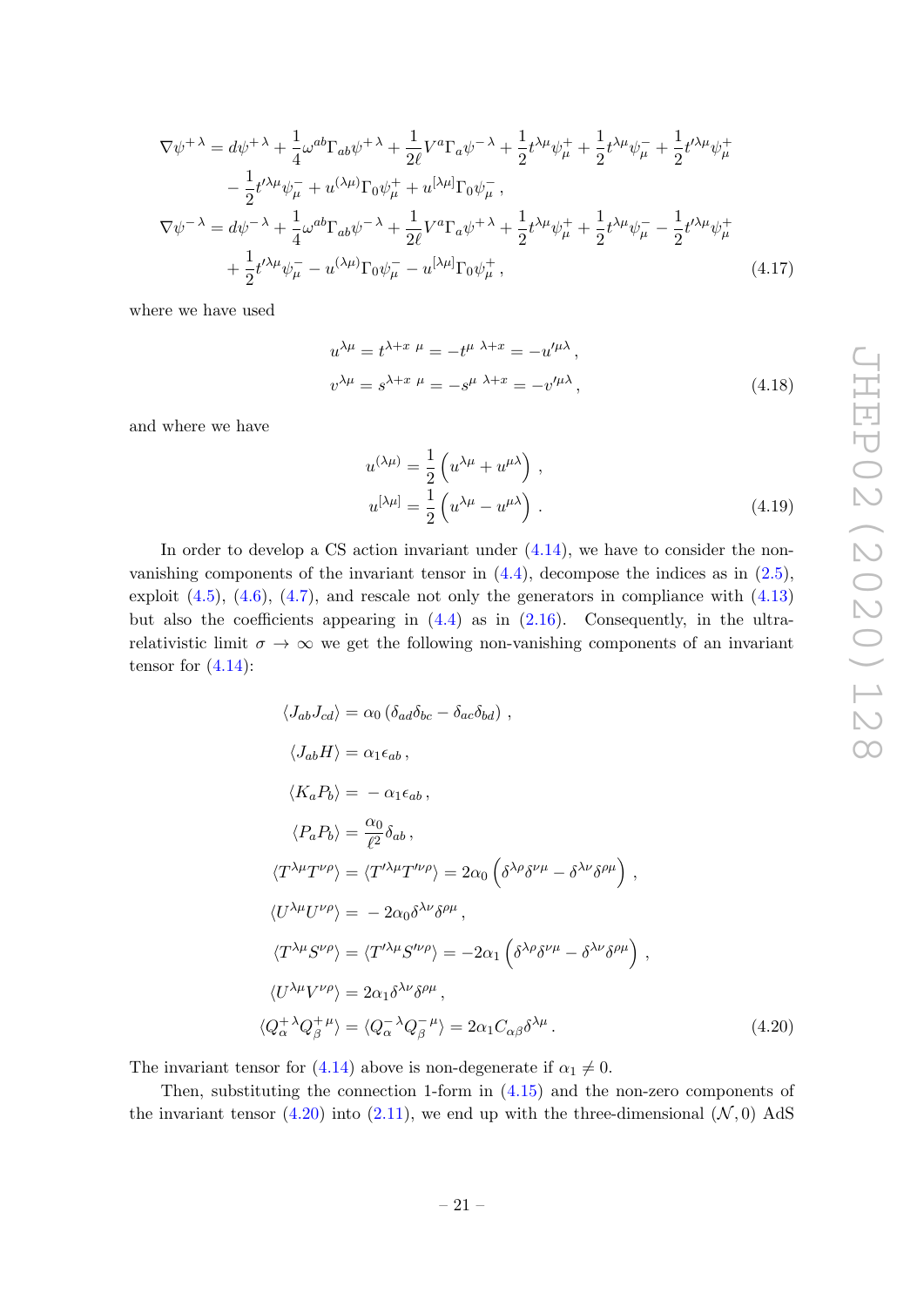Carroll CS supergravity action, which reads

$$
I_{\text{CS}}^{(\mathcal{N},0)} = \frac{k}{4\pi} \int_{\mathcal{M}} \left\{ \frac{\alpha_0}{2} \left( \omega^a{}_b R^b{}_a + \frac{2}{\ell^2} V^a R_a + 2t^\lambda{}_\mu dt^\mu{}_\lambda + \frac{4}{3} t^\lambda{}_\mu t^\mu{}_\nu t^\nu{}_\lambda + 2t'^\lambda{}_\mu dt'^\mu{}_\lambda \right. \\ \left. + \frac{4}{3} t'^\lambda{}_\mu t'^\mu{}_\nu t'^\nu{}_\lambda + 4u^\lambda{}_\mu du'^\mu{}_\lambda - 4t_{\lambda\mu} u'^\lambda{}_\nu u^{\nu\mu} - 4t'_{\lambda\mu} u^\lambda{}_\nu u'^\nu{}^\mu \right) \\ \left. + \alpha_1 \left[ \epsilon_{ab} R^{ab} h - 2\epsilon_{ab} \mathfrak{K}^a V^b + \frac{1}{\ell^2} \epsilon_{ab} V^a V^b - 2t^\lambda{}_\mu (ds^\mu{}_\lambda + t^\mu{}_\nu s^\nu{}_\lambda) \right. \right. \\ \left. - 2t'^\lambda{}_\mu (ds'^\mu{}_\lambda + t'^\mu{}_\nu s'^\nu{}_\lambda) - 4u^\lambda{}_\mu dv'^\mu{}_\lambda - 2u'^\lambda{}_\mu u^\mu{}_\nu s^\nu{}_\lambda - 2u^\lambda{}_\mu u'^\mu{}_\nu s'^\nu{}_\lambda \right. \\ \left. - 4u'^\lambda{}_\mu v^\mu{}_\nu t^\nu{}_\lambda - 4u^\lambda{}_\mu v'^\mu{}_\nu t'^\nu{}_\lambda + 2\bar{\psi}^{+\lambda} \nabla \psi^{+\lambda} + 2\bar{\psi}^{-\lambda} \nabla \psi^{-\lambda} \right] \\ \left. - d \left( \frac{\alpha_1}{2} \epsilon_{ab} \omega^{ab} h - \alpha_1 \epsilon_{ab} k^a V^b + \alpha_1 t^\lambda{}_\mu s^\mu{}_\lambda + \alpha_1 t^\lambda{}_\mu s'^\mu{}_\lambda + 2\alpha_1 u^\lambda{}_\mu v'^\mu{}_\lambda \right) \right\}, \quad (4.21)
$$

where we have also exploited  $(4.18)$ . The action  $(4.21)$  has been written in terms of the curvatures appearing in (4.17) and it involves two coupling constants, that are  $\alpha_0$  and  $\alpha_1$ . Up to boundary terms,  $(4.21)$  can be rewritten as

$$
I_{\text{CS}}^{(\mathcal{N},0)} = \frac{k}{4\pi} \int_{\mathcal{M}} \left\{ \frac{\alpha_0}{2} \left( \omega^a{}_b R^b{}_a + \frac{2}{\ell^2} V^a R_a + 2t^\lambda{}_\mu dt^\mu{}_\lambda + \frac{4}{3} t^\lambda{}_\mu t^\mu{}_\nu t^\nu{}_\lambda + 2t'^\lambda{}_\mu dt'^\mu{}_\lambda \right. \\ \left. + \frac{4}{3} t'^\lambda{}_\mu t'^\mu{}_\nu t'^\nu{}_\lambda + 4u^\lambda{}_\mu du'^\mu{}_\lambda - 4t_{\lambda\mu} u'^\lambda{}_\nu u^{\nu\mu} - 4t'_{\lambda\mu} u^\lambda{}_\nu u'^\mu{}_\mu \right) \\ \left. + \alpha_1 \left[ \epsilon_{ab} R^{ab} h - 2\epsilon_{ab} \mathfrak{K}^a V^b + \frac{1}{\ell^2} \epsilon_{ab} V^a V^b - 2t^\lambda{}_\mu (ds^\mu{}_\lambda + t^\mu{}_\nu s^\nu{}_\lambda) \right. \right. \\ \left. - 2t'^\lambda{}_\mu (ds'^\mu{}_\lambda + t'^\mu{}_\nu s'^\nu{}_\lambda) - 4u^\lambda{}_\mu dv'^\mu{}_\lambda - 2u'^\lambda{}_\mu u^\mu{}_\nu s^\nu{}_\lambda - 2u^\lambda{}_\mu u'^\mu{}_\nu s'^\nu{}_\lambda \right. \\ \left. - 4u'^\lambda{}_\mu v^\mu{}_\nu t^\nu{}_\lambda - 4u^\lambda{}_\mu v'^\mu{}_\nu t'^\nu{}_\lambda + 2\bar{\psi}^{+\lambda} \nabla \psi^{+\lambda} + 2\bar{\psi}^{-\lambda} \nabla \psi^{-\lambda} \right] \right\} . \tag{4.22}
$$

The contribution proportional to  $\alpha_0$  corresponds to the exotic Lagrangian, and, in the present case, it involves, besides the Lorentz and torsional terms, also pieces including the 1-form fields  $t^{\lambda\mu}$ ,  $t^{\prime\lambda\mu}$ , and  $u^{\lambda\mu}$ . On the other hand, the contribution proportional to  $\alpha_1$ also includes terms involving the 1-form fields  $s^{\lambda\mu}$ ,  $s'^{\lambda\mu}$ , and  $v^{\lambda\mu}$ , plus the spinor 1-form fields  $\psi^{+\lambda}$  and  $\psi^{-\lambda}$ .

The CS action  $(4.21)$  is invariant by construction under  $(4.14)$ , and the local gauge transformations  $\delta_{\lambda}A = d\lambda + [A, \lambda]$  with gauge parameter

$$
\lambda = \frac{1}{2} \lambda^{ab} J_{ab} + \kappa^a K_a + \lambda^a P_a + \tau H + \frac{1}{2} \varrho^{\lambda \mu} t_{\lambda \mu} + \frac{1}{2} \varrho^{\prime \lambda \mu} t'_{\lambda \mu} + \varphi^{\lambda \mu} u_{\lambda \mu} + \frac{1}{2} \vartheta^{\lambda \mu} s_{\lambda \mu} + \frac{1}{2} \vartheta^{\prime \lambda \mu} s_{\lambda \mu} + \varsigma^{\lambda \mu} v_{\lambda \mu} + \varepsilon^{\mu \lambda} Q_{\lambda}^{+} + \varepsilon^{-\lambda} Q_{\lambda}^{-}
$$
(4.23)

are given by

$$
\delta\omega^{ab} = d\lambda^{ab} + \frac{2}{\ell^2} V^{[a}\lambda^{b]},
$$
  
\n
$$
\delta k^a = d\kappa^a - \lambda^a{}_b k^b + \omega^a{}_b \kappa^b - \frac{1}{\ell^2} \lambda^a h + \frac{1}{\ell^2} V^a \tau - \frac{1}{\ell} \bar{\varepsilon}^{+\lambda} \Gamma^{a0} \psi^{-\lambda} - \frac{1}{\ell} \bar{\varepsilon}^{-\lambda} \Gamma^{a0} \psi^{+\lambda},
$$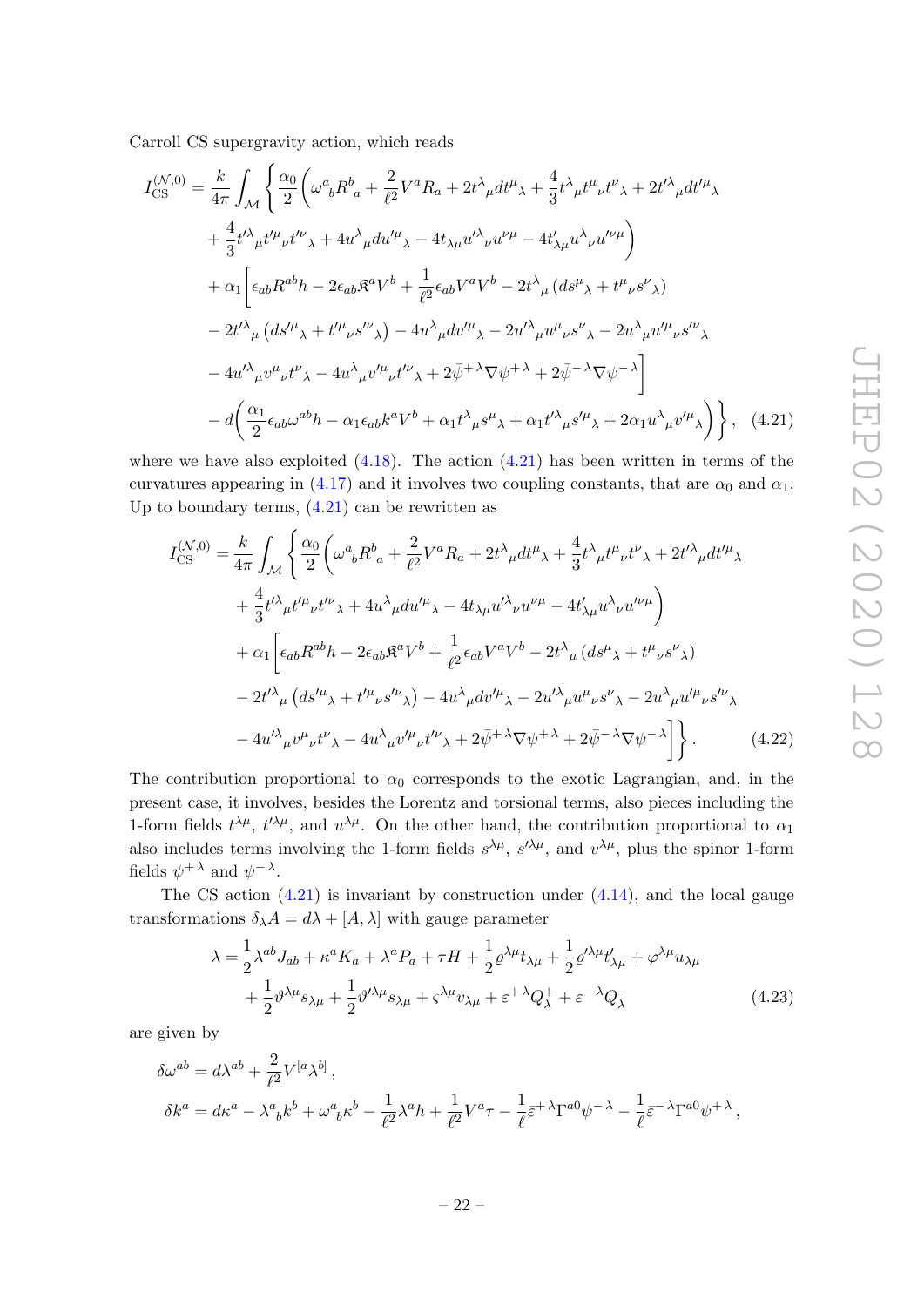$$
\delta V^{a} = d\lambda^{a} - \lambda^{a}{}_{b}V^{b} + \omega^{a}{}_{b}\lambda^{b},
$$
\n
$$
\delta h = d\tau - \lambda^{a}k_{a} + V^{a}\kappa_{a} + \varepsilon^{+}\lambda\Gamma^{0}\psi^{+}\lambda + \varepsilon^{-}\lambda\Gamma^{0}\psi^{-}\lambda,
$$
\n
$$
\delta t^{\lambda\mu} = d\varrho^{\lambda\mu} - 2\varrho^{[\lambda}{}_{\nu}t^{\nu|\mu]} - 2\varphi^{[\lambda}{}_{\nu}u^{\nu|\mu]},
$$
\n
$$
\delta t^{\lambda\mu} = d\varphi^{\lambda\mu} - 2\varrho^{[\lambda}{}_{\nu}t^{\nu|\mu]} - 2\varphi^{[\lambda}{}_{\nu}u^{\nu|\mu]},
$$
\n
$$
\delta u^{\lambda\mu} = d\varphi^{\lambda\mu} - \varphi^{\lambda}{}_{\nu}t^{\nu\mu} + u^{\lambda}{}_{\nu}\varrho^{\nu\mu} - \varrho^{\lambda}{}_{\nu}u^{\nu|\mu} + t^{\lambda}{}_{\nu}\varphi^{\nu\mu},
$$
\n
$$
\delta s^{\lambda\mu} = d\vartheta^{\lambda\mu} - 2\varrho^{[\lambda}{}_{\nu}s^{\nu|\mu]} + 2t^{\lambda}{}_{\nu}\vartheta^{\nu|\mu]} - 2\varphi^{[\lambda}{}_{\nu}v^{\nu|\mu]} + 2u^{[\lambda}{}_{\nu}\varsigma^{\nu|\mu]} + \varepsilon^{+[\lambda}\psi^{+}\mu]
$$
\n
$$
+ \varepsilon^{-[\lambda}\psi^{-\mu]} + \varepsilon^{+[\lambda}\psi^{-\mu]} + \varepsilon^{-[\lambda}\psi^{+|\mu]},
$$
\n
$$
\delta s^{\lambda\mu} = d\vartheta^{\lambda\mu} - 2\varrho^{[\lambda}{}_{\nu}s^{\nu|\mu]} + 2t^{[\lambda}{}_{\nu}\vartheta^{\nu|\mu]} - 2\varphi^{[\lambda}{}_{\nu}v^{\nu|\mu]} + 2u^{[\lambda}{}_{\nu}\varsigma^{\nu|\mu]} + \varepsilon^{+[\lambda}\psi^{+|\mu]}
$$
\n
$$
+ \varepsilon^{-[\lambda}\psi^{-\mu]} - \varepsilon^{+[\lambda}\psi^{-\mu]} - \varepsilon^{-[\lambda}\psi^{+|\mu]},
$$
\n
$$
\delta v^{\lambda\mu} = d\varsigma^{\lambda\mu
$$

where we have also used the properties and definitions

$$
\varphi^{\lambda\mu} = -\varphi^{\prime\mu\lambda},
$$
  
\n
$$
\varphi^{(\lambda\mu)} \equiv \frac{1}{2} \left( \varphi^{\lambda\mu} + \varphi^{\mu\lambda} \right),
$$
  
\n
$$
\varphi^{[\lambda\mu]} = \frac{1}{2} \left( \varphi^{\lambda\mu} - \varphi^{\mu\lambda} \right).
$$
\n(4.25)

Restricting ourselves to supersymmetry, we get the following supersymmetry transformation laws:

$$
\begin{split} \delta\omega^{ab} &= 0\,,\\ \delta k^a &= -\frac{1}{\ell}\bar{\varepsilon}^{+\,\lambda}\Gamma^{a0}\psi^{-\,\lambda} - \frac{1}{\ell}\bar{\varepsilon}^{-\,\lambda}\Gamma^{a0}\psi^{+\,\lambda}\,, \end{split}
$$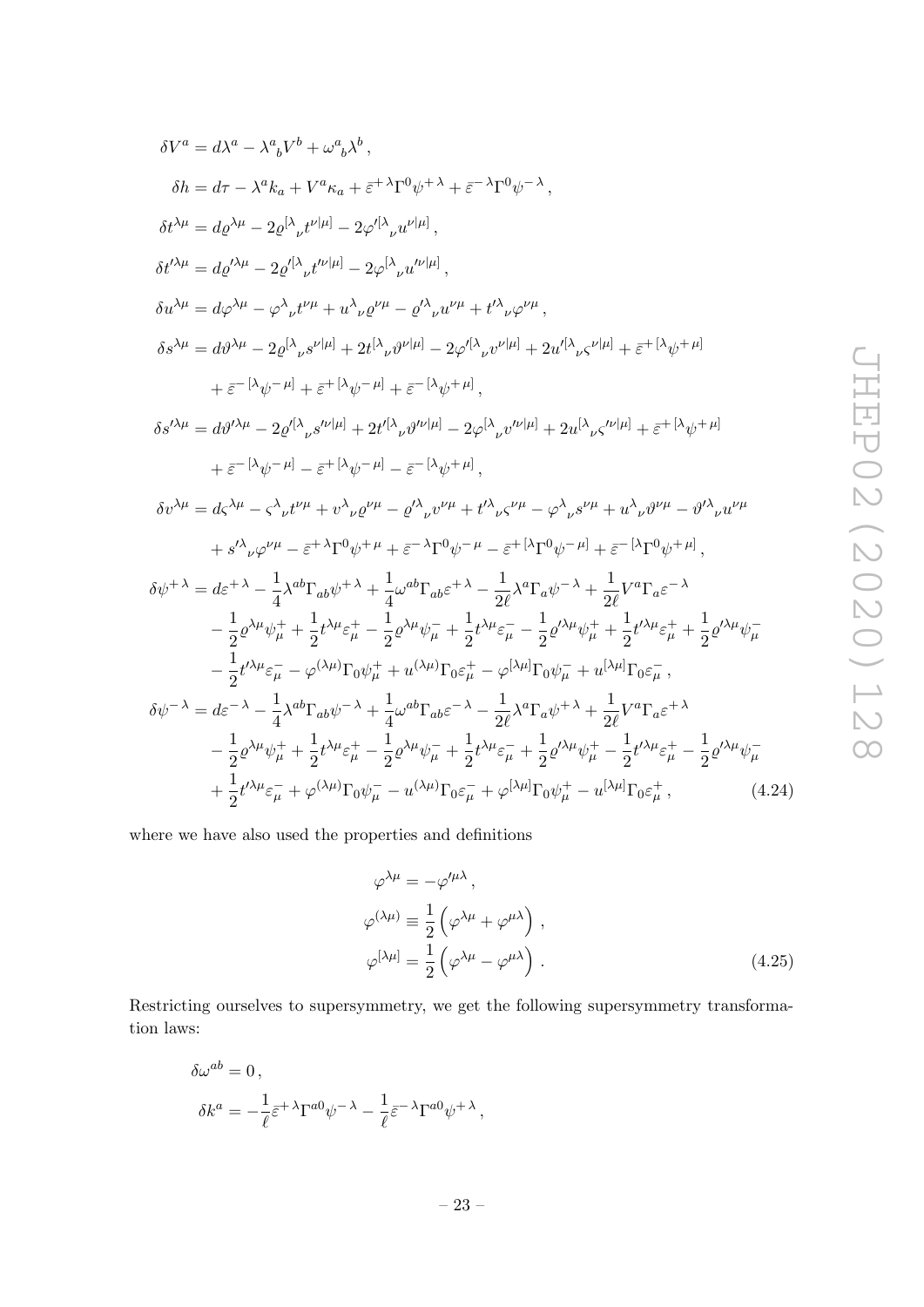$$
\delta V^{a} = 0,
$$
\n
$$
\delta h = \bar{\varepsilon}^{+ \lambda} \Gamma^{0} \psi^{+ \lambda} + \bar{\varepsilon}^{- \lambda} \Gamma^{0} \psi^{- \lambda},
$$
\n
$$
\delta t^{\lambda \mu} = 0, \qquad \delta t^{\prime \lambda \mu} = 0, \qquad \delta u^{\lambda \mu} = 0,
$$
\n
$$
\delta s^{\lambda \mu} = \bar{\varepsilon}^{+ [\lambda} \psi^{+ \mu]} + \bar{\varepsilon}^{- [\lambda} \psi^{- \mu]} + \bar{\varepsilon}^{+ [\lambda} \psi^{- \mu]} + \bar{\varepsilon}^{- [\lambda} \psi^{+ \mu]},
$$
\n
$$
\delta s^{\prime \lambda \mu} = \bar{\varepsilon}^{+ [\lambda} \psi^{+ \mu]} + \bar{\varepsilon}^{- [\lambda} \psi^{- \mu]} - \bar{\varepsilon}^{+ [\lambda} \psi^{- \mu]} - \bar{\varepsilon}^{- [\lambda} \psi^{+ \mu]},
$$
\n
$$
\delta v^{\lambda \mu} = -\bar{\varepsilon}^{+ \lambda} \Gamma^{0} \psi^{+ \mu} + \bar{\varepsilon}^{- \lambda} \Gamma^{0} \psi^{- \mu} - \bar{\varepsilon}^{+ [\lambda} \Gamma^{0} \psi^{- \mu]} + \bar{\varepsilon}^{- [\lambda} \Gamma^{0} \psi^{+ \mu]},
$$
\n
$$
\delta \psi^{+ \lambda} = d \varepsilon^{+ \lambda} + \frac{1}{4} \omega^{ab} \Gamma_{ab} \varepsilon^{+ \lambda} + \frac{1}{2 \ell} V^{a} \Gamma_{a} \varepsilon^{- \lambda} + \frac{1}{2} t^{\lambda \mu} \varepsilon_{\mu}^{+} + \frac{1}{2} t^{\lambda \mu} \varepsilon_{\mu}^{-} + \frac{1}{2} t^{\lambda \mu} \varepsilon_{\mu}^{+}
$$
\n
$$
- \frac{1}{2} t^{\prime \lambda \mu} \varepsilon_{\mu}^{-} + u^{(\lambda \mu)} \Gamma_{0} \varepsilon_{\mu}^{+} + u^{[\lambda \mu]} \Gamma_{0} \varepsilon_{\mu}^{-},
$$
\n
$$
\delta \psi^{- \lambda} = d \varepsilon^{- \lambda} + \frac{1}{4} \omega^{ab} \Gamma_{ab} \varepsilon^{- \lambda} + \frac{1}{2 \ell} V^{a} \Gamma_{a} \varepsilon^{+ \lambda} + \frac{1}{2
$$

Finally, one can prove that from the variation of the action (4.21) with respect to the 1-form fields  $\omega^{ab}$ ,  $k^a$ ,  $V^a$ , h,  $t^{\lambda\mu}$ ,  $t^{\lambda\mu}$ ,  $u^{\lambda\mu}$ ,  $s^{\lambda\mu}$ ,  $s^{\lambda\mu}$ ,  $v^{\lambda\mu}$ ,  $v^{\lambda\mu}$ ,  $\psi^{+\lambda}$ , and  $\psi^{-\lambda}$ , we get, respectively, the equations of motion

$$
\delta\omega^{ab}: \quad \alpha_0 \mathcal{R}^{ab} + \alpha_1 \epsilon^{ab} \mathcal{H} = 0,
$$
\n
$$
\delta k^a: \quad \alpha_1 R^a = 0,
$$
\n
$$
\delta V^a: \quad \frac{\alpha_0}{\ell^2} R^a + 2\alpha_1 \epsilon_{ab} K^b = 0,
$$
\n
$$
\delta h: \quad \alpha_1 \mathcal{R}^{ab} = 0,
$$
\n
$$
\delta t^{\lambda \mu}: \quad \alpha_0 \mathcal{T}^{\lambda \mu} + \alpha_1 \mathcal{S}^{\lambda \mu} = 0,
$$
\n
$$
\delta t^{\prime \lambda \mu}: \quad \alpha_0 \mathcal{T}^{\prime \lambda \mu} + \alpha_1 \mathcal{S}^{\prime \lambda \mu} = 0,
$$
\n
$$
\delta u^{\lambda \mu}: \quad -\alpha_0 \mathcal{U}^{\lambda \mu} + \alpha_1 \mathcal{V}^{\lambda \mu} = 0,
$$
\n
$$
\delta s^{\lambda \mu}: \quad \alpha_1 \mathcal{T}^{\lambda \mu} = 0,
$$
\n
$$
\delta s^{\prime \lambda \mu}: \quad \alpha_1 \mathcal{T}^{\prime \lambda \mu} = 0,
$$
\n
$$
\delta v^{\lambda \mu}: \quad \alpha_1 \mathcal{U}^{\lambda \mu} = 0,
$$
\n
$$
\delta \psi^{+ \lambda}: \quad \alpha_1 \mathcal{U}^{\lambda \mu} = 0,
$$
\n
$$
\delta \psi^{- \lambda}: \quad \alpha_1 \nabla \psi^{- \lambda} = 0,
$$
\n(4.27)

written up to boundary contributions. We observe that, for  $\alpha_1 \neq 0$ , the equations (4.27) reduce precisely to the vanishing of the  $(\mathcal{N}, 0)$  super-AdS Carroll curvature 2-forms given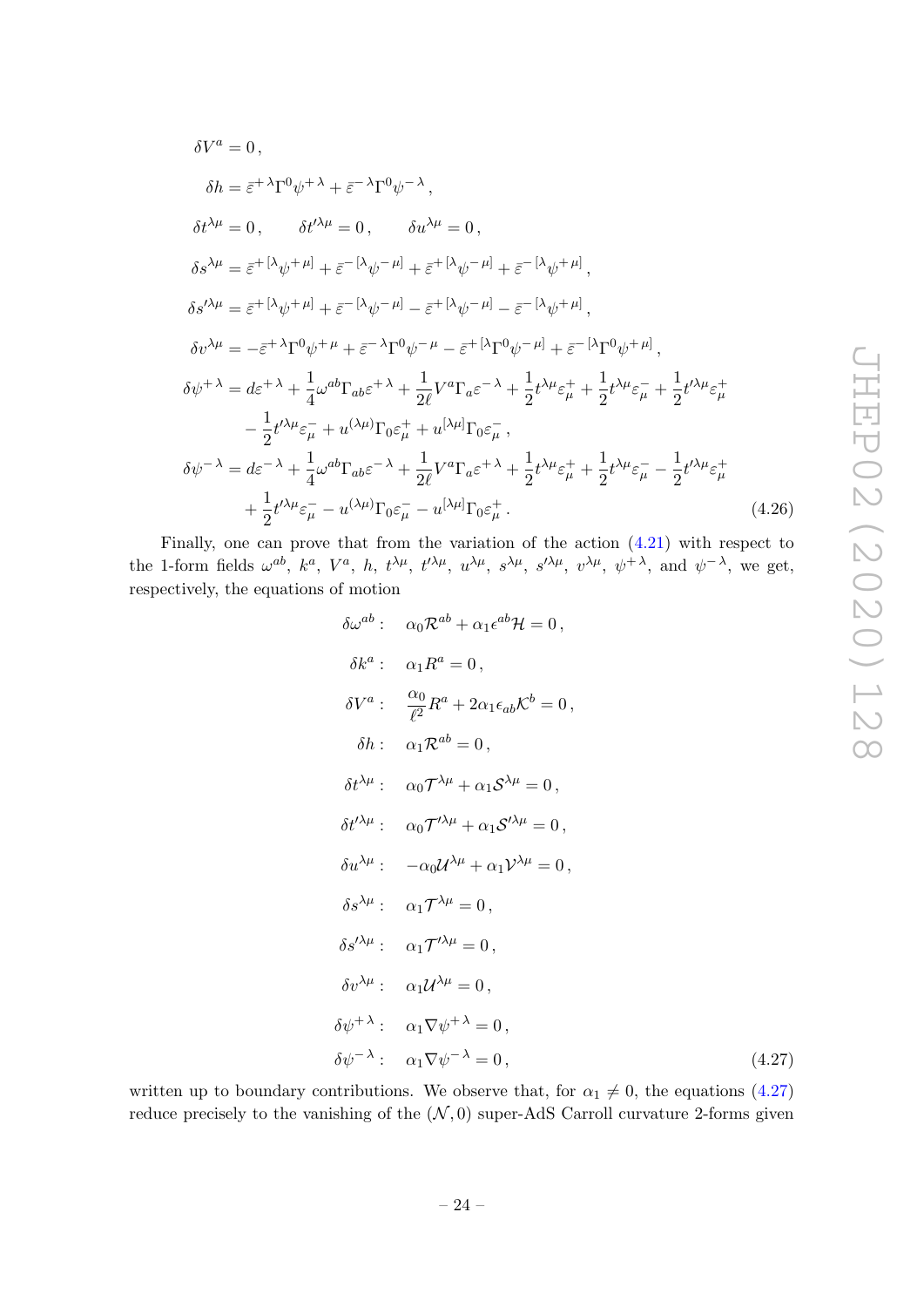in  $(4.16)$ , that is to say

$$
\mathcal{R}^{ab} = 0, \quad \mathcal{K}^a \qquad = 0, \quad R^a = 0, \qquad \mathcal{H} = 0,
$$
  

$$
\mathcal{T}^{\lambda \mu} = 0, \qquad \qquad \mathcal{T}^{\prime \lambda \mu} = 0, \qquad \qquad \mathcal{U}^{\lambda \mu} = 0,
$$
  

$$
\mathcal{S}^{\lambda \mu} = 0, \qquad \qquad \mathcal{S}^{\prime \lambda \mu} = 0, \qquad \qquad \mathcal{V}^{\lambda \mu} = 0,
$$
  

$$
\nabla \psi^{+\lambda} = 0, \qquad \qquad \nabla \psi^{-\lambda} = 0.
$$
(4.28)

Also in this case, we notice that  $\alpha_1 \neq 0$  is a sufficient condition to recover (4.28), which means that we can consistently impose  $\alpha_0 = 0$  in the CS action (4.21), making the exotic term disappear.

Let us also mention that, restricting ourselves to the special case  $\mathcal{N} = (2,0)$ , that is  $x = 1$ , after some algebraic calculations, we exactly reproduce the results of section 2, that is to say, in fact, the (2, 0) AdS Carroll supergravity theory.

#### 5 (p, q) AdS Carroll supergravity theories in  $2 + 1$  dimensions

We finally extend our analysis to the  $(p, q)$  case, where both p and q are integers  $> 0$ . We first derive the  $\mathcal{N} = (p, q)$  AdS Carroll superalgebra as the Carrollian contraction of the direct sum of an  $\mathfrak{so}(p) \oplus \mathfrak{so}(q)$  algebra and  $\mathfrak{osp}(2|p) \otimes \mathfrak{osp}(2,q)$ . This allows us to end up with a non-degenerate invariant tensor in the ultra-relativistic limit, and to consequently construct the three-dimensional CS supergravity theory invariant under the aforesaid  $\mathcal{N} = (p, q)$  AdS Carroll superalgebra.

### 5.1  $\mathcal{N} = (p, q)$  AdS Carroll superalgebra

Let us begin by considering the direct sum of the  $\mathfrak{osp}(2|p) \otimes \mathfrak{osp}(2,q)$  superalgebra and an  $\mathfrak{so}(p) \oplus \mathfrak{so}(q)$  algebra. The non-zero (anti)commutation relations are the following ones  $(see [40]):$ 

$$
\begin{aligned}\n\left[\tilde{J}_{AB}, \tilde{J}_{CD}\right] &= \eta_{BC} \tilde{J}_{AD} - \eta_{AC} \tilde{J}_{BD} - \eta_{BD} \tilde{J}_{AC} + \eta_{AD} \tilde{J}_{BC} ,\\
\left[\tilde{J}_{AB}, \tilde{P}_{C}\right] &= \eta_{BC} \tilde{P}_{A} - \eta_{AC} \tilde{P}_{B} ,\\
\left[\tilde{Z}^{ij}, \tilde{Z}^{kl}\right] &= \delta^{jk} \tilde{Z}^{il} - \delta^{ik} \tilde{Z}^{jl} - \delta^{jl} \tilde{Z}^{ik} + \delta^{il} \tilde{Z}^{jk} ,\\
\left[\tilde{Z}^{IJ}, \tilde{Z}^{KL}\right] &= \delta^{JK} \tilde{Z}^{IL} - \delta^{IK} \tilde{Z}^{JL} - \delta^{JL} \tilde{Z}^{IK} + \delta^{IL} \tilde{Z}^{JK} ,\\
\left[\tilde{S}^{ij}, \tilde{S}^{kl}\right] &= -\frac{1}{\ell} \left(\delta^{jk} \tilde{S}^{il} - \delta^{ik} \tilde{S}^{jl} - \delta^{jl} \tilde{S}^{ik} + \delta^{il} \tilde{S}^{jk}\right) ,\\
\left[\tilde{S}^{IJ}, \tilde{S}^{KL}\right] &= -\frac{1}{\ell} \left(\delta^{JK} \tilde{S}^{IL} - \delta^{IK} \tilde{S}^{JL} - \delta^{JL} \tilde{S}^{IK} + \delta^{IL} \tilde{S}^{JK}\right) ,\\
\left[\tilde{J}_{AB}, \tilde{Q}^{i}_{\alpha}\right] &= -\frac{1}{2} \left(\Gamma_{AB} \tilde{Q}^{i}\right)_{\alpha} ,\\
\left[\tilde{P}_{A}, \tilde{Q}^{i}_{\alpha}\right] &= -\frac{1}{2\ell} \left(\Gamma_{A} \tilde{Q}^{i}\right)_{\alpha} ,\\
\left[\tilde{P}_{A}, \tilde{Q}^{I}_{\alpha}\right] &= \frac{1}{2\ell} \left(\Gamma_{A} \tilde{Q}^{i}\right)_{\alpha} ,\\
\left[\tilde{P}_{A}, \tilde{Q}^{l}_{\alpha}\right] &= \frac{1}{2\ell} \left(\Gamma_{A} \tilde{Q}^{i}\right)_{\alpha} ,\\
\left[\tilde{P}_{A}, \tilde{Q}^{l
$$

,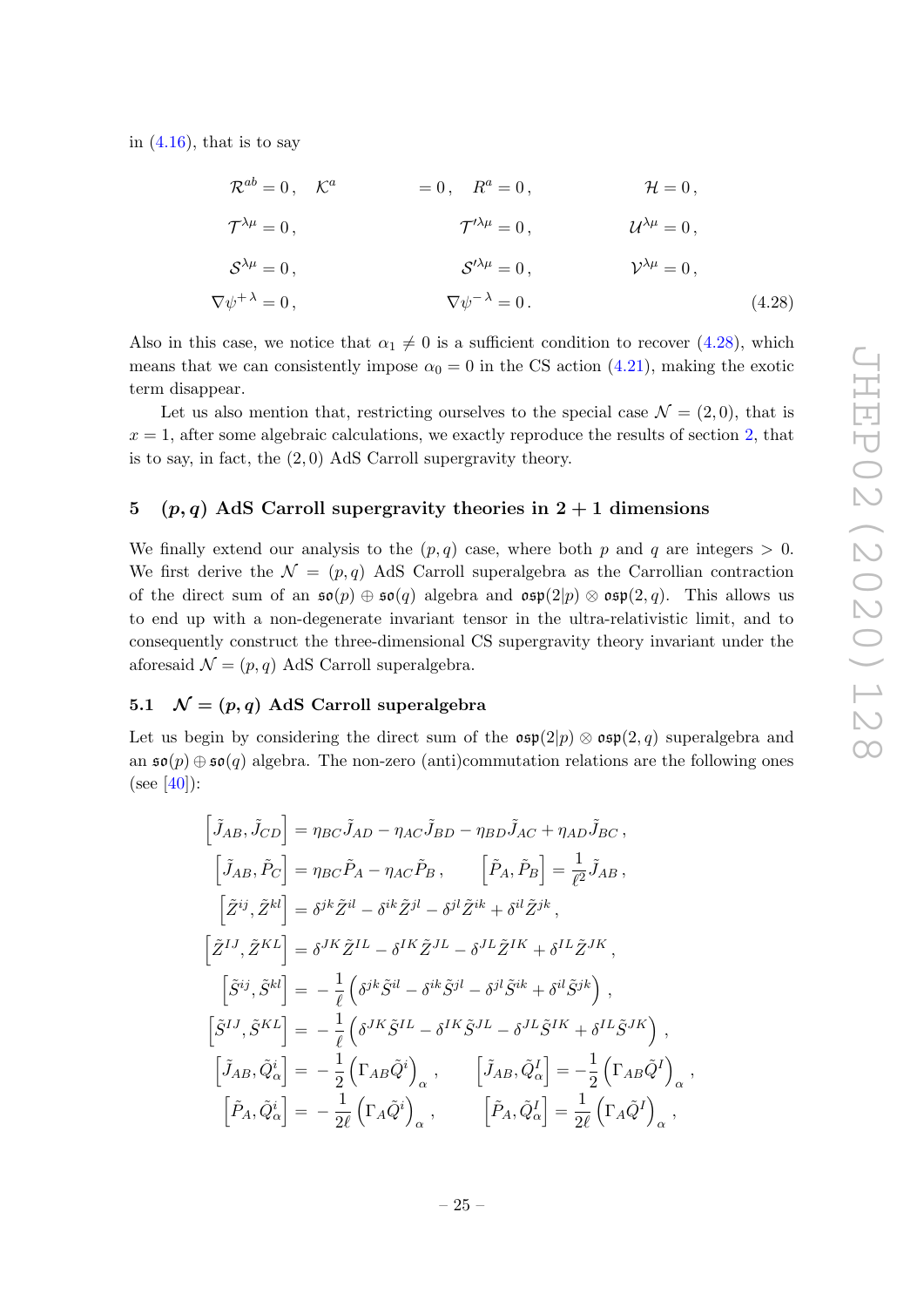$$
\left[\tilde{Z}^{ij}, \tilde{Q}^{k}_{\alpha}\right] = \delta^{jk}\tilde{Q}^{i}_{\alpha} - \delta^{ik}\tilde{Q}^{j}_{\alpha}, \qquad \left[\tilde{Z}^{IJ}, \tilde{Q}^{K}_{\alpha}\right] = \delta^{JK}\tilde{Q}^{I}_{\alpha} - \delta^{IK}\tilde{Q}^{J}_{\alpha},
$$
\n
$$
\left\{\tilde{Q}^{i}_{\alpha}, \tilde{Q}^{j}_{\beta}\right\} = \delta^{ij}\left[-\frac{1}{2\ell}\left(\Gamma^{AB}C\right)_{\alpha\beta}\tilde{J}_{AB} + \left(\Gamma^{A}C\right)_{\alpha\beta}\tilde{P}_{A}\right] + \frac{1}{\ell}C_{\alpha\beta}\tilde{Z}^{ij},
$$
\n
$$
\left\{\tilde{Q}^{I}_{\alpha}, \tilde{Q}^{J}_{\beta}\right\} = \delta^{IJ}\left[\frac{1}{2\ell}\left(\Gamma^{AB}C\right)_{\alpha\beta}\tilde{J}_{AB} + \left(\Gamma^{A}C\right)_{\alpha\beta}\tilde{P}_{A}\right] - \frac{1}{\ell}C_{\alpha\beta}\tilde{Z}^{IJ}, \qquad (5.1)
$$

with  $A, B, \ldots = 0, 1, 2, i, j, \ldots = 1, \ldots, p, I, J, \ldots = 1, \ldots, q$ , and where  $\tilde{Z}^{ij} = -\tilde{Z}^{ji}$ ,  $\tilde{S}^{ij} = -\tilde{S}^{ij}$ , and  $\tilde{Z}^{IJ} = -\tilde{Z}^{JI}$ ,  $\tilde{S}^{IJ} = -\tilde{S}^{JI}$ .

We now perform, on the same lines of [40], the redefinition

$$
\tilde{T}^{ij} \equiv \tilde{Z}^{ij} - \ell \tilde{S}^{ij}, \quad \tilde{T}^{IJ} \equiv \tilde{Z}^{IJ} - \ell \tilde{S}^{IJ}, \tag{5.2}
$$

which is analogous to the ones we have done in sections 2 and 4. Consequently, we can rewrite the (anti)commutation relations (5.1) as

$$
\begin{split}\label{eq:JAB} \left[\begin{aligned} &\tilde{J}_{AB},\tilde{J}_{CD}\right] = \eta_{BC}\tilde{J}_{AD}-\eta_{AC}\tilde{J}_{BD}-\eta_{BD}\tilde{J}_{AC}+\eta_{AD}\tilde{J}_{BC}\,,\\ &\left[\tilde{J}_{AB},\tilde{P}_{C}\right] = \eta_{BC}\tilde{P}_{A}-\eta_{AC}\tilde{P}_{B}\,,\\ &\left[\tilde{P}_{A},\tilde{P}_{B}\right] = \frac{1}{\ell^{2}}\tilde{J}_{AB}\,,\\ &\left[\tilde{T}^{ij},\tilde{T}^{kl}\right] = \delta^{jk}\tilde{T}^{il}-\delta^{ik}\tilde{T}^{jl}-\delta^{jl}\tilde{T}^{ik}+\delta^{il}\tilde{T}^{jk}\,,\\ &\left[\tilde{T}^{ij},\tilde{S}^{kl}\right] = \delta^{jk}\tilde{S}^{il}-\delta^{ik}\tilde{S}^{jl}-\delta^{jl}\tilde{S}^{ik}+\delta^{il}\tilde{S}^{jk}\,,\\ &\left[\tilde{T}^{ij},\tilde{S}^{kl}\right] = \delta^{jk}\tilde{S}^{il}-\delta^{ik}\tilde{S}^{jl}-\delta^{jl}\tilde{S}^{ik}+\delta^{il}\tilde{S}^{jk}\,,\\ &\left[\tilde{S}^{ij},\tilde{S}^{kl}\right] = -\frac{1}{\ell}\left(\delta^{jk}\tilde{S}^{il}-\delta^{ik}\tilde{S}^{jl}-\delta^{jl}\tilde{S}^{ik}+\delta^{il}\tilde{S}^{jk}\right)\,,\\ &\left[\tilde{S}^{ij},\tilde{S}^{kl}\right] = -\frac{1}{\ell}\left(\delta^{jk}\tilde{S}^{il}-\delta^{ik}\tilde{S}^{jl}-\delta^{jl}\tilde{S}^{ik}+\delta^{il}\tilde{S}^{jk}\right)\,,\\ &\left[\tilde{J}_{AB},\tilde{Q}_{\alpha}^{i}\right] = -\frac{1}{\ell}\left(\Gamma_{AB}\tilde{Q}^{i}\right)_{\alpha}\,,\\ &\left[\tilde{J}_{AB},\tilde{Q}_{\alpha}^{i}\right] = -\frac{1}{2}\left(\Gamma_{AB}\tilde{Q}^{j}\right)_{\alpha}\,,\\ &\left[\tilde{P}_{A},\tilde{Q}_{\alpha}^{i}\right] = -\frac{1}{2\ell}\left(\Gamma_{A}\tilde{Q}^{j}\right)_{\alpha}\,,\\ &\left[\
$$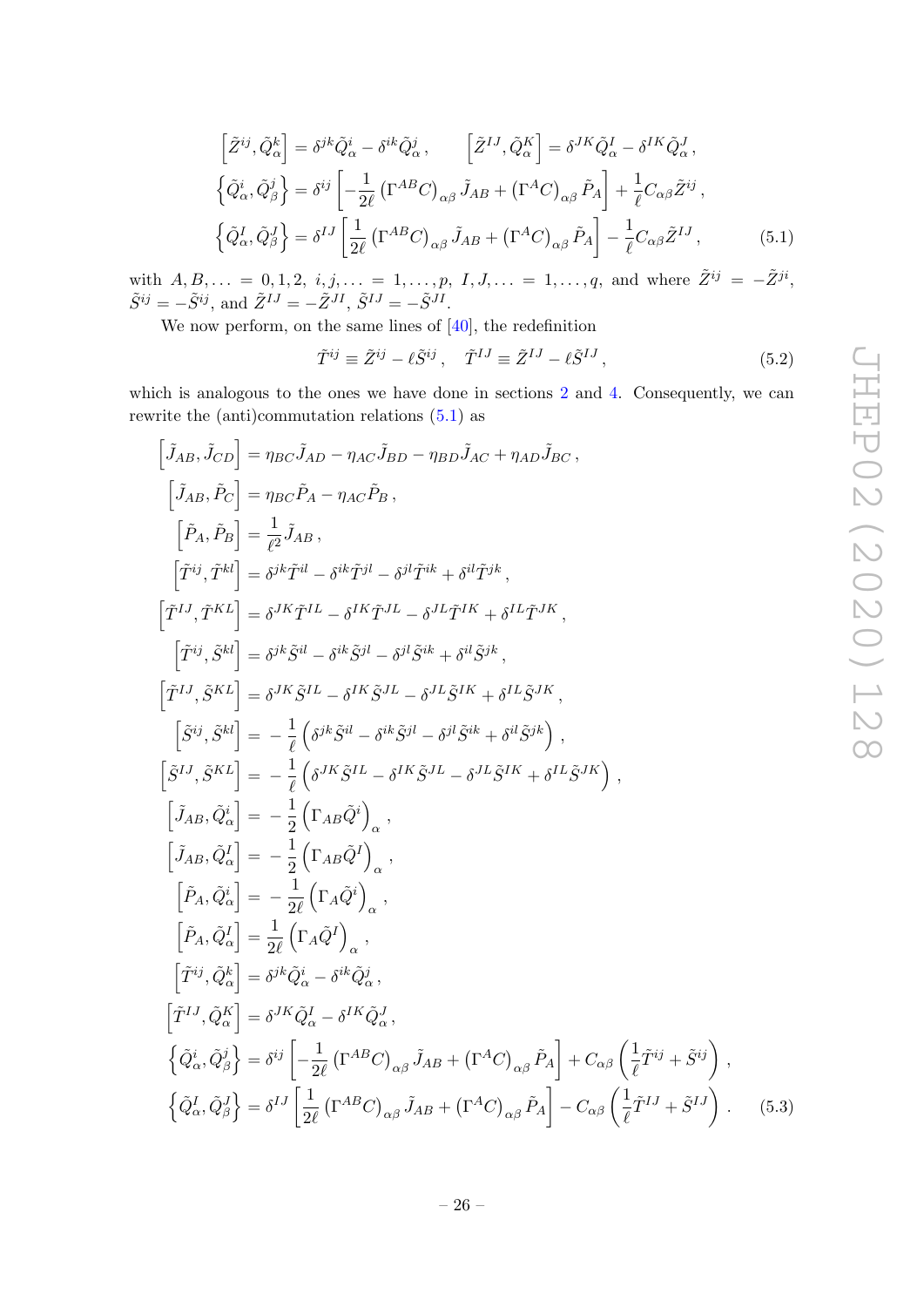Notice that taking the flat limit  $\ell \to \infty$  of (5.3), one recovers the  $\mathcal{N} = (p, q)$  Poincaré superalgebra of [40].

The non-vanishing components of an invariant tensor for the superalgebra (5.3), that will be useful in the following study, are given by

$$
\langle \tilde{J}_{AB}\tilde{J}_{CD}\rangle = \alpha_0 \left(\eta_{AD}\eta_{BC} - \eta_{AC}\eta_{BD}\right) ,
$$
  
\n
$$
\langle \tilde{J}_{AB}\tilde{P}_C\rangle = \alpha_1 \epsilon_{ABC} ,
$$
  
\n
$$
\langle \tilde{P}_A\tilde{P}_B\rangle = \frac{\alpha_0}{\ell^2} \eta_{AB} ,
$$
  
\n
$$
\langle \tilde{T}^{ij}\tilde{T}^{kl}\rangle = 2\alpha_0 \left(\delta^{il}\delta^{kj} - \delta^{ik}\delta^{lj}\right) ,
$$
  
\n
$$
\langle \tilde{T}^{IJ}\tilde{T}^{KL}\rangle = 2\alpha_1 \left(\delta^{il}\delta^{kj} - \delta^{IK}\delta^{LJ}\right) ,
$$
  
\n
$$
\langle \tilde{T}^{ij}\tilde{S}^{kl}\rangle = -2\alpha_1 \left(\delta^{il}\delta^{kj} - \delta^{ik}\delta^{lj}\right) ,
$$
  
\n
$$
\langle \tilde{T}^{IJ}\tilde{S}^{KL}\rangle = 2\alpha_1 \left(\delta^{IL}\delta^{KJ} - \delta^{IK}\delta^{LJ}\right) ,
$$
  
\n
$$
\langle \tilde{S}^{ij}\tilde{S}^{kl}\rangle = \frac{2\alpha_1}{\ell} \left(\delta^{il}\delta^{kj} - \delta^{ik}\delta^{lj}\right) ,
$$
  
\n
$$
\langle \tilde{S}^{IJ}\tilde{S}^{KL}\rangle = -\frac{2\alpha_1}{\ell} \left(\delta^{IL}\delta^{KJ} - \delta^{IK}\delta^{LJ}\right) ,
$$
  
\n
$$
\langle \tilde{Q}^i_{\alpha}\tilde{Q}^j_{\beta} \rangle = 2\left(\alpha_1 - \frac{\alpha_0}{\ell}\right)C_{\alpha\beta}\delta^{ij} ,
$$
  
\n
$$
\langle \tilde{Q}^I_{\alpha}\tilde{Q}^J_{\beta} \rangle = 2\left(\alpha_1 + \frac{\alpha_0}{\ell}\right)C_{\alpha\beta}\delta^{IJ} ,
$$
  
\n(5.4)

where  $\alpha_0$  and  $\alpha_1$  are arbitrary constants.

In order to take the ultra-relativistic contraction of the superalgebra (5.3), we decompose, as usual, the indices  $A, B, \ldots = 0, 1, 2$  as in  $(2.5)$ , which induces the decomposition  $(2.6)$ , together with  $(2.7)$ . After that, we rescale the generators with a parameter  $\sigma$  as

$$
\tilde{H} \to \sigma H, \qquad \tilde{K}_a \to \sigma K_a, \qquad \tilde{S}^{ij} \to \sigma S^{ij},
$$
  

$$
\tilde{S}^{IJ} \to \sigma S^{IJ}, \qquad \tilde{Q}^i_\alpha \to \sqrt{\sigma} Q^i_\alpha, \qquad \tilde{Q}^I_\alpha \to \sqrt{\sigma} Q^I_\alpha.
$$
 (5.5)

Then, taking the limit  $\sigma \to \infty$  (and removing the tilde symbol also on the generators that we have not rescaled), we end up with the  $\mathcal{N} = (p, q)$  AdS Carroll superalgebra whose non-trivial (anti)commutation relations read

$$
[K_a, J_{bc}] = \delta_{ab} K_c - \delta_{ac} K_b, \qquad [J_{ab}, P_c] = \delta_{bc} P_a - \delta_{ac} P_b,
$$
  
\n
$$
[K_a, P_b] = -\delta_{ab} H, \qquad [P_a, P_b] = \frac{1}{\ell^2} J_{ab}, \qquad [P_a, H] = \frac{1}{\ell^2} K_a,
$$
  
\n
$$
[T^{ij}, T^{kl}] = \delta^{jk} T^{il} - \delta^{ik} T^{jl} - \delta^{jl} T^{ik} + \delta^{il} T^{jk},
$$
  
\n
$$
[T^{IJ}, T^{KL}] = \delta^{JK} T^{IL} - \delta^{IK} T^{JL} - \delta^{JL} T^{IK} + \delta^{IL} T^{JK},
$$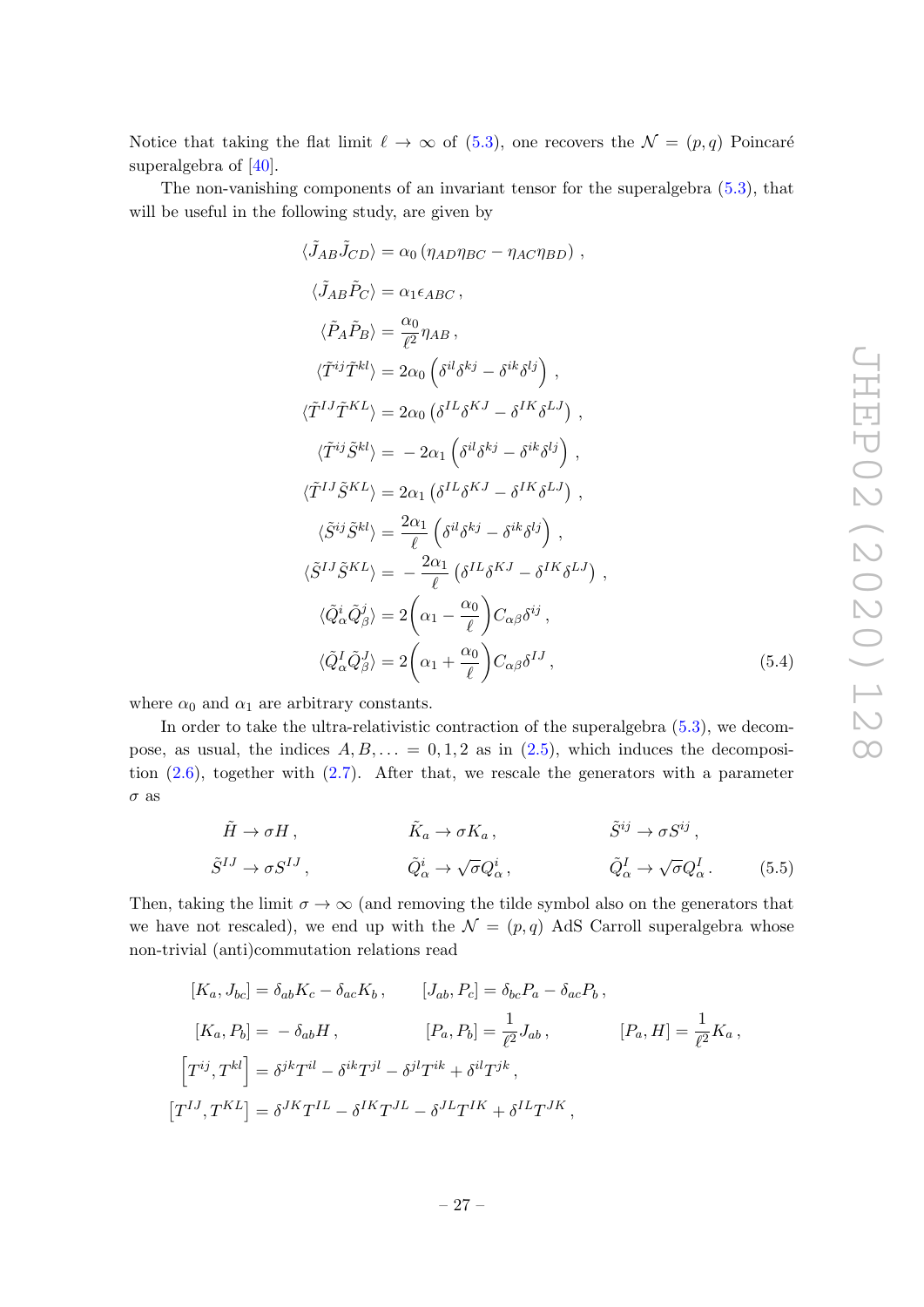$$
\begin{aligned}\n\left[T^{ij}, S^{kl}\right] &= \delta^{jk} S^{il} - \delta^{ik} S^{jl} - \delta^{jl} S^{ik} + \delta^{il} S^{jk}\,, \\
\left[T^{IJ}, S^{KL}\right] &= \delta^{JK} S^{IL} - \delta^{IK} S^{JL} - \delta^{JL} S^{IK} + \delta^{IL} S^{JK}\,, \\
\left[J_{ab}, Q_{\alpha}^{i}\right] &= -\frac{1}{2} \left(\Gamma_{ab} Q^{i}\right)_{\alpha}\,, \qquad \left[J_{ab}, Q_{\alpha}^{I}\right] &= -\frac{1}{2} \left(\Gamma_{ab} Q^{I}\right)_{\alpha}\,, \\
\left[P_{a}, Q_{\alpha}^{i}\right] &= -\frac{1}{2\ell} \left(\Gamma_{a} Q^{i}\right)_{\alpha}\,, \qquad \left[P_{a}, Q_{\alpha}^{I}\right] &= \frac{1}{2\ell} \left(\Gamma_{a} Q^{I}\right)_{\alpha}\,, \\
\left[T^{ij}, Q_{\alpha}^{k}\right] &= \delta^{jk} Q_{\alpha}^{i} - \delta^{ik} Q_{\alpha}^{j}\,, \qquad \left[T^{IJ}, Q_{\alpha}^{K}\right] &= \delta^{JK} Q_{\alpha}^{I} - \delta^{IK} Q_{\alpha}^{J}\,, \\
\left\{Q_{\alpha}^{i}, Q_{\beta}^{j}\right\} &= \delta^{ij} \left[-\frac{1}{\ell} \left(\Gamma^{a0}C\right)_{\alpha\beta} K_{a} + \left(\Gamma^{0}C\right)_{\alpha\beta} H\right] + C_{\alpha\beta} S^{ij}\,, \\
\left\{Q_{\alpha}^{I}, Q_{\beta}^{J}\right\} &= \delta^{ij} \left[\frac{1}{\ell} \left(\Gamma^{a0}C\right)_{\alpha\beta} K_{a} + \left(\Gamma^{0}C\right)_{\alpha\beta} H\right] - C_{\alpha\beta} S^{IJ}\,. \end{aligned} \tag{5.6}
$$

Notice that if we restrict ourselves to the special case  $\mathcal{N} = (1, 1)$ , that is  $p = q = 1$ , we exactly reproduce the  $\mathcal{N} = (1, 1)$  AdS Carroll superalgebra obtained in section 3, namely  $(3.4)$ .

In the following, we will construct a three-dimensional CS action invariant under (5.6).

#### 5.2  $(p, q)$  AdS Carroll supergravity

We will now construct a three-dimensional CS supergravity action invariant under the superalgebra  $(5.6)$  just introduced. We call this action  $(p, q)$  AdS Carroll CS supergravity action.

To this aim, let us first introduce the connection 1-form  $A$  associated with  $(5.6)$ , namely

$$
A = \frac{1}{2}\omega^{ab}J_{ab} + k^{a}K_{a} + V^{a}P_{a} + hH + \frac{1}{2}t^{ij}T_{ij} + \frac{1}{2}t^{IJ}T_{IJ} + \frac{1}{2}s^{ij}S_{ij} + \frac{1}{2}s^{IJ}S_{IJ} + \psi_{i}Q^{i} + \psi_{I}Q^{I},
$$
\n(5.7)

being  $\omega^{ab}$ ,  $k^a$ ,  $V^a$ , h,  $t^{ij}$ ,  $t^{IJ}$ ,  $s^{ij}$ ,  $s^{IJ}$ ,  $\psi_i$ , and  $\psi_I$  the 1-form fields respectively dual to the generators  $J_{ab}$ ,  $K_a$ ,  $P_a$ ,  $H$ ,  $T_{ij}$ ,  $T_{IJ}$ ,  $S_{ij}$ ,  $S_{IJ}$ ,  $Q^i$ , and  $Q^I$  (obeying the (anti)commutation relations given in  $(5.6)$ , and the related curvature 2-form  $F$ , that is

$$
F = \frac{1}{2} \mathcal{R}^{ab} J_{ab} + \mathcal{K}^a K_a + R^a P_a + \mathcal{H}H + \frac{1}{2} \mathcal{T}^{ij} T_{ij} + \frac{1}{2} \mathcal{T}^{IJ} T_{IJ} + \frac{1}{2} \mathcal{S}^{ij} S_{ij} + \frac{1}{2} \mathcal{S}^{IJ} S_{IJ} + \nabla \psi_i Q^i + \nabla \psi_I Q^I,
$$
\n(5.8)

with

$$
\mathcal{R}^{ab} = d\omega^{ab} + \frac{1}{\ell^2} V^a V^b = R^{ab} + \frac{1}{\ell^2} V^a V^b ,
$$
  
\n
$$
\mathcal{K}^a = dk^a + \omega^a{}_b k^b + \frac{1}{\ell^2} V^a h + \frac{1}{2\ell} \bar{\psi}^i \Gamma^{a0} \psi^i - \frac{1}{2\ell} \bar{\psi}^I \Gamma^{a0} \psi^I
$$
  
\n
$$
= \mathfrak{K}^a + \frac{1}{2\ell} \bar{\psi}^i \Gamma^{a0} \psi^i - \frac{1}{2\ell} \bar{\psi}^I \Gamma^{a0} \psi^I ,
$$
  
\n
$$
R^a = dV^a + \omega^a{}_b V^b ,
$$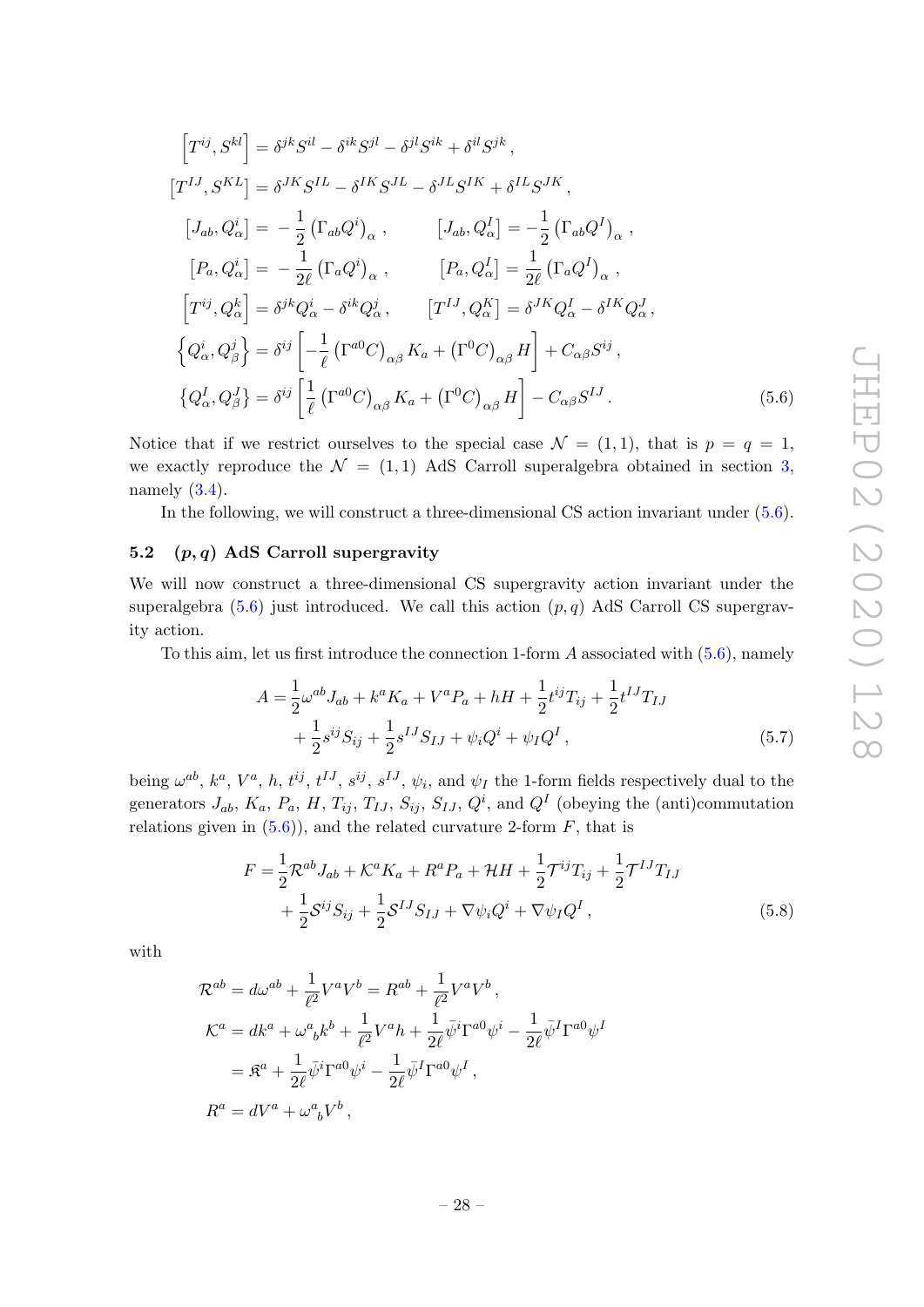$$
\mathcal{H} = dh + V^a k_a - \frac{1}{2} \bar{\psi}^i \Gamma^0 \psi^i - \frac{1}{2} \bar{\psi}^I \Gamma^0 \psi^I = \mathfrak{H} - \frac{1}{2} \bar{\psi}^i \Gamma^0 \psi^i - \frac{1}{2} \bar{\psi}^I \Gamma^0 \psi^I ,
$$
  
\n
$$
\mathcal{T}^{ij} = dt^{ij} + t^i{}_k t^{kj} ,
$$
  
\n
$$
\mathcal{T}^{IJ} = dt^{IJ} + t^I{}_K t^{KJ} ,
$$
  
\n
$$
\mathcal{S}^{ij} = ds^{ij} + 2t^i{}_k s^{kj} - \bar{\psi}^i \psi^j ,
$$
  
\n
$$
\mathcal{S}^{IJ} = ds^{IJ} + 2t^I{}_K s^{KJ} + \bar{\psi}^I \psi^J ,
$$
  
\n
$$
\nabla \psi^i = d\psi^i + \frac{1}{4} \omega^{ab} \Gamma_{ab} \psi^i + \frac{1}{2\ell} V^a \Gamma_a \psi^i + t^{ij} \psi_j ,
$$
  
\n
$$
\nabla \psi^I = d\psi^I + \frac{1}{4} \omega^{ab} \Gamma_{ab} \psi^I - \frac{1}{2\ell} V^a \Gamma_a \psi^I + t^{IJ} \psi_J .
$$
\n(5.9)

We can now move to the explicit construction of a CS action invariant under (5.6). To this aim, consider the non-vanishing components of the invariant tensor given in (5.4), decompose the indices as in  $(2.5)$ , and rescale not only the generators in compliance with  $(3.3)$ but also the coefficients appearing in  $(5.4)$  as in  $(2.16)$ . Consequently, the Carroll limit  $\sigma \to \infty$  leads to the following non-vanishing components of an invariant tensor for the superalgebra  $(5.6)$ :

$$
\langle J_{ab}J_{cd}\rangle = \alpha_0 \left(\delta_{ad}\delta_{bc} - \delta_{ac}\delta_{bd}\right),
$$
  
\n
$$
\langle J_{ab}H\rangle = \alpha_1 \epsilon_{ab},
$$
  
\n
$$
\langle K_a P_b \rangle = -\alpha_1 \epsilon_{ab},
$$
  
\n
$$
\langle P_a P_b \rangle = \frac{\alpha_0}{\ell^2} \delta_{ab},
$$
  
\n
$$
\langle T^{ij}T^{kl} \rangle = 2\alpha_0 \left(\delta^{il}\delta^{kj} - \delta^{ik}\delta^{lj}\right),
$$
  
\n
$$
\langle T^{IJ}T^{KL} \rangle = 2\alpha_0 \left(\delta^{IL}\delta^{KJ} - \delta^{IK}\delta^{LJ}\right),
$$
  
\n
$$
\langle T^{ij}S^{kl} \rangle = -2\alpha_1 \left(\delta^{il}\delta^{kj} - \delta^{ik}\delta^{lj}\right),
$$
  
\n
$$
\langle T^{IJ}S^{KL} \rangle = 2\alpha_1 \left(\delta^{IL}\delta^{KJ} - \delta^{IK}\delta^{LJ}\right),
$$
  
\n
$$
\langle Q^i_{\alpha} Q^j_{\beta} \rangle = 2\alpha_1 C_{\alpha\beta} \delta^{ij},
$$
  
\n
$$
\langle Q^I_{\alpha} Q^J_{\beta} \rangle = 2\alpha_1 C_{\alpha\beta} \delta^{IJ}.
$$
  
\n(5.10)

The invariant tensor whose components are given in (5.10) is non-degenerate when  $\alpha_1 \neq 0$ .

Then, substituting the connection 1-form in (5.7) and the non-zero components of the invariant tensor  $(5.10)$  into the general expression  $(2.11)$ , we end up with the  $(p, q)$  AdS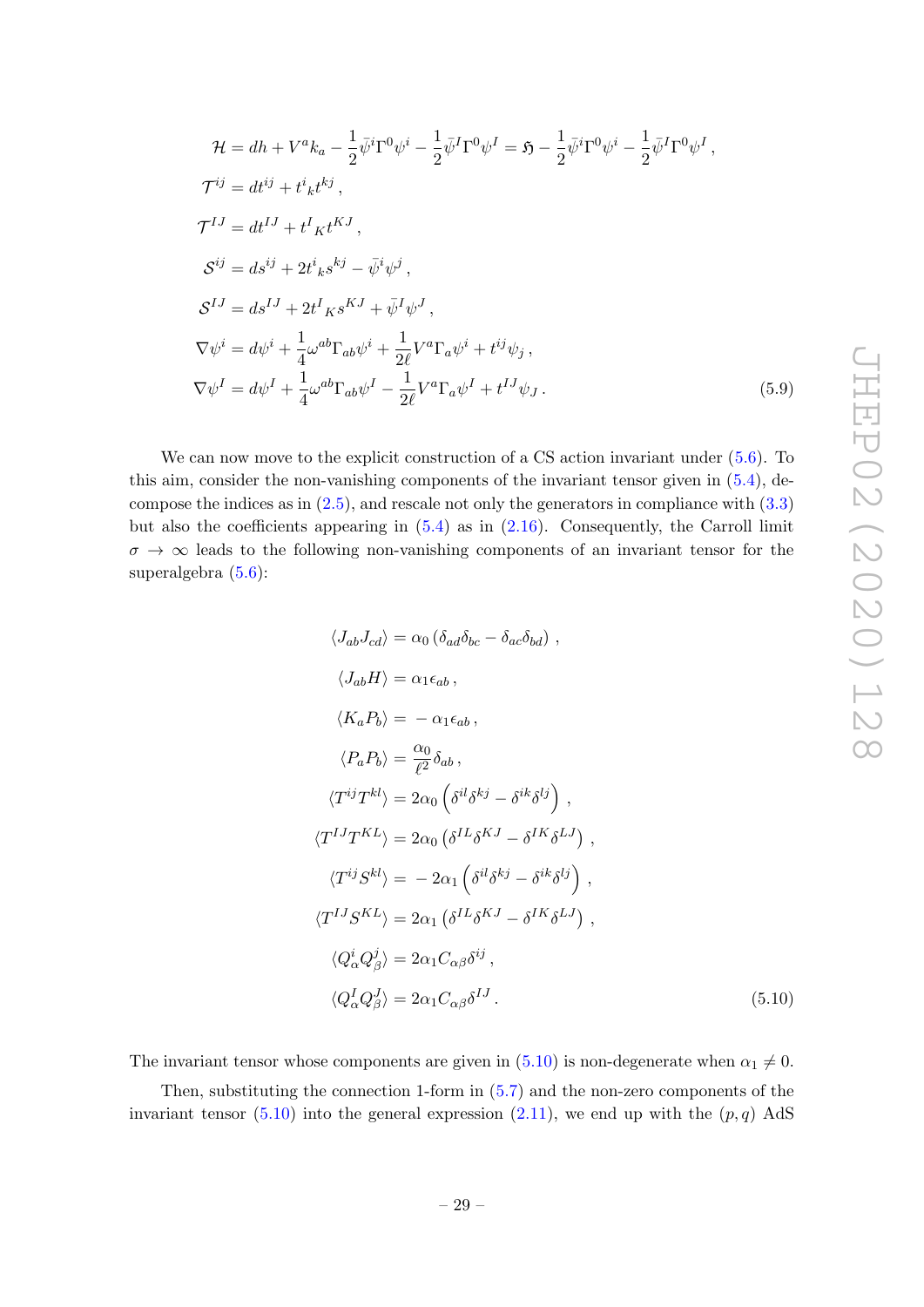Carroll CS supergravity action in three dimensions, that is

$$
I_{\text{CS}}^{(p,q)} = \frac{k}{4\pi} \int_{\mathcal{M}} \left\{ \frac{\alpha_0}{2} \left( \omega^a{}_b R^b{}_a + \frac{2}{\ell^2} V^a R_a + 2t^i{}_j dt^j{}_i + \frac{4}{3} t^i{}_j t^j{}_k t^k{}_i + 2t^I{}_J dt^J{}_I + \frac{4}{3} t^I{}_J t^J{}_K t^K{}_I \right) \right. \\
\left. + \alpha_1 \left[ \epsilon_{ab} R^{ab} h - 2\epsilon_{ab} \mathfrak{K}^a V^b{}_j + \frac{1}{\ell^2} \epsilon_{ab} V^a V^b{}_h - 2t^i{}_j \left( ds^j{}_i + t^j{}_k s^k{}_i \right) \right. \\
\left. + 2t^I{}_J \left( ds^J{}_I + t^J{}_K s^K{}_I \right) + 2\bar{\psi}^i \nabla \psi^i{}_j + 2\bar{\psi}^I \nabla \psi^I \right] \\
\left. - d \left( \frac{\alpha_1}{2} \epsilon_{ab} \omega^{ab} h - \alpha_1 \epsilon_{ab} k^a V^b{}_j + \alpha_1 t^i{}_j s^j{}_i - \alpha_1 t^I{}_J s^J{}_I \right) \right\},
$$
\n(5.11)

which is written in terms of the curvatures appearing in  $(5.9)$  and it involves two coupling constants, that are  $\alpha_0$  and  $\alpha_1$ . Up to boundary terms, the action (5.11) can be reworked as follows:

$$
I_{\text{CS}}^{(p,q)} = \frac{k}{4\pi} \int_{\mathcal{M}} \left\{ \frac{\alpha_0}{2} \left( \omega^a{}_b R^b{}_a + \frac{2}{\ell^2} V^a R_a + 2t^i{}_j dt^j{}_i + \frac{4}{3} t^i{}_j t^j{}_k t^k{}_i + 2t^I{}_J dt^J{}_I + \frac{4}{3} t^I{}_J t^J{}_K t^K{}_I \right) \right. \\
\left. + \alpha_1 \left[ \epsilon_{ab} R^{ab} h - 2\epsilon_{ab} \mathfrak{K}^a V^b{}_+ \frac{1}{\ell^2} \epsilon_{ab} V^a V^b{}_h - 2t^i{}_j \left( ds^j{}_i + t^j{}_k s^k{}_i \right) \right. \\
\left. + 2t^I{}_J \left( ds^J{}_I + t^J{}_K s^K{}_I \right) + 2\bar{\psi}^i \nabla \psi^i{}_{} + 2\bar{\psi}^I \nabla \psi^I{} \right] \right\}.
$$
\n(5.12)

As usual, the contribution proportional to  $\alpha_0$  corresponds to the exotic Lagrangian, and we can see that it involves, besides the Lorentz and torsional terms, also pieces including the 1-form fields  $t^{ij}$  and  $t^{IJ}$ . However, it does not contain terms involving  $\psi^i$  and  $\psi^I$ . On the other hand, the contribution proportional to  $\alpha_1$  also includes pieces involving the 1-form fields  $s^{ij}$ ,  $s^{IJ}$ ,  $\psi^i$ , and  $\psi^I$ .

The action  $(5.11)$  is invariant by construction under  $(5.6)$ , and the local gauge transformations  $\delta_{\lambda}A = d\lambda + [A, \lambda]$  with gauge parameter

$$
\lambda = \frac{1}{2} \lambda^{ab} J_{ab} + \kappa^a K_a + \lambda^a P_a + \tau H + \frac{1}{2} \varphi^{ij} t_{ij} + \frac{1}{2} \varphi^{IJ} t_{IJ} + \frac{1}{2} \varsigma^{ij} s_{ij} + \frac{1}{2} \varsigma^{IJ} s_{IJ} + \varepsilon^i Q_i + \varepsilon^I Q_I \tag{5.13}
$$

are given by

$$
\begin{split} &\delta\omega^{ab}=d\lambda^{ab}+\frac{2}{\ell^2}V^{[a}\lambda^{b]}\,,\\ &\delta k^a=dk^a-\lambda^a_{\phantom{a}b}k^b+\omega^a_{\phantom{a}b}\kappa^b-\frac{1}{\ell^2}\lambda^a h+\frac{1}{\ell^2}V^a\tau-\frac{1}{\ell}\bar{\varepsilon}^i\Gamma^{a0}\psi^i+\frac{1}{\ell}\bar{\varepsilon}^I\Gamma^{a0}\psi^I\,,\\ &\delta V^a=d\lambda^a-\lambda^a_{\phantom{a}b}V^b+\omega^a_{\phantom{a}b}\lambda^b\,,\\ &\delta h=d\tau-\lambda^a k_a+V^a\kappa_a+\bar{\varepsilon}^i\Gamma^0\psi^i+\bar{\varepsilon}^I\Gamma^0\psi^I\,,\\ &\delta t^{ij}=d\varphi^{ij}-2\varphi^{[i}_{\phantom{a}k}t^{k|j]}\,,\\ &\delta t^{IJ}=d\varphi^{IJ}-2\varphi^{[i}_{\phantom{a}K}t^{K|J]}\,,\\ &\delta s^{ij}=d\bar{s}^{ij}-2\varphi^{[i}_{\phantom{a}k}s^{k|j]}+2t^{[i}_{\phantom{a}k}\varsigma^{k|j]}\,, \end{split}
$$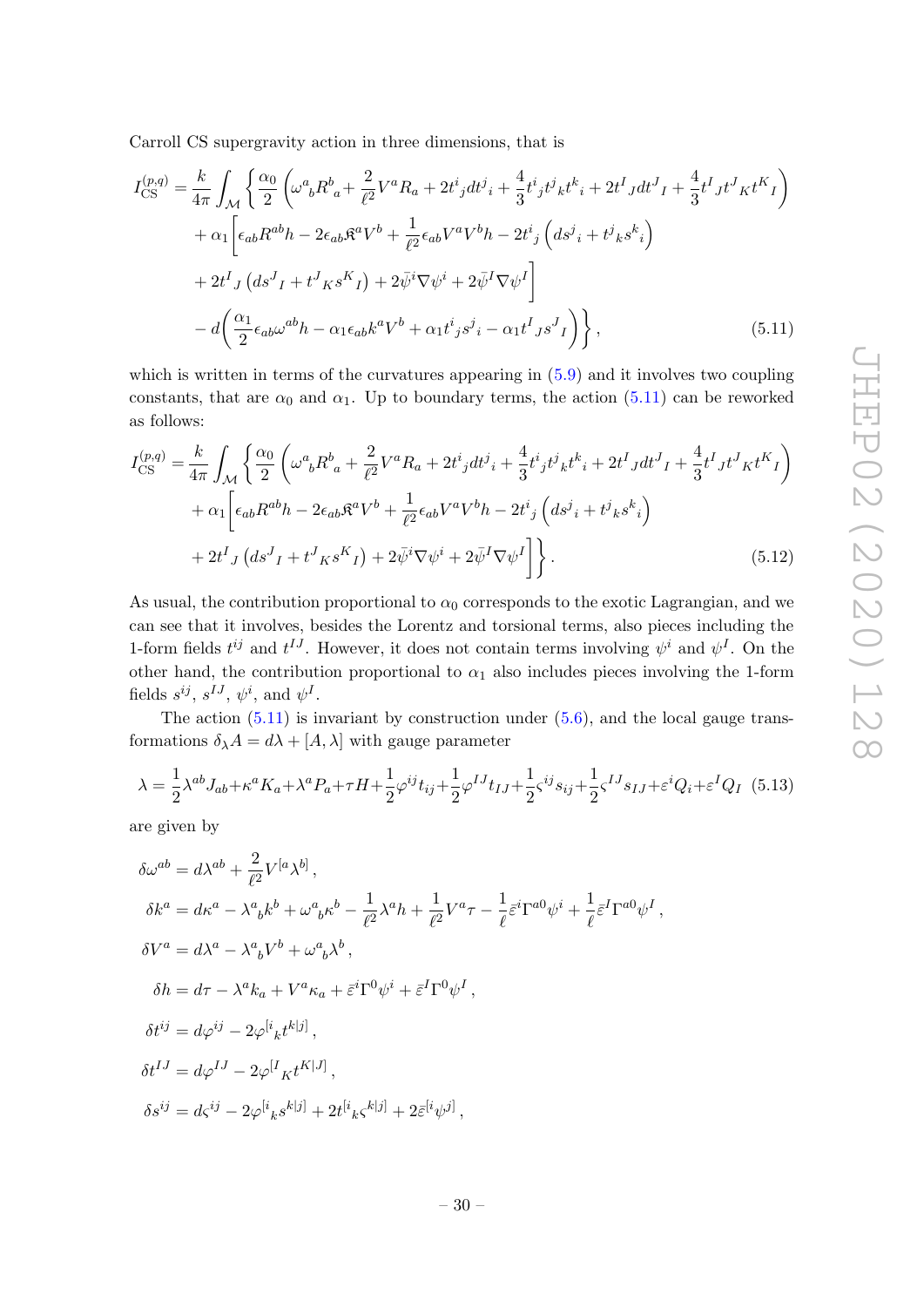$$
\delta s^{IJ} = d\varsigma^{IJ} + 2\varphi^{[I}{}_{K}s^{K|J]} + 2t^{[I}{}_{K}\varsigma^{K|J]} - 2\bar{\varepsilon}^{[I}\psi^{J]},
$$
  
\n
$$
\delta\psi^{i} = d\varepsilon^{+} - \frac{1}{4}\lambda^{ab}\Gamma_{ab}\psi^{i} + \frac{1}{4}\omega^{ab}\Gamma_{ab}\varepsilon^{i} - \frac{1}{2\ell}\lambda^{a}\Gamma_{a}\psi^{i} + \frac{1}{2\ell}V^{a}\Gamma_{a}\varepsilon^{i} - \varphi^{ij}\psi_{j} + t^{ij}\varepsilon_{j},
$$
  
\n
$$
\delta\psi^{I} = d\varepsilon^{-} - \frac{1}{4}\lambda^{ab}\Gamma_{ab}\psi^{I} + \frac{1}{4}\omega^{ab}\Gamma_{ab}\varepsilon^{I} + \frac{1}{2\ell}\lambda^{a}\Gamma_{a}\psi^{I} - \frac{1}{2\ell}V^{a}\Gamma_{a}\varepsilon^{I} - \varphi^{IJ}\psi_{J} + t^{IJ}\varepsilon_{J}.
$$
 (5.14)

Thus, the restriction to supersymmetry transformations gives us

$$
\delta\omega^{ab} = 0,
$$
  
\n
$$
\delta k^{a} = -\frac{1}{\ell} \bar{\varepsilon}^{i} \Gamma^{a0} \psi^{i} + \frac{1}{\ell} \bar{\varepsilon}^{I} \Gamma^{a0} \psi^{I},
$$
  
\n
$$
\delta V^{a} = 0,
$$
  
\n
$$
\delta h = \bar{\varepsilon}^{i} \Gamma^{0} \psi^{i} + \bar{\varepsilon}^{I} \Gamma^{0} \psi^{I},
$$
  
\n
$$
\delta t^{ij} = 0,
$$
  
\n
$$
\delta t^{IJ} = 0,
$$
  
\n
$$
\delta s^{ij} = 2\bar{\varepsilon}^{[i} \psi^{j]},
$$
  
\n
$$
\delta s^{IJ} = -2\bar{\varepsilon}^{[I} \psi^{J]},
$$
  
\n
$$
\delta \psi^{i} = d\varepsilon^{+} + \frac{1}{4} \omega^{ab} \Gamma_{ab} \varepsilon^{i} + \frac{1}{2\ell} V^{a} \Gamma_{a} \varepsilon^{i} + t^{ij} \varepsilon_{j},
$$
  
\n
$$
\delta \psi^{I} = d\varepsilon^{-} + \frac{1}{4} \omega^{ab} \Gamma_{ab} \varepsilon^{I} - \frac{1}{2\ell} V^{a} \Gamma_{a} \varepsilon^{I} + t^{IJ} \varepsilon_{J}.
$$
  
\n(5.15)

Finally, the equations of motion obtained from the variation of (5.11) with respect to the 1-form fields  $\omega^{ab}$ ,  $k^a$ ,  $V^a$ , h,  $t^{ij}$ ,  $t^{IJ}$ ,  $s^{ij}$ ,  $s^{IJ}$ ,  $\psi^i$ , and  $\psi^I$  are, respectively (up to boundary contributions),

$$
\delta\omega^{ab}: \quad \alpha_0 \mathcal{R}^{ab} + \alpha_1 \epsilon^{ab} \mathcal{H} = 0,
$$
  
\n
$$
\delta k^a: \quad \alpha_1 R^a = 0,
$$
  
\n
$$
\delta V^a: \quad \frac{\alpha_0}{\ell^2} R^a + 2\alpha_1 \epsilon_{ab} \mathcal{K}^b = 0,
$$
  
\n
$$
\delta h: \quad \alpha_1 \mathcal{R}^{ab} = 0,
$$
  
\n
$$
\delta t^{ij}: \quad -\alpha_0 \mathcal{T}^{ij} + \alpha_1 \mathcal{S}^{ij} = 0,
$$
  
\n
$$
\delta t^{IJ}: \quad -\alpha_0 \mathcal{T}^{IJ} - \alpha_1 \mathcal{S}^{IJ} = 0,
$$
  
\n
$$
\delta s^{ij}: \quad \alpha_1 \mathcal{T}^{ij} = 0,
$$
  
\n
$$
\delta \psi^i: \quad \alpha_1 \nabla \psi^i = 0,
$$
  
\n
$$
\delta \psi^I: \quad \alpha_1 \nabla \psi^I = 0,
$$

 $(5.16)$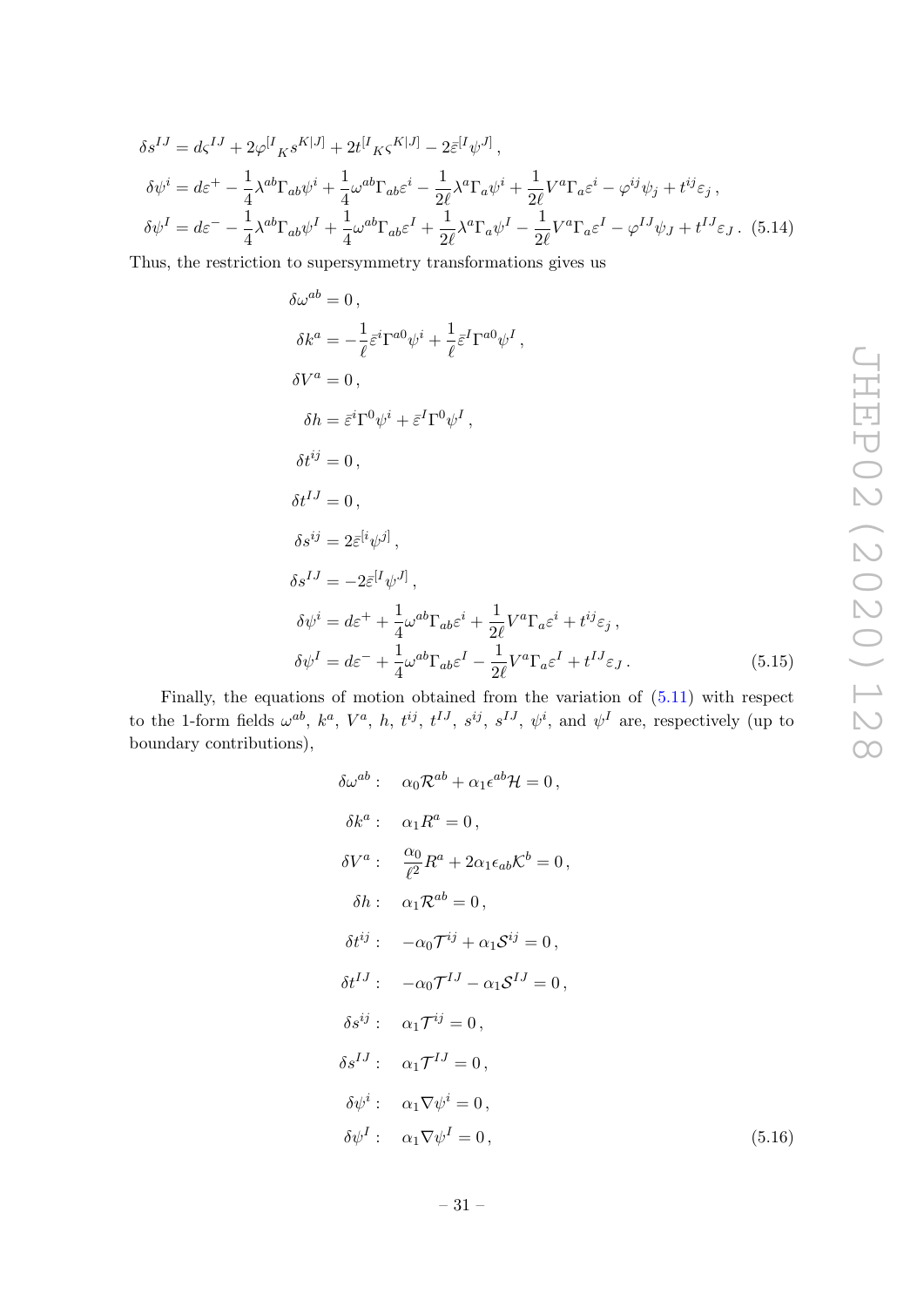and, for  $\alpha_1 \neq 0$ , they reduce precisely to the vanishing of the  $(p, q)$  super-AdS Carroll curvature 2-forms given in  $(5.8)$ , that is to say

$$
\mathcal{R}^{ab} = 0, \qquad \qquad \mathcal{K}^a = 0, \qquad \qquad R^a = 0, \qquad \qquad \mathcal{H} = 0,
$$
  
\n
$$
\mathcal{T}^{ij} = 0, \qquad \qquad \mathcal{T}^{IJ} = 0, \qquad \qquad \mathcal{S}^{ij} = 0, \qquad \qquad \mathcal{S}^{IJ} = 0,
$$
  
\n
$$
\nabla \psi^i = 0, \qquad \qquad \nabla \psi^I = 0.
$$
\n(5.17)

We observe that, as usual,  $\alpha_1 \neq 0$  is a sufficient condition to recover (5.17), meaning that  $\alpha_0$  can be consistently set to zero, making the exotic term in the CS action (5.11) disappear.

Let us finally mention that, if we restrict ourselves to the case  $p = q = 1$ , we exactly reproduce the results of section  $3$ , that is to say, as properly expected, the  $(1, 1)$  AdS Carroll supergravity theory.

#### 6 Study of the flat limit  $\ell \to \infty$

In the sequel, we study the flat limit  $\ell \to \infty$ , which can be directly applied to the N-extended AdS Carroll superalgebras  $(2.10)$ ,  $(3.4)$ ,  $(4.14)$ , and  $(5.6)$ , to the corresponding curvature 2-forms, respectively given by  $(2.15)$ ,  $(3.7)$ ,  $(4.17)$ , and  $(5.9)$ , to the related CS actions  $(2.18)$ ,  $(3.11)$ ,  $(4.21)$ , and  $(5.11)$ , to the transformation laws  $(2.21)$ ,  $(3.14)$ ,  $(4.24)$ ,  $(5.14)$  (and, in particular to the supersymmetry transformation laws  $(2.22), (3.15), (4.26), (5.15)$ , and to the field equations of the respective theories, namely  $(2.23)$ ,  $(3.16)$ ,  $(4.27)$ , and  $(5.16)$ .

#### 6.1 (2, 0) Carroll supergravity from the  $\ell \to \infty$  limit

In the limit  $\ell \to \infty$ , the (anti)commutation relations of the  $\mathcal{N} = (2, 0)$  AdS Carroll superalgebra (2.10) reduce to the following non-vanishing ones:

$$
[K_a, J_{bc}] = \delta_{ab} K_c - \delta_{ac} K_b,
$$
  
\n
$$
[J_{ab}, P_c] = \delta_{bc} P_a - \delta_{ac} P_b,
$$
  
\n
$$
[K_a, P_b] = -\delta_{ab} H,
$$
  
\n
$$
[J_{ab}, Q_{\alpha}^{\pm}] = -\frac{1}{2} (\Gamma_{ab} Q^{\pm})_{\alpha} ,
$$
  
\n
$$
[T, Q_{\alpha}^+] = (\Gamma_0)_{\alpha\beta} Q_{\beta}^+,
$$
  
\n
$$
[T, Q_{\alpha}^-] = -(\Gamma_0)_{\alpha\beta} Q_{\beta}^-,
$$
  
\n
$$
\{Q_{\alpha}^+, Q_{\beta}^+\} = (\Gamma^0 C)_{\alpha\beta} (H + S),
$$
  
\n
$$
\{Q_{\alpha}^-, Q_{\beta}^-\} = (\Gamma^0 C)_{\alpha\beta} (H - S).
$$
  
\n(6.1)

These are the (anti)commutation relations of a new  $\mathcal{N} = (2,0), D = 3$  super-Carroll algebra, involving an extra generator  $S$ , which could also have been derived by considering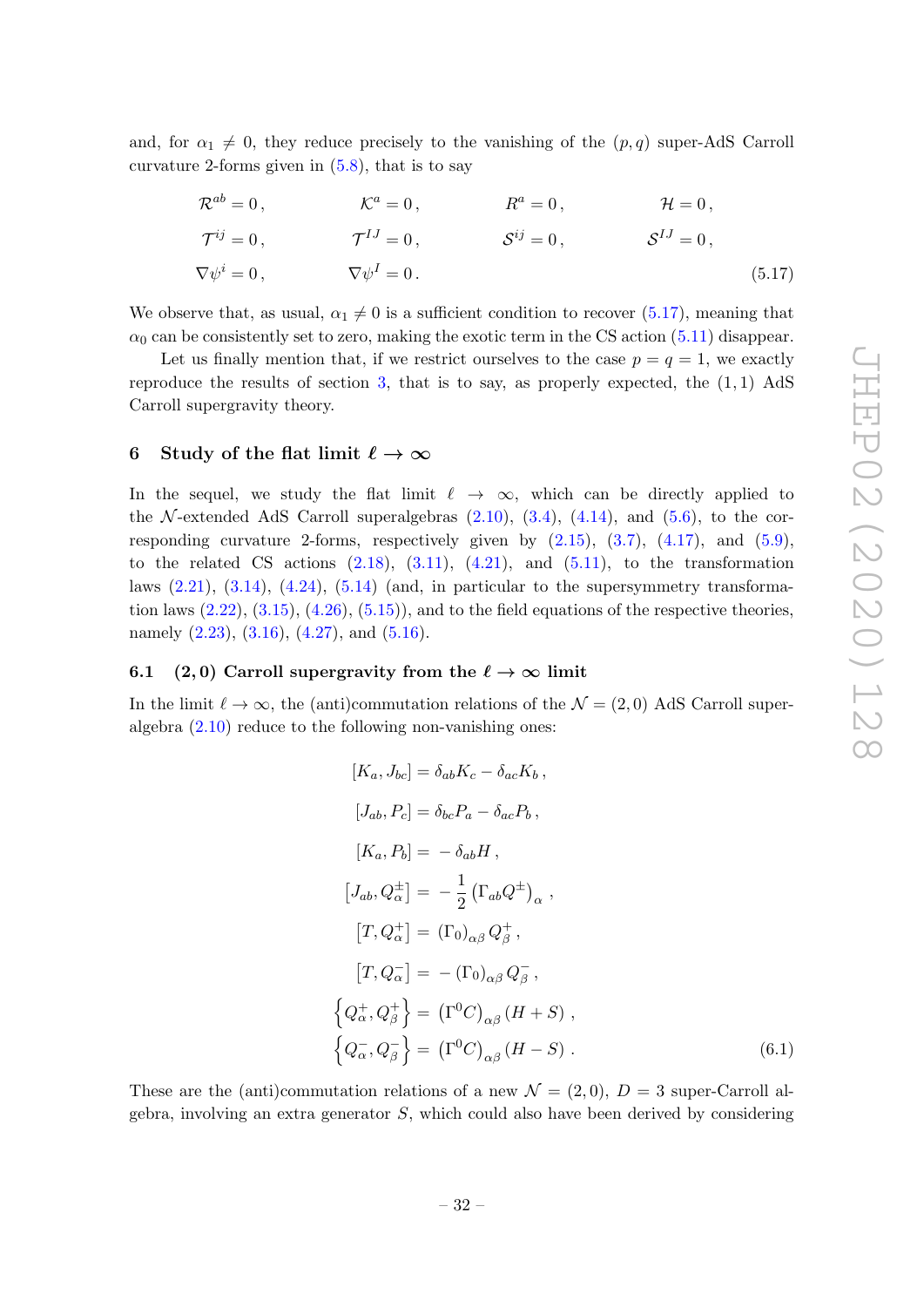the ultra-relativistic contraction of the  $\mathcal{N} = (2, 0), D = 3$  Poincaré superalgebra supplemented with an  $so(2)$  extension consisting in the extra generator  $\tilde{S}$  introduced at the relativistic level.

As  $\ell \to \infty$ , the 2-form curvatures (2.15) become

$$
\mathcal{R}^{ab} = d\omega^{ab} = R^{ab},
$$
  
\n
$$
\mathcal{K}^{a} = dk^{a} + \omega^{a}{}_{b}k^{b} = \mathfrak{K}^{a},
$$
  
\n
$$
R^{a} = dV^{a} + \omega^{a}{}_{b}V^{b},
$$
  
\n
$$
\mathcal{H} = dh + V^{a}k_{a} - \frac{1}{2}\bar{\psi}^{+}\Gamma^{0}\psi^{+} - \frac{1}{2}\bar{\psi}^{-}\Gamma^{0}\psi^{-} = \mathfrak{H} - \frac{1}{2}\bar{\psi}^{+}\Gamma^{0}\psi^{+} - \frac{1}{2}\bar{\psi}^{-}\Gamma^{0}\psi^{-},
$$
  
\n
$$
\mathcal{T} = dt,
$$
  
\n
$$
\mathcal{S} = ds - \frac{1}{2}\bar{\psi}^{+}\Gamma^{0}\psi^{+} + \frac{1}{2}\bar{\psi}^{-}\Gamma^{0}\psi^{-},
$$
  
\n
$$
\nabla\psi^{+} = d\psi^{+} + \frac{1}{4}\omega^{ab}\Gamma_{ab}\psi^{+} - t\Gamma_{0}\psi^{+},
$$
  
\n
$$
\nabla\psi^{-} = d\psi^{-} + \frac{1}{4}\omega^{ab}\Gamma_{ab}\psi^{-} + t\Gamma_{0}\psi^{-}.
$$
  
\n(6.2)

On the other hand, by applying the  $\ell \to \infty$  limit to the three-dimensional CS action (2.18), we end up with

$$
I_{\text{CS}}^{(2,0)}|_{\ell\to\infty} = \frac{k}{4\pi} \int_{\mathcal{M}} \left\{ \frac{\alpha_0}{2} \left( \omega^a{}_b R^b{}_a - 4t dt \right) + \alpha_1 \left( \epsilon_{ab} R^{ab} h - 2 \epsilon_{ab} \mathfrak{K}^a V^b + 4t ds \right) \right. \\ \left. + 2\bar{\psi}^+ \nabla \psi^+ + 2\bar{\psi}^- \nabla \psi^- \right) - d \left( \frac{\alpha_1}{2} \epsilon_{ab} \omega^{ab} h - \alpha_1 \epsilon_{ab} k^a V^b - 2\alpha_1 t s \right) \right\}, \tag{6.3}
$$

which is written in terms of the super-Carroll curvatures appearing in  $(6.2)$ . The latter must not be confused with the super-AdS Carroll ones given in  $(2.15)$ , since  $(6.2)$  correspond to the flat limit of (2.15). Here we signal that we have done a little abuse of notation. The action  $(6.3)$  can also be derived by using the following non-vanishing components of the invariant tensor:

$$
\langle J_{ab}J_{cd}\rangle = \alpha_0 \left(\delta_{ad}\delta_{bc} - \delta_{ac}\delta_{bd}\right),
$$
  

$$
\langle J_{ab}H\rangle = \alpha_1 \epsilon_{ab},
$$
  

$$
\langle K_a P_b \rangle = -\alpha_1 \epsilon_{ab},
$$
  

$$
\langle TT \rangle = -2\alpha_0,
$$
  

$$
\langle TS \rangle = 2\alpha_1,
$$
  

$$
\langle Q_\alpha^+ Q_\beta^+ \rangle = \langle Q_\alpha^- Q_\beta^- \rangle = 2\alpha_1 C_{\alpha\beta},
$$
  

$$
\langle 6.4 \rangle
$$

which are obtained by taking the limit  $\ell \to \infty$  of (2.17), and the connection 1-form for the  $\mathcal{N} = (2,0)$  (flat) Carroll superalgebra  $(6.1)$  in the general expression  $(2.11)$ . Notice that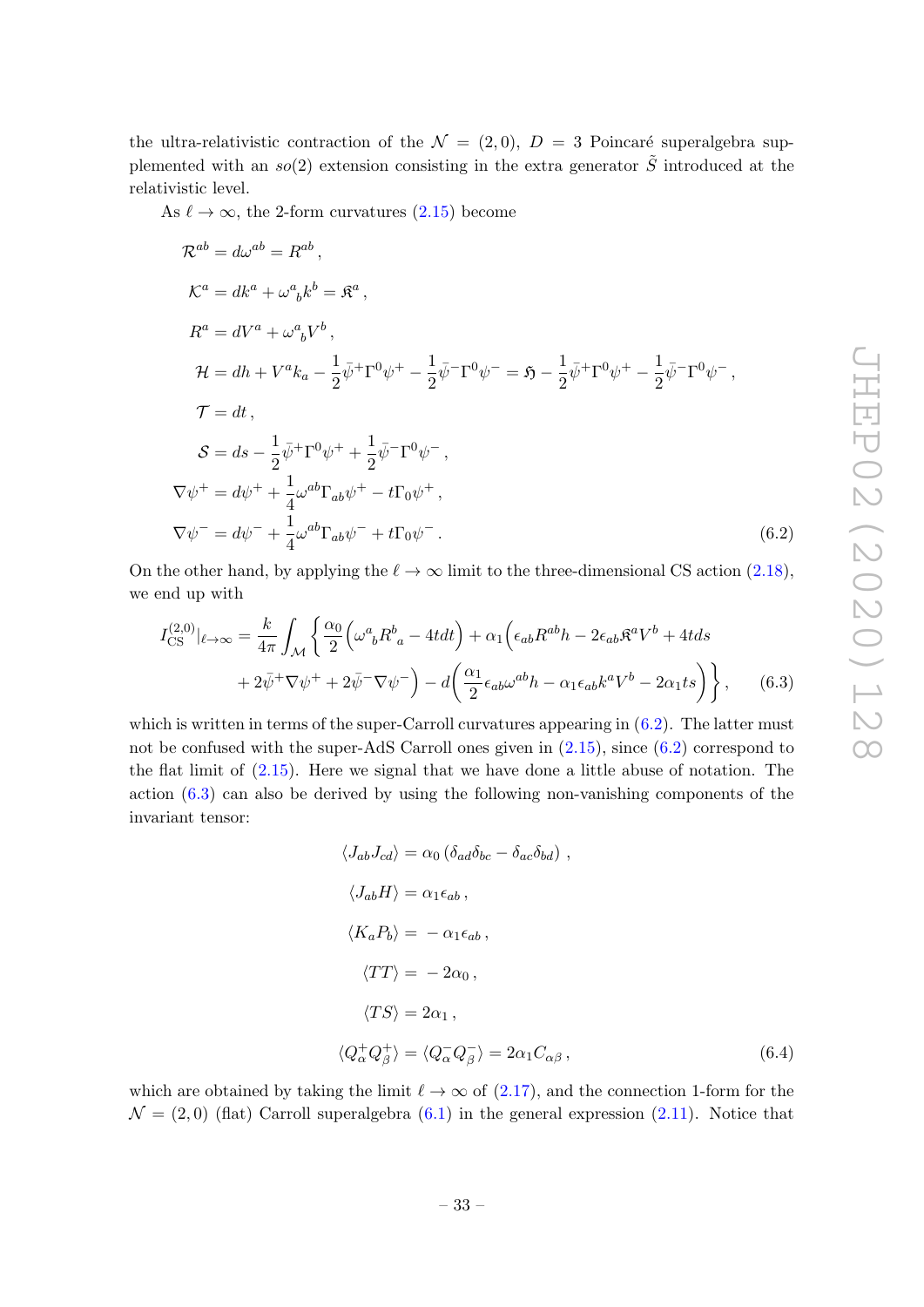the exotic term, which is the one proportional to  $\alpha_0$  in (6.3), now reduces purely to the so-called Lorentz Lagrangian.

The CS action (6.3) is invariant by construction under the super-Carroll group associated with  $(6.1)$ . In particular, concerning the flat limit of the gauge transformations  $(2.21)$ , we get the local gauge transformations

$$
\delta\omega^{ab} = d\lambda^{ab},
$$
  
\n
$$
\delta k^{a} = d\kappa^{a} - \lambda^{a}{}_{b}k^{b} + \omega^{a}{}_{b}\kappa^{b},
$$
  
\n
$$
\delta V^{a} = d\lambda^{a} - \lambda^{a}{}_{b}V^{b} + \omega^{a}{}_{b}\lambda^{b},
$$
  
\n
$$
\delta h = d\tau - \lambda^{a}k_{a} + V^{a}\kappa_{a} + \bar{\varepsilon}^{+}\Gamma^{0}\psi^{+} + \bar{\varepsilon}^{-}\Gamma^{0}\psi^{-},
$$
  
\n
$$
\delta t = d\varphi,
$$
  
\n
$$
\delta s = d\varsigma + \bar{\varepsilon}^{+}\Gamma^{0}\psi^{+} - \bar{\varepsilon}^{-}\Gamma^{0}\psi^{-},
$$
  
\n
$$
\delta\psi^{+} = d\bar{\varepsilon}^{+} - \frac{1}{4}\lambda^{ab}\Gamma_{ab}\psi^{+} + \frac{1}{4}\omega^{ab}\Gamma_{ab}\varepsilon^{+} + \varphi\Gamma_{0}\psi^{+} - t\Gamma_{0}\varepsilon^{+},
$$
  
\n
$$
\delta\psi^{-} = d\bar{\varepsilon}^{-} - \frac{1}{4}\lambda^{ab}\Gamma_{ab}\psi^{-} + \frac{1}{4}\omega^{ab}\Gamma_{ab}\varepsilon^{-} - \varphi\Gamma_{0}\psi^{-} + t\Gamma_{0}\varepsilon^{-}.
$$
  
\n(6.5)

The restriction to supersymmetry transformations reads

$$
\delta\omega^{ab} = 0,
$$
  
\n
$$
\delta k^{a} = 0,
$$
  
\n
$$
\delta h = \bar{\varepsilon}^{\dagger} \Gamma^{0} \psi^{+} + \bar{\varepsilon}^{\dagger} \Gamma^{0} \psi^{-},
$$
  
\n
$$
\delta t = 0,
$$
  
\n
$$
\delta s = \bar{\varepsilon}^{\dagger} \Gamma^{0} \psi^{+} - \bar{\varepsilon}^{\dagger} \Gamma^{0} \psi^{-},
$$
  
\n
$$
\delta \psi^{+} = d\varepsilon^{+} + \frac{1}{4} \omega^{ab} \Gamma_{ab} \varepsilon^{+} - t \Gamma_{0} \varepsilon^{+},
$$
  
\n
$$
\delta \psi^{-} = d\varepsilon^{-} + \frac{1}{4} \omega^{ab} \Gamma_{ab} \varepsilon^{-} + t \Gamma_{0} \varepsilon^{-}.
$$
\n(6.6)

Finally, the equations of motion for the action (6.3) (flat limit of the equations of motion given in  $(2.23)$  are

$$
\delta\omega^{ab} : \quad \alpha_0 \mathcal{R}^{ab} + \alpha_1 \epsilon^{ab} \mathcal{H} = 0,
$$
  

$$
\delta k^a : \quad \alpha_1 R^a = 0,
$$
  

$$
\delta V^a : \quad \alpha_1 \epsilon_{ab} \mathcal{K}^b = 0,
$$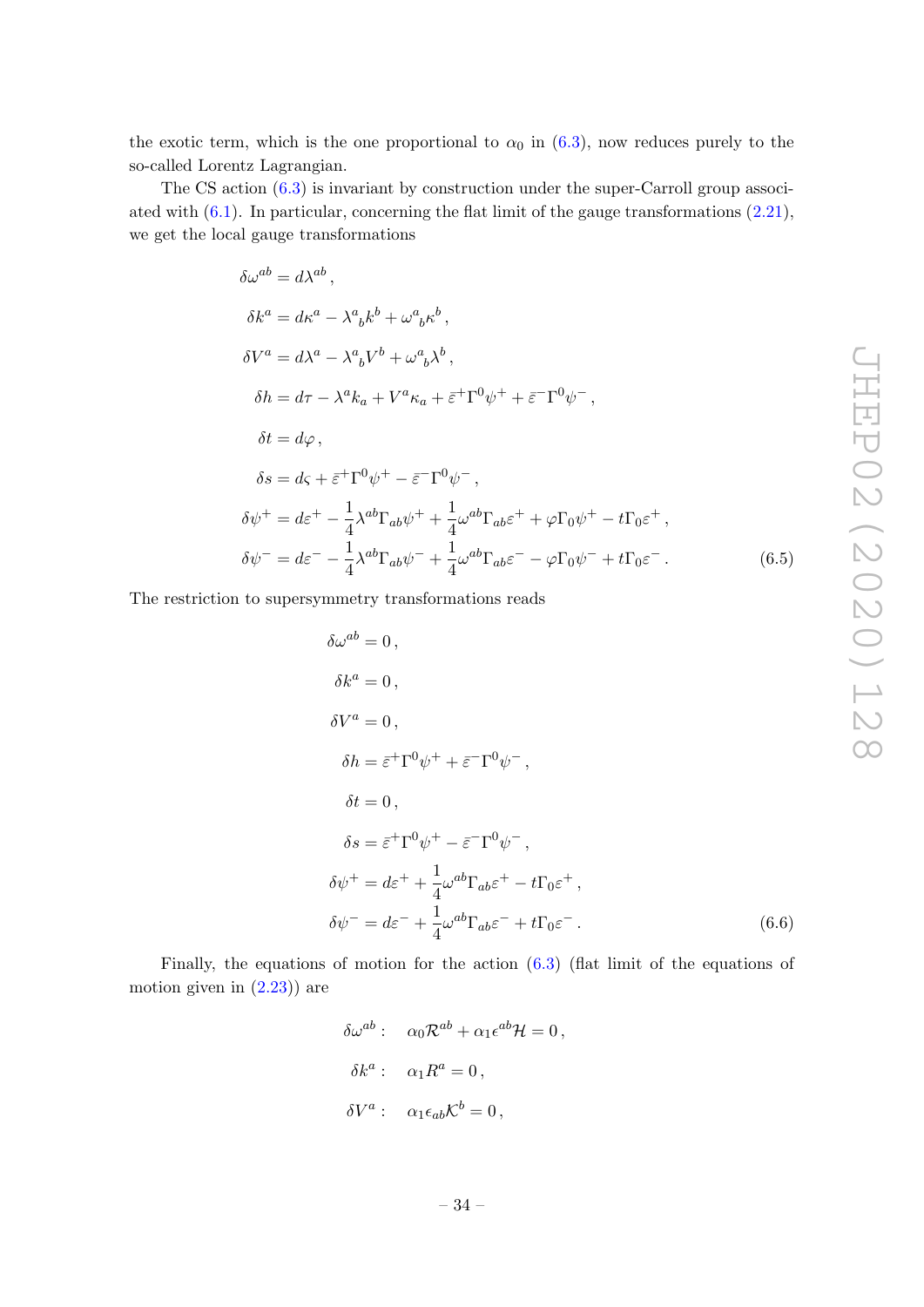$$
\delta h: \quad \alpha_1 \mathcal{R}^{ab} = 0,
$$
  
\n
$$
\delta t: \quad -\alpha_0 \mathcal{T} + \alpha_1 \mathcal{S} = 0,
$$
  
\n
$$
\delta s: \quad \alpha_1 \mathcal{T} = 0,
$$
  
\n
$$
\delta \psi^+: \quad \alpha_1 \nabla \psi^+ = 0,
$$
  
\n
$$
\delta \psi^-: \quad \alpha_1 \nabla \psi^- = 0,
$$
\n(6.7)

and we can see that, when  $\alpha_1 \neq 0$ , they exactly reduce to the vanishing of the curvature 2-forms given in (6.2). We can also observe that, in analogy with the AdS case of section 2, also in the flat limit  $\alpha_1 \neq 0$  results to be a sufficient condition to recover the vanishing of the curvature 2-forms (6.2) obtained in the flat limit, which means that one could consistently set  $\alpha_0 = 0$  and thus neglect the exotic term (i.e., the Lorentz Lagrangian) in the CS action  $(6.3)$ .<sup>9</sup>

#### 6.2 (1, 1) Carroll supergravity from the  $\ell \to \infty$  limit

The limit  $\ell \to \infty$  performed on the (anti)commutation relations of the  $\mathcal{N} = (1, 0)$  AdS Carroll superalgebra  $(3.4)$  leads to the following non-vanishing ones:

$$
[K_a, J_{bc}] = \delta_{ab} K_c - \delta_{ac} K_b,
$$
  
\n
$$
[J_{ab}, P_c] = \delta_{bc} P_a - \delta_{ac} P_b,
$$
  
\n
$$
[K_a, P_b] = -\delta_{ab} H,
$$
  
\n
$$
[J_{ab}, Q_{\alpha}^{\pm}] = -\frac{1}{2} (\Gamma_{ab} Q^{\pm})_{\alpha},
$$
  
\n
$$
\left\{ Q_{\alpha}^{\pm}, Q_{\beta}^{\pm} \right\} = (\Gamma^0 C)_{\alpha\beta} H.
$$
\n(6.8)

These are the (anti)commutation relations of the  $\mathcal{N} = (1, 1), D = 3$  super-Carroll algebra (see [14], where (6.8) corresponds to the superalgebra obtained in the  $R \to \infty$  limit of the  $\mathcal{N} = (1, 1)$  AdS-Carroll superalgebra of section C.4 of the same paper). It could be also obtained by considering the ultra-relativistic contraction of the  $\mathcal{N} = (1, 1), D = 3$  Poincaré superalgebra.

Taking  $\ell \to \infty$ , the 2-form curvatures (3.7) reduce to

,

$$
\mathcal{R}^{ab} = d\omega^{ab} = R^{ab},
$$
  

$$
\mathcal{K}^a = dk^a + \omega^a_{\ b} k^b = \mathcal{R}^a
$$

<sup>&</sup>lt;sup>9</sup>Let us also observe that if we now restrict ourselves to the purely bosonic part of the action  $(6.3)$ , we get a three-dimensional CS Carroll gravity action that is different from the one obtained in [35] (see also [13]) by considering the purely bosonic contributions, due to the presence of the bosonic 1-form fields t and s dual to the generators  $T$  and  $S$ , respectively. Nevertheless, if we consider the purely bosonic level and set  $t = s = 0$  through an IW contraction, we have that the aforementioned actions coincide.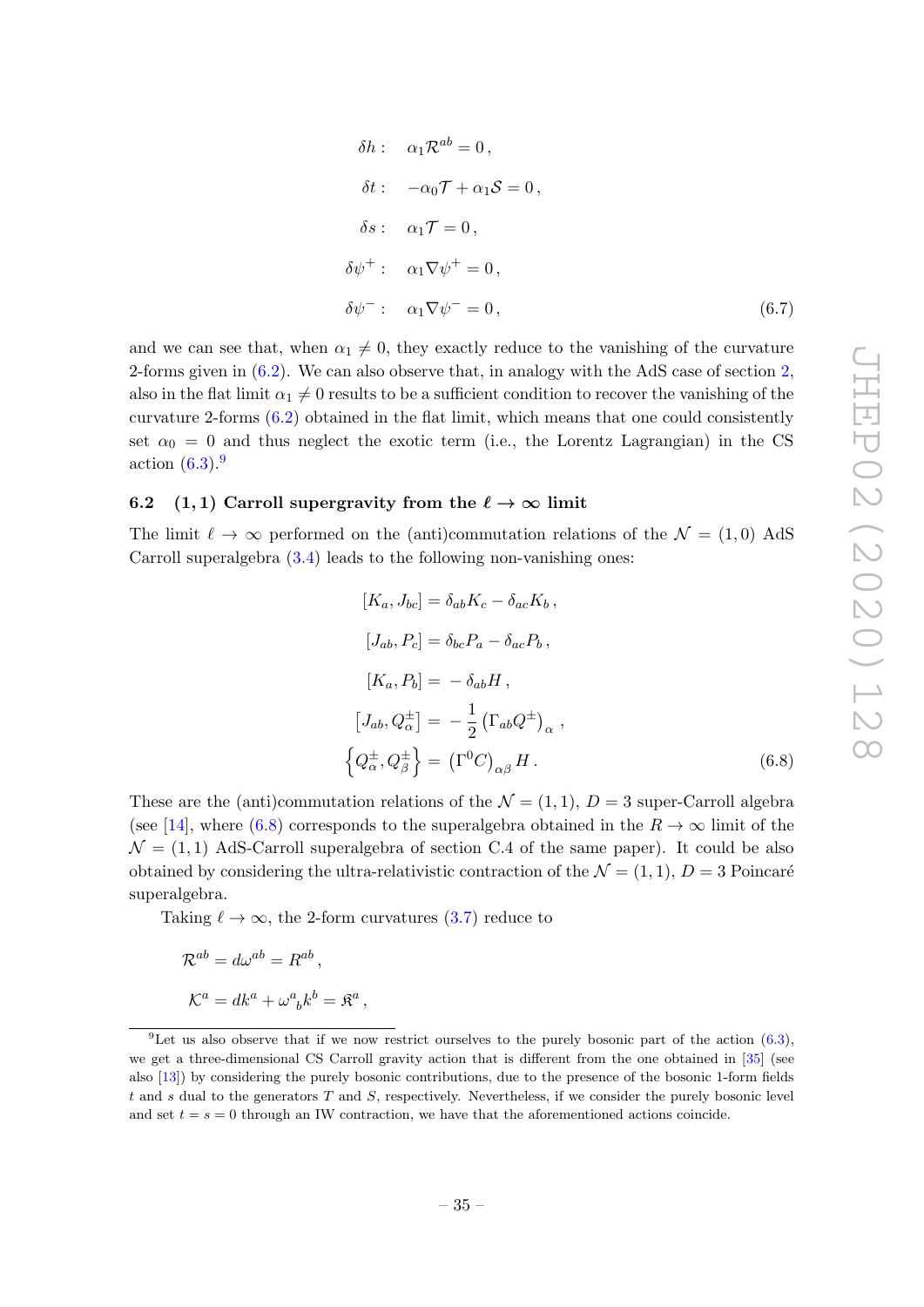$$
R^{a} = dV^{a} + \omega^{a}{}_{b}V^{b},
$$
  
\n
$$
\mathcal{H} = dh + V^{a}k_{a} - \frac{1}{2}\bar{\psi}^{+}\Gamma^{0}\psi^{+} - \frac{1}{2}\bar{\psi}^{-}\Gamma^{0}\psi^{-} = \mathfrak{H} - \frac{1}{2}\bar{\psi}^{+}\Gamma^{0}\psi^{+} - \frac{1}{2}\bar{\psi}^{-}\Gamma^{0}\psi^{-},
$$
  
\n
$$
\nabla\psi^{+} = d\psi^{+} + \frac{1}{4}\omega^{ab}\Gamma_{ab}\psi^{+},
$$
  
\n
$$
\nabla\psi^{-} = d\psi^{-} + \frac{1}{4}\omega^{ab}\Gamma_{ab}\psi^{-},
$$
\n(6.9)

and the  $\ell \to \infty$  limit of the CS action (3.11) leads us to the following three-dimensional one:

$$
I_{\text{CS}}^{(1,1)}|_{\ell \to \infty} = \frac{k}{4\pi} \int_{\mathcal{M}} \left\{ \frac{\alpha_0}{2} \left( \omega^a{}_b R^b{}_a \right) + \alpha_1 \left( \epsilon_{ab} R^{ab} h - 2 \epsilon_{ab} \mathfrak{K}^a V^b + 2 \bar{\psi}^+ \nabla \psi^+ + 2 \bar{\psi}^- \nabla \psi^- \right) \right. \\ \left. - d \left( \frac{\alpha_1}{2} \epsilon_{ab} \omega^{ab} h - \alpha_1 \epsilon_{ab} k^a V^b \right) \right\}, \tag{6.10}
$$

written in terms of the curvatures appearing in (6.9) (again, we are doing a little abuse of notation). The action  $(6.10)$  can also be derived by using the connection 1-form for the  $\mathcal{N} = (1, 1)$  (flat) Carroll superalgebra (6.8) together with the non-vanishing components of the invariant tensor

$$
\langle J_{ab}J_{cd}\rangle = \alpha_0 \left(\delta_{ad}\delta_{bc} - \delta_{ac}\delta_{bd}\right),
$$
  

$$
\langle J_{ab}H\rangle = \alpha_1 \epsilon_{ab},
$$
  

$$
\langle K_a P_b \rangle = -\alpha_1 \epsilon_{ab},
$$
  

$$
\langle Q^+_{\alpha} Q^+_{\beta} \rangle = \langle Q^-_{\alpha} Q^-_{\beta} \rangle = 2\alpha_1 C_{\alpha\beta} \tag{6.11}
$$

in the general expression for a three-dimensional CS action (2.11). Analogously to what happened in the  $(2, 0)$  flat theory, also in the current case the exotic term, proportional to  $\alpha_0$ , now reduces purely to the Lorentz Lagrangian.

By construction, the CS action  $(6.10)$  is invariant under the  $(1, 1)$  super-Carroll group, that is associated with the superalgebra given in  $(6.8)$ . In particular, taking the flat limit of the gauge transformations  $(3.14)$ , we get the following local gauge transformations:

$$
\delta\omega^{ab} = d\lambda^{ab},
$$
  
\n
$$
\delta k^{a} = d\kappa^{a} - \lambda^{a}{}_{b}k^{b} + \omega^{a}{}_{b}\kappa^{b},
$$
  
\n
$$
\delta V^{a} = d\lambda^{a} - \lambda^{a}{}_{b}V^{b} + \omega^{a}{}_{b}\lambda^{b},
$$
  
\n
$$
\delta h = d\tau - \lambda^{a}k_{a} + V^{a}\kappa_{a} + \bar{\varepsilon}^{+}\Gamma^{0}\psi^{+} + \bar{\varepsilon}^{-}\Gamma^{0}\psi^{-},
$$
  
\n
$$
\delta\psi^{+} = d\bar{\varepsilon}^{+} - \frac{1}{4}\lambda^{ab}\Gamma_{ab}\psi^{+} + \frac{1}{4}\omega^{ab}\Gamma_{ab}\varepsilon^{+},
$$
  
\n
$$
\delta\psi^{-} = d\bar{\varepsilon}^{-} - \frac{1}{4}\lambda^{ab}\Gamma_{ab}\psi^{-} + \frac{1}{4}\omega^{ab}\Gamma_{ab}\varepsilon^{-},
$$
\n(6.12)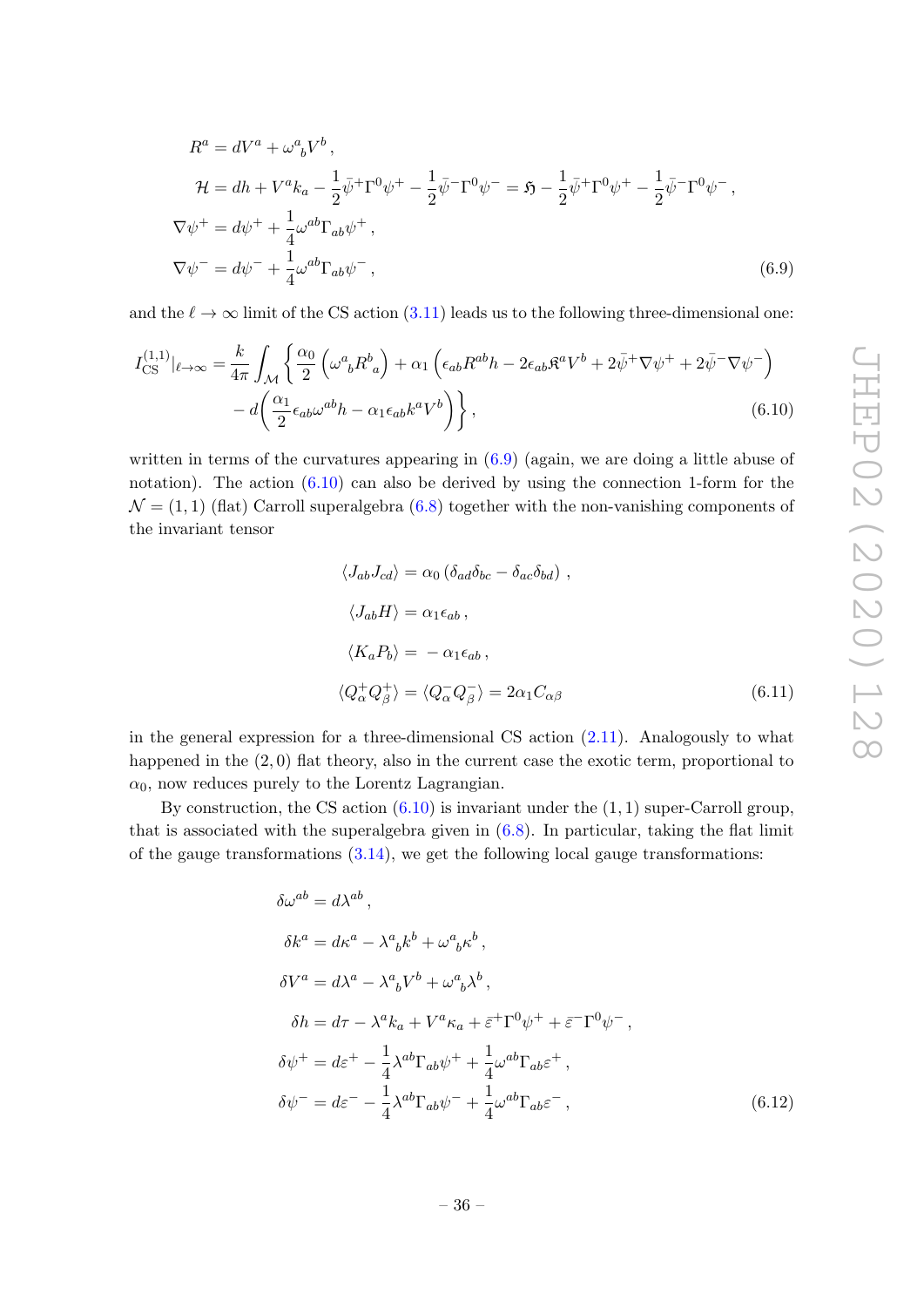and restricting ourselves to supersymmetry transformations, we are left with

$$
\delta\omega^{ab} = 0,
$$
  
\n
$$
\delta k^{a} = 0,
$$
  
\n
$$
\delta V^{a} = 0,
$$
  
\n
$$
\delta h = \bar{\varepsilon}^{\dagger} \Gamma^{0} \psi^{+} + \bar{\varepsilon}^{\dagger} \Gamma^{0} \psi^{-},
$$
  
\n
$$
\delta\psi^{+} = d\varepsilon^{+} + \frac{1}{4} \omega^{ab} \Gamma_{ab} \varepsilon^{+},
$$
  
\n
$$
\delta\psi^{-} = d\varepsilon^{-} + \frac{1}{4} \omega^{ab} \Gamma_{ab} \varepsilon^{-}.
$$
\n(6.13)

Concluding, the equations of motion for the action  $(6.10)$  (flat limit of the equations of motion given in  $(3.16)$  read as follows:

$$
\delta\omega^{ab} : \quad \alpha_0 \mathcal{R}^{ab} + \alpha_1 \epsilon^{ab} \mathcal{H} = 0,
$$
  
\n
$$
\delta k^a : \quad \alpha_1 R^a = 0,
$$
  
\n
$$
\delta V^a : \quad \alpha_1 \epsilon_{ab} \mathcal{K}^b = 0,
$$
  
\n
$$
\delta h : \quad \alpha_1 \mathcal{R}^{ab} = 0,
$$
  
\n
$$
\delta \psi^+ : \quad \alpha_1 \nabla \psi^+ = 0,
$$
  
\n
$$
\delta \psi^- : \quad \alpha_1 \nabla \psi^- = 0.
$$
\n(6.14)

When  $\alpha_1 \neq 0$ , the eqs. (6.14) exactly reduce to the vanishing of the curvature 2-forms in (6.9) ( $\alpha_1 \neq 0$  is a sufficient condition to recover the vanishing of the curvature 2forms (6.9), meaning that one could consistently set  $\alpha_0 = 0$ , omitting the exotic term, that is the Lorentz Lagrangian, in the CS action (6.10)).

Notice that the restriction to the purely bosonic part of the action  $(6.10)$  yields exactly the three-dimensional CS gravity action invariant under the  $D = 3$  Carroll algebra [1, 2]. The aforesaid CS action involving purely bosonic terms is equivalent, as argued in [13], to the action found in [13] if we take the  $D = 3$  case in the same paper.

## 6.3 ( $\mathcal{N}, 0$ ) Carroll supergravity theories from the  $\ell \to \infty$  limit

Taking the flat limit  $\ell \to \infty$  of the (anti)commutation relations (4.14), we get the following non-trivial ones:

$$
[K_a, J_{bc}] = \delta_{ab} K_c - \delta_{ac} K_b,
$$
  

$$
[J_{ab}, P_c] = \delta_{bc} P_a - \delta_{ac} P_b,
$$
  

$$
[K_a, P_b] = -\delta_{ab} H,
$$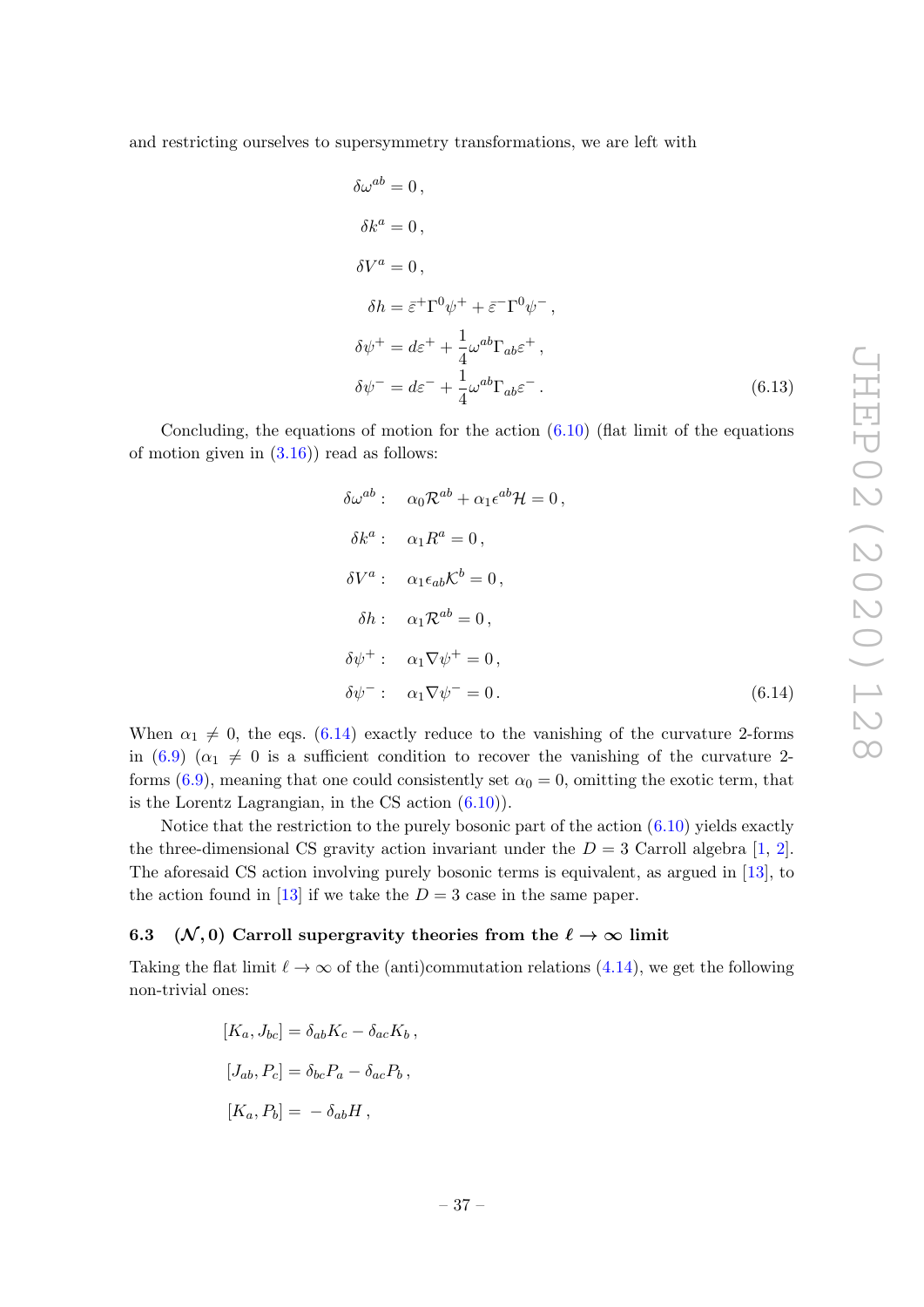$(6.15)$ 

$$
\begin{split}\n\left[T^{\lambda\mu},T^{\nu\rho}\right] &= \delta^{\mu\nu}T^{\lambda\rho} - \delta^{\lambda\nu}T^{\mu\rho} - \delta^{\mu\rho}T^{\lambda\nu} + \delta^{\lambda\rho}T^{\mu\nu}\,, \\
\left[T^{\lambda\mu},U^{\nu\rho}\right] &= \delta^{\mu\rho}U^{\nu\lambda} - \delta^{\lambda\rho}U^{\nu\mu}\,, \\
\left[T^{\prime\lambda\mu},T^{\nu\rho}\right] &= \delta^{\mu\nu}T^{\prime\lambda\rho} - \delta^{\lambda\nu}T^{\mu\rho} - \delta^{\mu\rho}T^{\prime\lambda\nu} + \delta^{\lambda\rho}T^{\prime\mu\nu}\,, \\
\left[T^{\prime\lambda\mu},U^{\nu\rho}\right] &= \delta^{\mu\nu}U^{\lambda\rho} - \delta^{\lambda\nu}U^{\mu\rho}\,, \\
\left[T^{\lambda\mu},V^{\nu\rho}\right] &= \delta^{\mu\nu}S^{\lambda\rho} - \delta^{\lambda\nu}S^{\mu\rho} - \delta^{\mu\rho}S^{\lambda\nu} + \delta^{\lambda\rho}S^{\mu\nu}\,, \\
\left[T^{\lambda\mu},S^{\nu\rho}\right] &= \delta^{\mu\nu}S^{\lambda\rho} - \delta^{\lambda\nu}S^{\mu\rho} - \delta^{\mu\rho}S^{\lambda\nu} + \delta^{\lambda\rho}S^{\mu\nu}\,, \\
\left[T^{\prime\lambda\mu},S^{\nu\rho}\right] &= \delta^{\mu\nu}S^{\prime\lambda\rho} - \delta^{\lambda\nu}S^{\prime\mu\rho} - \delta^{\mu\rho}S^{\prime\lambda\nu} + \delta^{\lambda\rho}S^{\prime\mu\nu}\,, \\
\left[T^{\prime\lambda\mu},V^{\nu\rho}\right] &= \delta^{\mu\nu}V^{\lambda\rho} - \delta^{\lambda\nu}V^{\mu\rho}\,, \\
\left[U^{\lambda\mu},S^{\nu\rho}\right] &= - \delta^{\mu\rho}V^{\lambda\nu} + \delta^{\mu\nu}V^{\lambda\rho}\,, \\
\left[U^{\lambda\mu},S^{\nu\rho}\right] &= - \delta^{\lambda\rho}V^{\nu\mu} + \delta^{\lambda\nu}V^{\rho\mu}\,, \\
\left[U^{\lambda\mu},S^{\nu\rho}\right] &
$$

The (anti)commutation relations (6.15) are those of the  $\mathcal{N} = (\mathcal{N}, 0), D = 3$  super-Carroll algebra (with  $N$  even), and one could also obtain it by taking the ultra-relativistic limit of the  $\mathfrak{so}(\mathcal{N})$  extension of the  $\mathcal{N} = (\mathcal{N}, 0), D = 3$  Poincaré superalgebra.

Moreover, as  $\ell \to \infty$ , the 2-form curvatures (4.17) become

$$
\mathcal{R}^{ab} = d\omega^{ab} = R^{ab} ,
$$
  

$$
\mathcal{K}^a = dk^a + \omega^a{}_b k^b = \mathfrak{K}^a ,
$$
  

$$
R^a = dV^a + \omega^a{}_b V^b ,
$$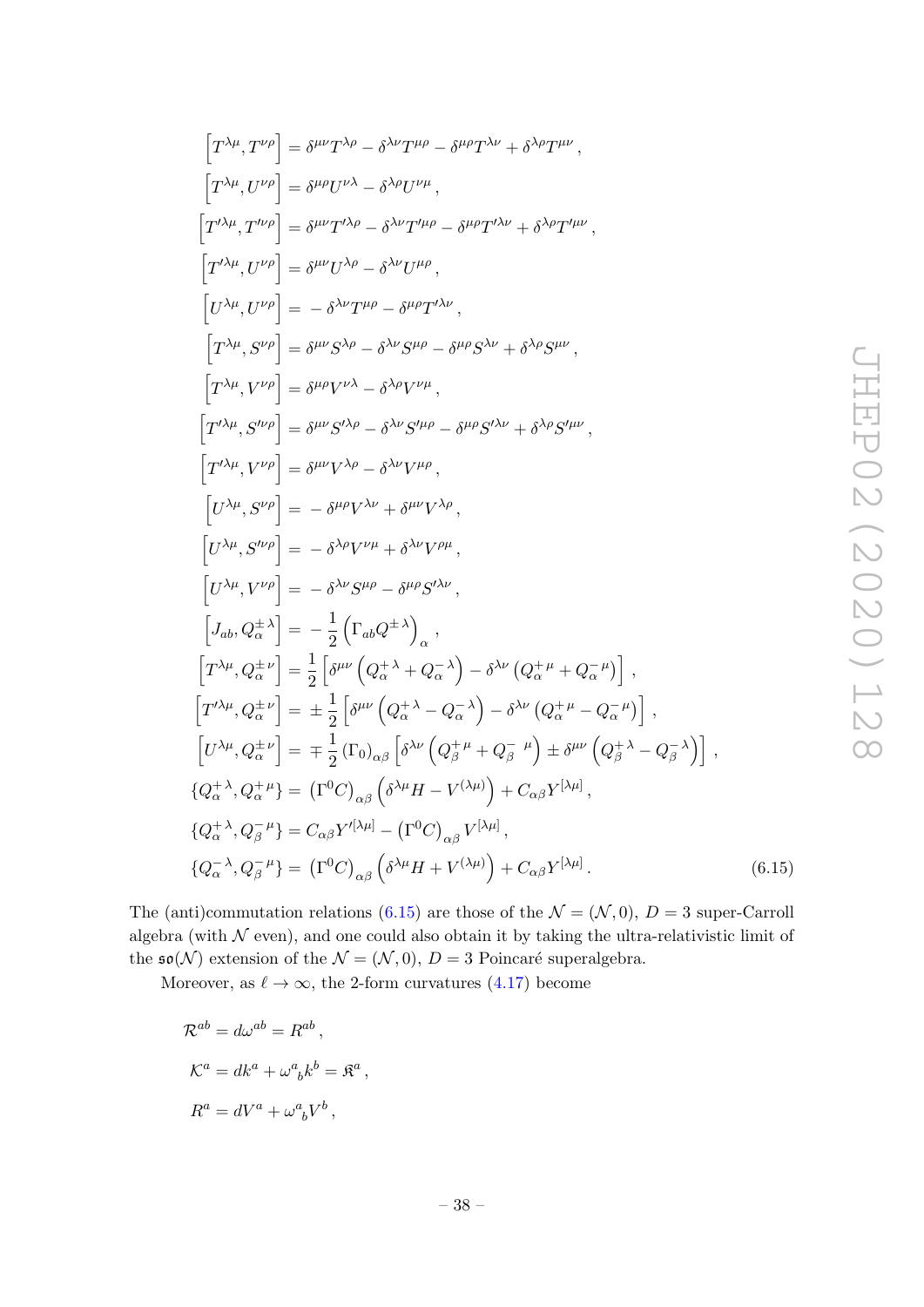$$
\mathcal{H} = dh + V^{a}k_{a} - \frac{1}{2}\bar{\psi}^{+}\lambda\Gamma^{0}\psi^{+}\lambda - \frac{1}{2}\bar{\psi}^{-}\lambda\Gamma^{0}\psi^{-}\lambda
$$
\n
$$
= \mathfrak{H} - \frac{1}{2}\bar{\psi}^{+}\lambda\Gamma^{0}\psi^{+}\lambda - \frac{1}{2}\bar{\psi}^{-}\lambda\Gamma^{0}\psi^{-}\lambda,
$$
\n
$$
\mathcal{T}^{\lambda\mu} = dt^{\lambda\mu} + t^{\lambda}{}_{\nu}t^{\nu\mu} + u^{[\lambda}{}_{\nu}u^{\nu|\mu]},
$$
\n
$$
\mathcal{T}^{\prime\lambda\mu} = dt^{\lambda\mu} + t^{\lambda}{}_{\nu}t^{\nu\mu} + u^{[\lambda}{}_{\nu}u^{\nu|\mu]},
$$
\n
$$
\mathcal{U}^{\lambda\mu} = du^{\lambda\mu} + u^{\lambda}{}_{\nu}t^{\nu\mu} + t^{\lambda}{}_{\nu}u^{\nu\mu},
$$
\n
$$
\mathcal{S}^{\lambda\mu} = ds^{\lambda\mu} + 2t^{\lambda}{}_{\nu}s^{\nu\mu} + 2u^{[\lambda}{}_{\nu}v^{\nu|\mu]} - \frac{1}{2}\bar{\psi}^{+}\lambda\psi^{+}\mu - \frac{1}{2}\bar{\psi}^{-}\lambda\psi^{-}\mu - \bar{\psi}^{+}[\lambda\psi^{-}\mu],
$$
\n
$$
\mathcal{S}^{\prime\lambda\mu} = ds^{\lambda\mu} + 2t^{\lambda}{}_{\nu}s^{\nu\mu} + 2u^{[\lambda}{}_{\nu}v^{\nu|\mu]} - \frac{1}{2}\bar{\psi}^{+}\lambda\psi^{+}\mu - \frac{1}{2}\bar{\psi}^{-}\lambda\psi^{-}\mu + \bar{\psi}^{+}[\lambda\psi^{-}\mu],
$$
\n
$$
\mathcal{V}^{\lambda\mu} = dv^{\lambda\mu} + v^{\lambda}{}_{\nu}t^{\nu\mu} + t^{\lambda}{}_{\nu}v^{\nu\mu} + u^{\lambda}{}_{\nu}s^{\nu\mu} + s^{\lambda}{}_{\nu}u^{\nu\mu} + \frac{1}{2}\bar{\psi}^{+}\lambda\Gamma^{0}\psi^{+}\mu
$$
\n
$$
- \frac{1}{2}\bar{\psi}^{-}\lambda\Gamma^{0}\psi^{-}\mu + \bar{\psi}^{+}[\lambda\Gamma^{
$$

Applying the  $\ell \to \infty$  limit to the CS action (4.21), we obtain

$$
I_{\text{CS}}^{(\mathcal{N},0)}|_{\ell\to\infty} = \frac{k}{4\pi} \int_{\mathcal{M}} \left\{ \frac{\alpha_0}{2} \left( \omega^a{}_b R^b{}_a + 2t^\lambda{}_\mu dt^\mu{}_\lambda + \frac{4}{3} t^\lambda{}_\mu t^\mu{}_\nu t^\nu{}_\lambda + 2t'^\lambda{}_\mu dt'^\mu{}_\lambda + \frac{4}{3} t'^\lambda{}_\mu t'^\mu{}_\nu t'^\nu{}_\lambda \right. \\ \left. + 4u^\lambda{}_\mu du'^\mu{}_\lambda - 4t_{\lambda\mu} u'^\lambda{}_\nu u^{\nu\mu} - 4t'_{\lambda\mu} u^\lambda{}_\nu u'^\nu{}^\mu \right) \\ \left. + \alpha_1 \left[ \epsilon_{ab} R^{ab} h - 2\epsilon_{ab} \mathfrak{K}^a V^b{}_{} - 2t^\lambda{}_\mu (ds^\mu{}_\lambda + t^\mu{}_\nu s^\nu{}_\lambda) \right. \\ \left. - 2t'^\lambda{}_\mu (ds'^\mu{}_\lambda + t'^\mu{}_\nu s'^\nu{}_\lambda) - 4u^\lambda{}_\mu dv'^\mu{}_\lambda - 2u'^\lambda{}_\mu u^\mu{}_\nu s^\nu{}_\lambda - 2u^\lambda{}_\mu u'^\mu{}_\nu s'^\nu{}_\lambda \right. \\ \left. - 4u'^\lambda{}_\mu v^\mu{}_\nu t^\nu{}_\lambda - 4u^\lambda{}_\mu v'^\mu{}_\nu t'^\nu{}_\lambda + 2\bar{\psi}^+{}^\lambda \nabla \psi^+{}^\lambda + 2\bar{\psi}^-{}^\lambda \nabla \psi^-{}^\lambda \right] \\ \left. - d \left( \frac{\alpha_1}{2} \epsilon_{ab} \omega^{ab} h - \alpha_1 \epsilon_{ab} k^a V^b + \alpha_1 t^\lambda{}_\mu s^\mu{}_\lambda + \alpha_1 t'^\lambda{}_\mu s'^\mu{}_\lambda + 2\alpha_1 u^\lambda{}_\mu v'^\mu{}_\lambda \right) \right\}, \tag{6.17}
$$

which is written in terms of the super-Carroll curvatures appearing in  $(6.16)$  (we emphasize that the latter must not be confused with the super-AdS Carroll ones given in (4.17)). Note that the exotic term in (6.17), that is the one proportional to  $\alpha_0$ , is now given by the Lorentz Lagrangian plus additional terms involving the 1-form fields  $t^{\lambda\mu}$ ,  $t^{\prime\lambda\mu}$ , and  $u^{\lambda\mu}$ . Let us further mention that the action  $(6.17)$  can also be derived by using the non-vanishing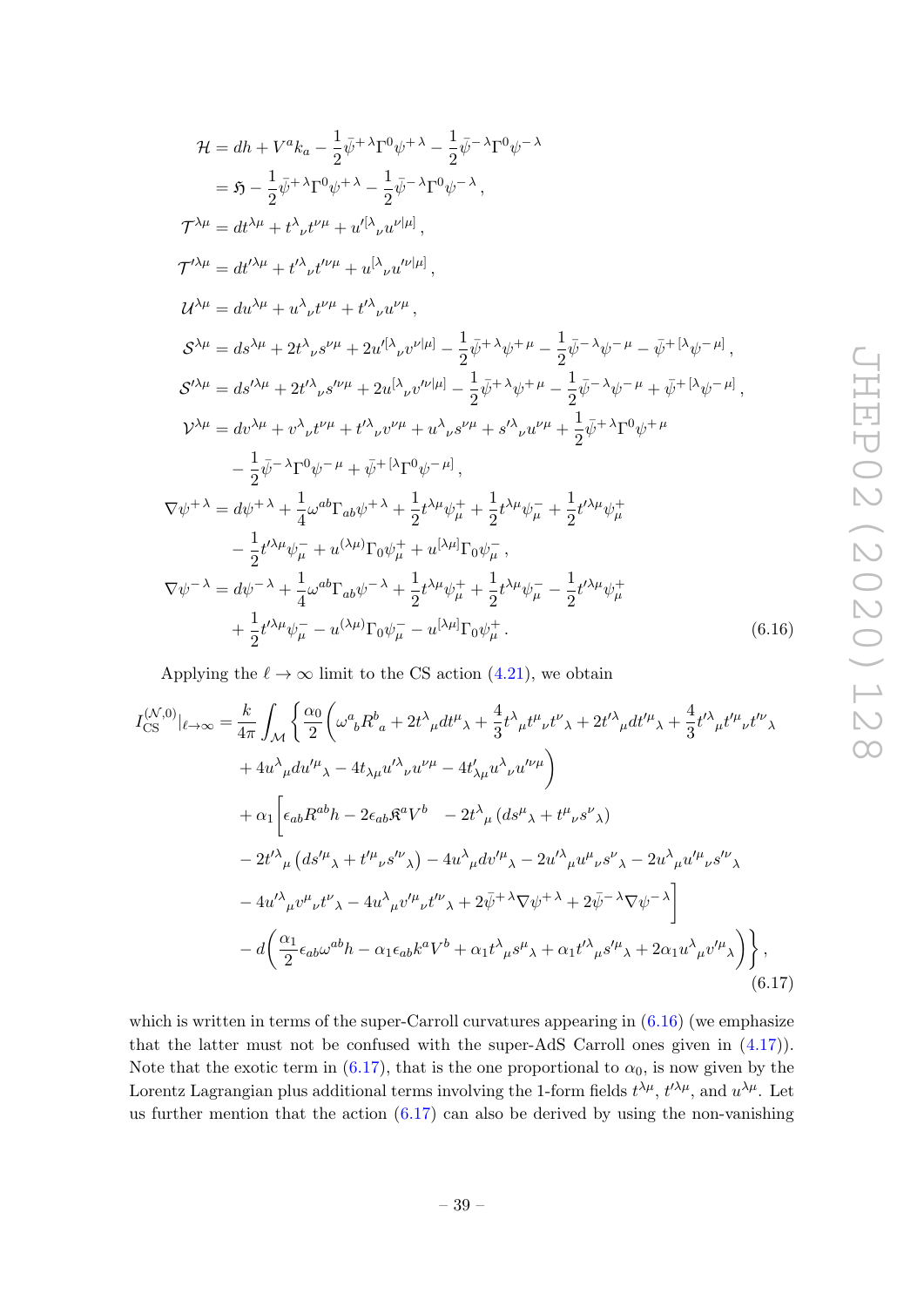components of the invariant tensor obtained by taking the limit  $\ell \to \infty$  of  $(4.20)$  together with the connection 1-form for the  $\mathcal{N} = (\mathcal{N}, 0)$  (flat) Carroll superalgebra (6.15) in the general expression (2.11). In particular, taking the  $\ell \to \infty$  limit of (4.20) we are left with the non-vanishing components

$$
\langle J_{ab}J_{cd}\rangle = \alpha_0 \left(\delta_{ad}\delta_{bc} - \delta_{ac}\delta_{bd}\right) ,
$$
  
\n
$$
\langle J_{ab}H\rangle = \alpha_1 \epsilon_{ab} ,
$$
  
\n
$$
\langle K_a P_b \rangle = -\alpha_1 \epsilon_{ab} ,
$$
  
\n
$$
\langle T^{\lambda\mu}T^{\nu\rho} \rangle = \langle T^{\prime\lambda\mu}T^{\prime\nu\rho} \rangle = 2\alpha_0 \left(\delta^{\lambda\rho}\delta^{\nu\mu} - \delta^{\lambda\nu}\delta^{\rho\mu}\right) ,
$$
  
\n
$$
\langle U^{\lambda\mu}U^{\nu\rho} \rangle = -2\alpha_0 \delta^{\lambda\nu}\delta^{\rho\mu} ,
$$
  
\n
$$
\langle T^{\lambda\mu}S^{\nu\rho} \rangle = \langle T^{\prime\lambda\mu}S^{\prime\nu\rho} \rangle = -2\alpha_1 \left(\delta^{\lambda\rho}\delta^{\nu\mu} - \delta^{\lambda\nu}\delta^{\rho\mu}\right) ,
$$
  
\n
$$
\langle U^{\lambda\mu}V^{\nu\rho} \rangle = 2\alpha_1 \delta^{\lambda\nu}\delta^{\rho\mu} ,
$$
  
\n
$$
\langle Q_{\alpha}^{+}{}^{\lambda}Q_{\beta}^{+}{}^{\mu} \rangle = \langle Q_{\alpha}^{-}{}^{\lambda}Q_{\beta}^{-}{}^{\mu} \rangle = 2\alpha_1 C_{\alpha\beta} \delta^{\lambda\mu} .
$$
  
\n(6.18)

The action (6.17) is invariant by construction under the super-Carroll group associated with (6.15); in particular, concerning the  $\ell \to \infty$  limit of the local gauge transformations  $(4.24)$ , we obtain

$$
\delta\omega^{ab} = d\lambda^{ab},
$$
\n
$$
\delta k^{a} = d\kappa^{a} - \lambda^{a}{}_{b}k^{b} + \omega^{a}{}_{b}\kappa^{b},
$$
\n
$$
\delta V^{a} = d\lambda^{a} - \lambda^{a}{}_{b}V^{b} + \omega^{a}{}_{b}\lambda^{b},
$$
\n
$$
\delta h = d\tau - \lambda^{a}k_{a} + V^{a}\kappa_{a} + \bar{\varepsilon}^{+}\lambda\Gamma^{0}\psi^{+}\lambda + \bar{\varepsilon}^{-}\lambda\Gamma^{0}\psi^{-}\lambda},
$$
\n
$$
\delta t^{\lambda\mu} = d\varrho^{\lambda\mu} - 2\varrho^{[\lambda}{}_{\nu}t^{\nu|\mu]} - 2\varphi'^{[\lambda}{}_{\nu}u^{\nu|\mu]},
$$
\n
$$
\delta t^{\lambda\mu} = d\varrho^{\lambda\mu} - 2\varrho^{[\lambda}{}_{\nu}t^{\nu|\mu]} - 2\varphi^{[\lambda}{}_{\nu}u^{\nu|\mu]},
$$
\n
$$
\delta u^{\lambda\mu} = d\varphi^{\lambda\mu} - \varphi^{\lambda}{}_{\nu}t^{\nu\mu} + u^{\lambda}{}_{\nu}\varrho^{\nu\mu} - \varrho^{\prime}{}_{\nu}{}_{\nu}u^{\nu\mu} + t^{\prime\lambda}{}_{\nu}\varphi^{\nu\mu},
$$
\n
$$
\delta s^{\lambda\mu} = d\vartheta^{\lambda\mu} - 2\varrho^{[\lambda}{}_{\nu}s^{\nu|\mu]} + 2t^{[\lambda}{}_{\nu}\vartheta^{\nu|\mu]} - 2\varphi'^{[\lambda}{}_{\nu}v^{\nu|\mu]} + 2u'^{[\lambda}{}_{\nu}\varsigma^{\nu|\mu]} + \bar{\varepsilon}^{+[\lambda}\psi^{+|\mu]} + \bar{\varepsilon}^{-[\lambda}\psi^{-|\mu]} + \bar{\varepsilon}^{-[\lambda}\psi^{-|\mu]} + \bar{\varepsilon}^{-[\lambda}\psi^{-|\mu]} + \bar{\varepsilon}^{-[\lambda}\psi^{-|\mu|]} + 2u^{[\lambda}{}_{\nu}\varsigma^{\nu|\mu]} + 2u^{[\lambda}{}_{\nu}\varsigma^{\nu|\mu]} + \bar{\varepsilon}^{+[\lambda}\psi^{+|\mu]} + \bar{\varepsilon}^{-[\lambda}\psi^{-|\mu|]} + 2t^{[\lambda}{}_{\nu}\vartheta^{\nu|\mu]}
$$

$$
\delta v^{\lambda \mu} = d \varsigma^{\lambda \mu} - \varsigma^{\lambda}{}_{\nu} t^{\nu \mu} + v^{\lambda}{}_{\nu} \varrho^{\nu \mu} - {\varrho'}^{\lambda}{}_{\nu} v^{\nu \mu} + t^{\prime \lambda}{}_{\nu} \varsigma^{\nu \mu} - {\varphi}^{\lambda}{}_{\nu} s^{\nu \mu} + u^{\lambda}{}_{\nu} \vartheta^{\nu \mu} - {\vartheta'}^{\lambda}{}_{\nu} u^{\nu \mu} + s^{\prime \lambda}{}_{\nu} {\varphi}^{\nu \mu} - \bar{\varepsilon}^{\mu}{}^{\lambda} \Gamma^{0} \psi^{+ \mu} + \bar{\varepsilon}^{-\lambda} \Gamma^{0} \psi^{- \mu} - \bar{\varepsilon}^{\mu}{}^{\lambda} \Gamma^{0} \psi^{- \mu} + \bar{\varepsilon}^{-\mu} \Gamma^{0} \psi^{+ \mu},
$$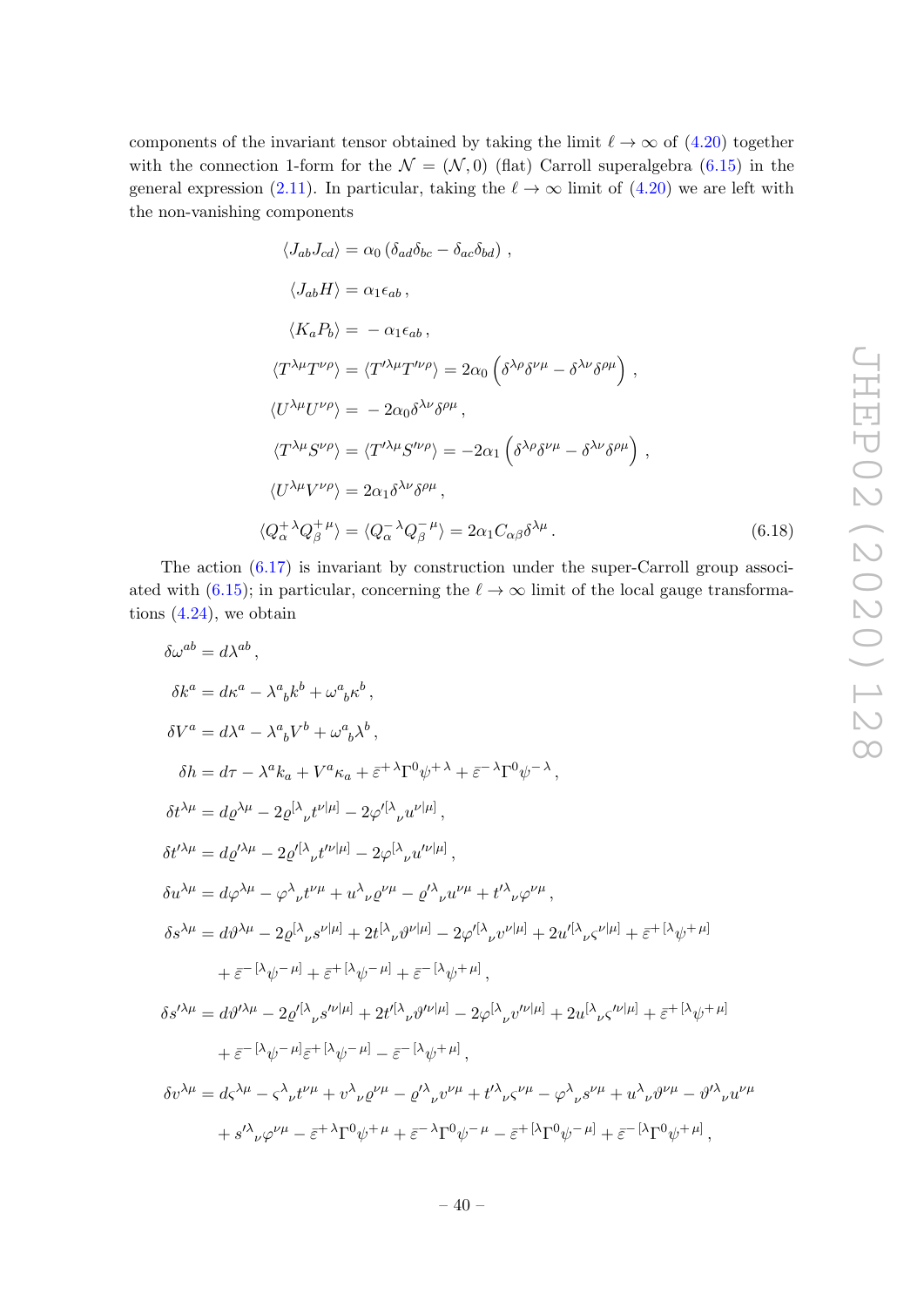$$
\delta\psi^{+\lambda} = d\varepsilon^{+\lambda} - \frac{1}{4}\lambda^{ab}\Gamma_{ab}\psi^{+\lambda} + \frac{1}{4}\omega^{ab}\Gamma_{ab}\varepsilon^{+\lambda} - \frac{1}{2}\varrho^{\lambda\mu}\psi^{+}_{\mu} + \frac{1}{2}t^{\lambda\mu}\varepsilon^{+}_{\mu} - \frac{1}{2}\varrho^{\lambda\mu}\psi^{-}_{\mu}
$$
  
+  $\frac{1}{2}t^{\lambda\mu}\varepsilon^{-}_{\mu} - \frac{1}{2}\varrho^{\prime\lambda\mu}\psi^{+}_{\mu} + \frac{1}{2}t^{\prime\lambda\mu}\varepsilon^{+}_{\mu} + \frac{1}{2}\varrho^{\prime\lambda\mu}\psi^{-}_{\mu} - \frac{1}{2}t^{\prime\lambda\mu}\varepsilon^{-}_{\mu} - \varphi^{(\lambda\mu)}\Gamma_{0}\psi^{+}_{\mu}$   
+  $u^{(\lambda\mu)}\Gamma_{0}\varepsilon^{+}_{\mu} - \varphi^{[\lambda\mu]}\Gamma_{0}\psi^{-}_{\mu} + u^{[\lambda\mu]}\Gamma_{0}\varepsilon^{-}_{\mu},$   

$$
\delta\psi^{-\lambda} = d\varepsilon^{-\lambda} - \frac{1}{4}\lambda^{ab}\Gamma_{ab}\psi^{-\lambda} + \frac{1}{4}\omega^{ab}\Gamma_{ab}\varepsilon^{-\lambda} - \frac{1}{2}\varrho^{\lambda\mu}\psi^{+}_{\mu} + \frac{1}{2}t^{\lambda\mu}\varepsilon^{+}_{\mu} - \frac{1}{2}\varrho^{\lambda\mu}\psi^{-}_{\mu}
$$
  
+  $\frac{1}{2}t^{\lambda\mu}\varepsilon^{-}_{\mu} + \frac{1}{2}\varrho^{\prime\lambda\mu}\psi^{+}_{\mu} - \frac{1}{2}t^{\prime\lambda\mu}\varepsilon^{+}_{\mu} - \frac{1}{2}\varrho^{\prime\lambda\mu}\psi^{-}_{\mu} + \frac{1}{2}t^{\prime\lambda\mu}\varepsilon^{-}_{\mu} + \varphi^{(\lambda\mu)}\Gamma_{0}\psi^{-}_{\mu}$   
-  $u^{(\lambda\mu)}\Gamma_{0}\varepsilon^{-}_{\mu} + \varphi^{[\lambda\mu]}\Gamma_{0}\psi^{+}_{\mu} - u^{[\lambda\mu]}\Gamma_{0}\varepsilon^{+}_{\mu}.$  (6.19)

Then, restricting ourselves to the supersymmetry transformations in the limit  $\ell \to \infty$ , we find

$$
\delta\omega^{ab} = 0,
$$
\n
$$
\delta k^{a} = 0,
$$
\n
$$
\delta V^{a} = 0,
$$
\n
$$
\delta h = \bar{\varepsilon}^{+ \lambda} \Gamma^{0} \psi^{+ \lambda} + \bar{\varepsilon}^{- \lambda} \Gamma^{0} \psi^{- \lambda},
$$
\n
$$
\delta t^{\lambda \mu} = 0,
$$
\n
$$
\delta t^{\lambda \mu} = 0,
$$
\n
$$
\delta u^{\lambda \mu} = 0,
$$
\n
$$
\delta s^{\lambda \mu} = \bar{\varepsilon}^{+ \left[ \lambda \psi^{+ \mu} \right] + \bar{\varepsilon}^{- \left[ \lambda \psi^{- \mu} \right]} + \bar{\varepsilon}^{+ \left[ \lambda \psi^{- \mu} \right]} + \bar{\varepsilon}^{- \left[ \lambda \psi^{+ \mu} \right]},
$$
\n
$$
\delta s^{\lambda \mu} = \bar{\varepsilon}^{+ \left[ \lambda \psi^{+ \mu} \right]} + \bar{\varepsilon}^{- \left[ \lambda \psi^{- \mu} \right]} - \bar{\varepsilon}^{+ \left[ \lambda \psi^{- \mu} \right]} - \bar{\varepsilon}^{- \left[ \lambda \psi^{+ \mu} \right]},
$$
\n
$$
\delta v^{\lambda \mu} = - \bar{\varepsilon}^{+ \lambda} \Gamma^{0} \psi^{+ \mu} + \bar{\varepsilon}^{- \lambda} \Gamma^{0} \psi^{- \mu} - \bar{\varepsilon}^{+ \left[ \lambda \Gamma^{0} \psi^{- \mu} \right]} + \bar{\varepsilon}^{- \left[ \lambda \Gamma^{0} \psi^{+ \mu} \right]},
$$
\n
$$
\delta \psi^{+ \lambda} = d \varepsilon^{+ \lambda} + \frac{1}{4} \omega^{ab} \Gamma_{ab} \varepsilon^{+ \lambda} + \frac{1}{2} t^{\lambda \mu} \varepsilon_{\mu}^{+} + \frac{1}{2} t^{\lambda \mu} \varepsilon_{\mu}^{-} + \frac{1}{2} t^{\lambda \mu} \varepsilon_{\mu}^{+}
$$
\n
$$
- \frac{1}{2} t^{\prime \lambda \mu} \varepsilon_{\mu}^{-} + u^{(\lambda \mu)} \Gamma_{0} \varepsilon_{\mu}^{+} + u^{[\lambda \mu]} \Gamma_{0} \varepsilon_{\mu}^{-},
$$
\n
$$
\delta \psi^{- \lambda} = d \vare
$$

Finally, we find that the equations of motion for the action (6.17) (flat limit of the equations of motion given in (4.27)) read

$$
\delta\omega^{ab} : \quad \alpha_0 \mathcal{R}^{ab} + \alpha_1 \epsilon^{ab} \mathcal{H} = 0,
$$
  

$$
\delta k^a : \quad \alpha_1 R^a = 0,
$$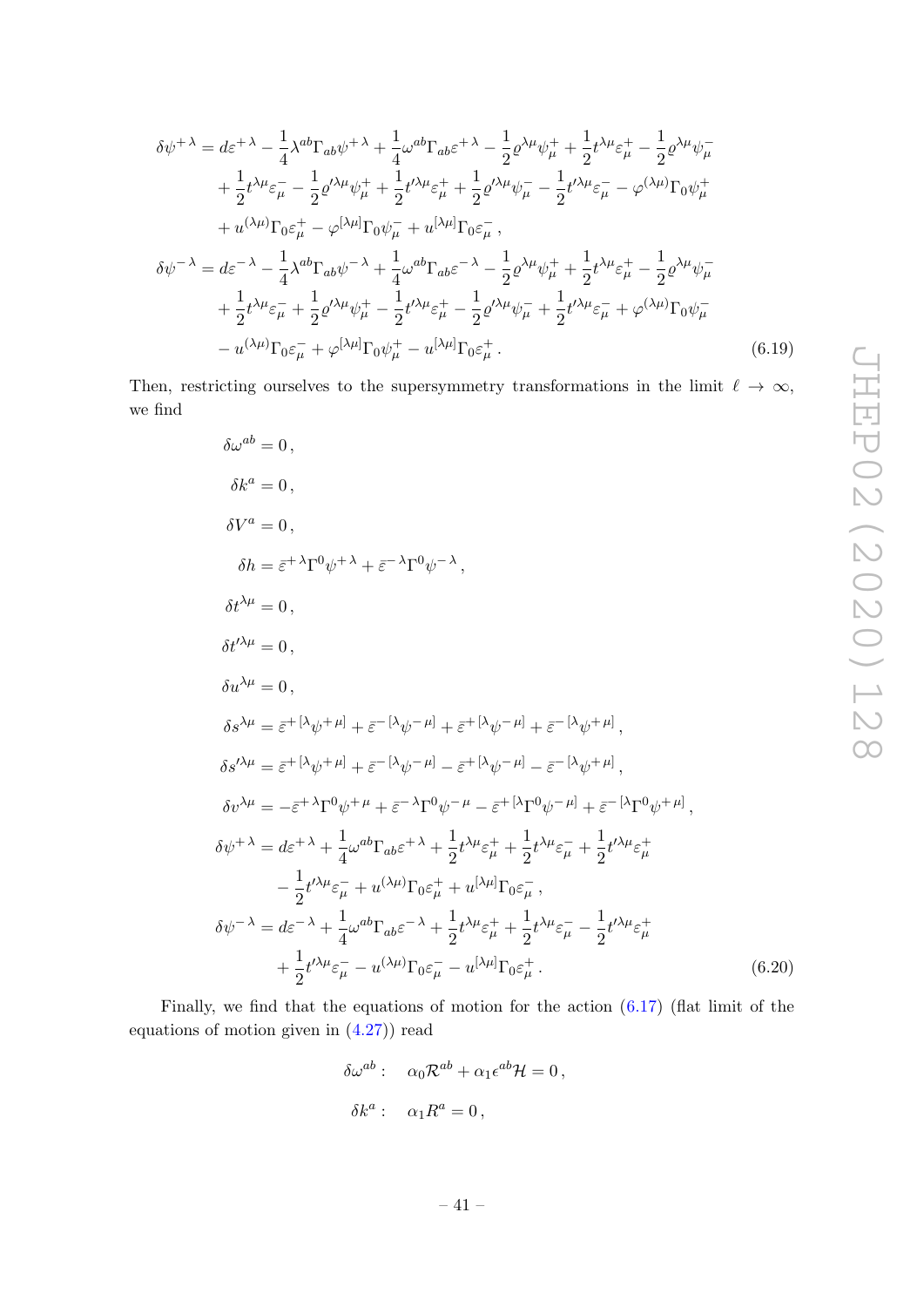$$
\delta V^{a}: \quad \alpha_{1}\epsilon_{ab}\mathcal{K}^{b}=0,
$$
\n
$$
\delta h: \quad \alpha_{1}\mathcal{R}^{ab}=0,
$$
\n
$$
\delta t^{\lambda\mu}: \quad \alpha_{0}\mathcal{T}^{\lambda\mu}+\alpha_{1}\mathcal{S}^{\lambda\mu}=0,
$$
\n
$$
\delta t^{\prime\lambda\mu}: \quad \alpha_{0}\mathcal{T}^{\prime\lambda\mu}+\alpha_{1}\mathcal{S}^{\prime\lambda\mu}=0,
$$
\n
$$
\delta u^{\lambda\mu}: \quad -\alpha_{0}\mathcal{U}^{\lambda\mu}+\alpha_{1}\mathcal{V}^{\lambda\mu}=0,
$$
\n
$$
\delta s^{\lambda\mu}: \quad \alpha_{1}\mathcal{T}^{\lambda\mu}=0,
$$
\n
$$
\delta s^{\prime\lambda\mu}: \quad \alpha_{1}\mathcal{T}^{\prime\lambda\mu}=0,
$$
\n
$$
\delta v^{\lambda\mu}: \quad \alpha_{1}\mathcal{U}^{\lambda\mu}=0,
$$
\n
$$
\delta\psi^{+\lambda}: \quad \alpha_{1}\nabla\psi^{+\lambda}=0,
$$
\n
$$
\delta\psi^{-\lambda}: \quad \alpha_{1}\nabla\psi^{-\lambda}=0.
$$

We can see that when  $\alpha_1 \neq 0$ , the eqs. (6.21) reduce to the vanishing of the curvature 2-forms given in (6.16) ( $\alpha_1 \neq 0$  is a sufficient condition to recover the vanishing of the curvature 2-forms in (6.16); the coefficient  $\alpha_0$  can be consistently set to zero, making the exotic term disappear from the action (6.17).

Let us observe that, restricting ourselves to the purely bosonic theory, we end up with the  $\mathcal{N} = (\mathcal{N}, 0)$  Carroll gravity theories (with  $\mathcal{N}$  even) in three dimensions, invariant under the  $\mathcal{N} = (\mathcal{N}, 0)$  Carroll algebra. At the purely bosonic level, the fields  $t^{\lambda\mu}$ ,  $t^{\lambda\mu}$ ,  $u^{\lambda\mu}$ ,  $s^{\lambda\mu}$ ,  $s^{\prime\lambda\mu}$ , and  $v^{\lambda\mu}$ , and the corresponding terms in the action, can also be consistently discarded by performing an IW contraction.

On the other hand, considering the special case  $\mathcal{N} = (2, 0)$ , that is  $x = 1$ , after some algebraic calculations, we can prove that the  $(2, 0)$  theory in the flat limit previously discussed in this section is exactly reproduced.

#### 6.4 (p, q) Carroll supergravity theories from the  $\ell \to \infty$  limit

Applying the flat limit  $\ell \to \infty$  to the (anti)commutation relations given in (5.6), we get the following non-vanishing ones:

$$
[K_a, J_{bc}] = \delta_{ab} K_c - \delta_{ac} K_b,
$$
  
\n
$$
[J_{ab}, P_c] = \delta_{bc} P_a - \delta_{ac} P_b,
$$
  
\n
$$
[K_a, P_b] = -\delta_{ab} H,
$$
  
\n
$$
\left[T^{ij}, T^{kl}\right] = \delta^{jk} T^{il} - \delta^{ik} T^{jl} - \delta^{jl} T^{ik} + \delta^{il} T^{jk},
$$
  
\n
$$
\left[T^{IJ}, T^{KL}\right] = \delta^{JK} T^{IL} - \delta^{IK} T^{JL} - \delta^{JL} T^{IK} + \delta^{IL} T^{JK},
$$

 $(6.21)$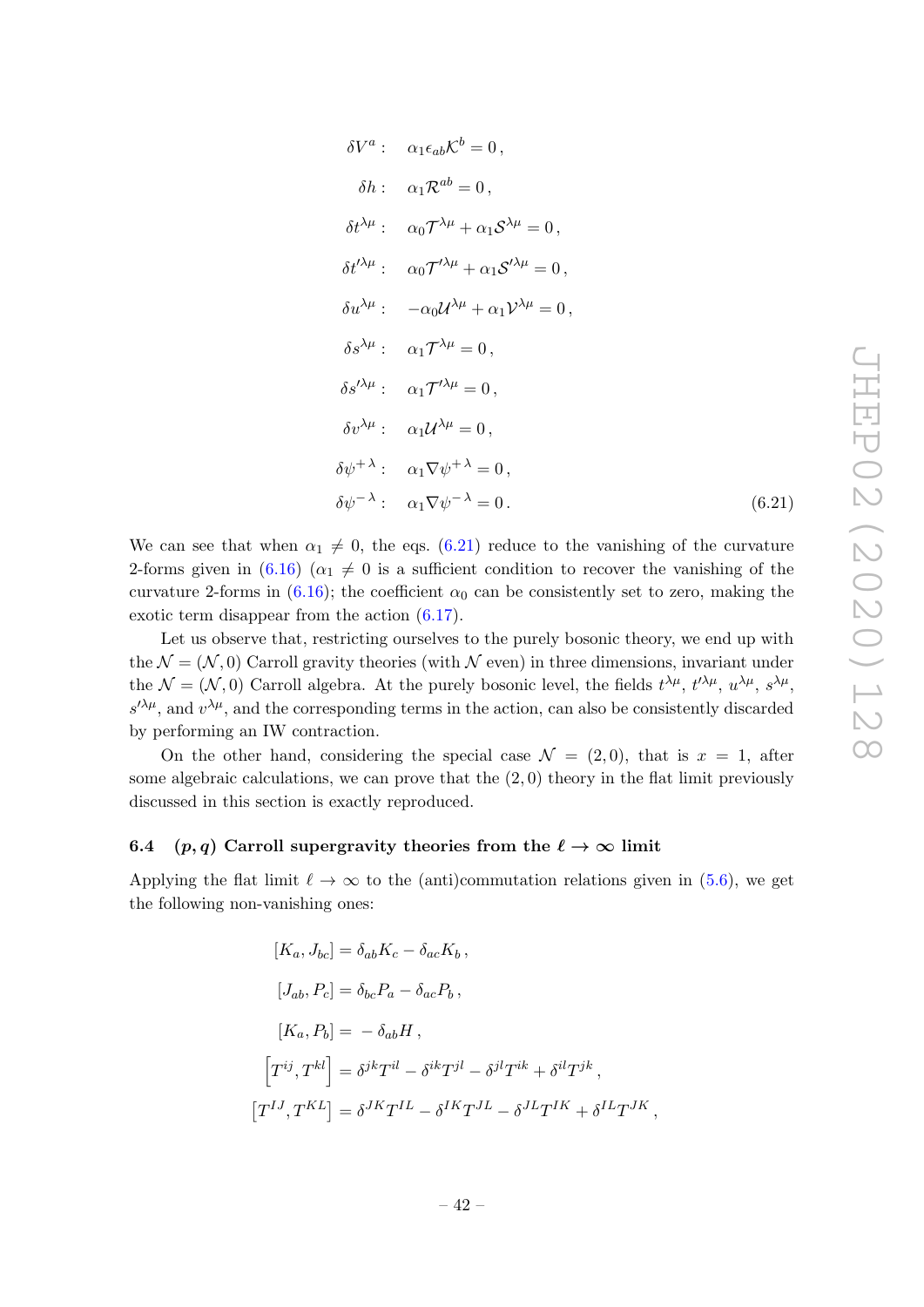$$
\begin{aligned}\n\left[T^{ij}, S^{kl}\right] &= \delta^{jk} S^{il} - \delta^{ik} S^{jl} - \delta^{jl} S^{ik} + \delta^{il} S^{jk}, \\
\left[T^{IJ}, S^{KL}\right] &= \delta^{JK} S^{IL} - \delta^{IK} S^{JL} - \delta^{JL} S^{IK} + \delta^{IL} S^{JK}, \\
\left[J_{ab}, Q_{\alpha}^{i}\right] &= -\frac{1}{2} \left(\Gamma_{ab} Q^{i}\right)_{\alpha}, \\
\left[J_{ab}, Q_{\alpha}^{I}\right] &= -\frac{1}{2} \left(\Gamma_{ab} Q^{I}\right)_{\alpha}, \\
\left[T^{ij}, Q_{\alpha}^{k}\right] &= \delta^{jk} Q_{\alpha}^{i} - \delta^{ik} Q_{\alpha}^{j}, \\
\left[T^{IJ}, Q_{\alpha}^{K}\right] &= \delta^{JK} Q_{\alpha}^{I} - \delta^{IK} Q_{\alpha}^{J}, \\
\left\{Q_{\alpha}^{i}, Q_{\beta}^{j}\right\} &= \delta^{ij} \left(\Gamma^{0} C\right)_{\alpha\beta} H + C_{\alpha\beta} S^{ij}, \\
\left\{Q_{\alpha}^{I}, Q_{\beta}^{J}\right\} &= \delta^{ij} \left(\Gamma^{0} C\right)_{\alpha\beta} H - C_{\alpha\beta} S^{IJ}.\n\end{aligned} \tag{6.22}
$$

These are the (anti)commutation relations of the  $\mathcal{N} = (p, q)$ ,  $D = 3$  super-Carroll algebra, and we could also have obtained the latter by applying the Carroll contraction to the semi-direct extension of the  $\mathfrak{so}(p) \oplus \mathfrak{so}(q)$  automorphism algebra by the  $\mathcal{N} = (p, q), D = 3$ Poincaré superalgebra (see ref. [40]).

Then, as  $\ell \to \infty$ , the 2-form curvatures (5.9) become

$$
\mathcal{R}^{ab} = d\omega^{ab} = R^{ab},
$$
  
\n
$$
\mathcal{K}^{a} = dk^{a} + \omega^{a}{}_{b}k^{b} = \mathfrak{K}^{a},
$$
  
\n
$$
R^{a} = dV^{a} + \omega^{a}{}_{b}V^{b},
$$
  
\n
$$
\mathcal{H} = dh + V^{a}k_{a} - \frac{1}{2}\bar{\psi}^{i}\Gamma^{0}\psi^{i} - \frac{1}{2}\bar{\psi}^{I}\Gamma^{0}\psi^{I} = \mathfrak{H} - \frac{1}{2}\bar{\psi}^{i}\Gamma^{0}\psi^{i} - \frac{1}{2}\bar{\psi}^{I}\Gamma^{0}\psi^{I},
$$
  
\n
$$
\mathcal{T}^{ij} = dt^{ij} + t^{i}{}_{k}t^{kj},
$$
  
\n
$$
\mathcal{T}^{IJ} = dt^{IJ} + t^{I}{}_{K}t^{KJ},
$$
  
\n
$$
\mathcal{S}^{ij} = ds^{ij} + 2t^{i}{}_{k}s^{kj} - \bar{\psi}^{i}\psi^{j},
$$
  
\n
$$
\mathcal{S}^{IJ} = ds^{IJ} + 2t^{I}{}_{K}s^{KJ} + \bar{\psi}^{I}\psi^{J},
$$
  
\n
$$
\nabla\psi^{i} = d\psi^{i} + \frac{1}{4}\omega^{ab}\Gamma_{ab}\psi^{i} + t^{ij}\psi_{j},
$$
  
\n
$$
\nabla\psi^{I} = d\psi^{I} + \frac{1}{4}\omega^{ab}\Gamma_{ab}\psi^{I} + t^{IJ}\psi_{J},
$$
  
\n(6.23)

and by applying the  $\ell \to \infty$  limit to the CS action (5.11), we get

$$
I_{\text{CS}}^{(p,q)}|_{\ell \to \infty} = \frac{k}{4\pi} \int_{\mathcal{M}} \left\{ \frac{\alpha_0}{2} \left( \omega^a{}_b R^b{}_a + 2t^i{}_j dt^j{}_i + \frac{4}{3} t^i{}_j t^j{}_k t^k{}_i + 2t^I{}_J dt^J{}_I + \frac{4}{3} t^I{}_J t^J{}_K t^K{}_I \right) \right. \\ \left. + \alpha_1 \left[ \epsilon_{ab} R^{ab} h - 2\epsilon_{ab} \mathfrak{K}^a V^b - 2t^i{}_j \left( ds^j{}_i + t^j{}_k s^k{}_i \right) \right. \right.
$$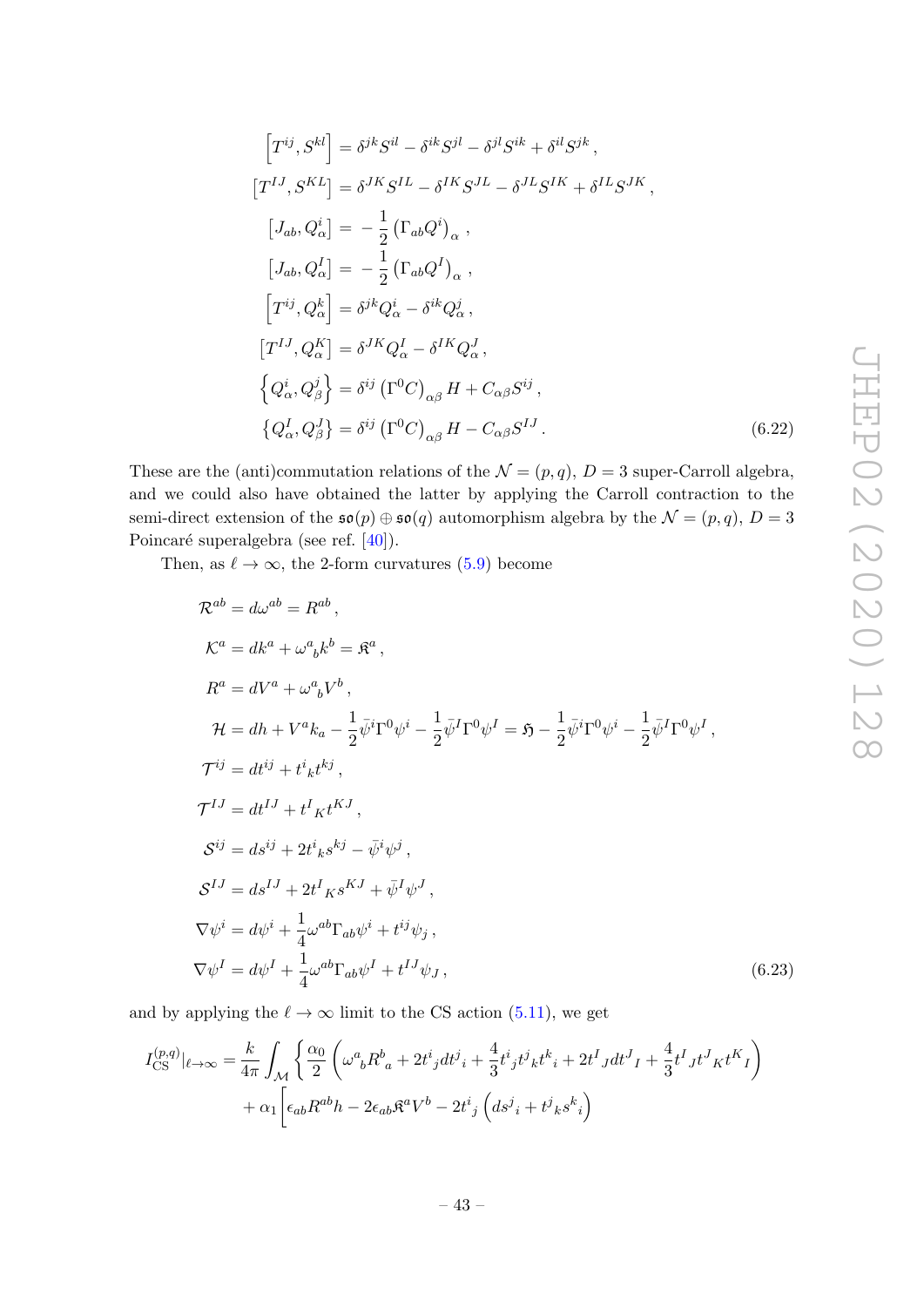$$
+2t^{I} J \left(ds^{J}{}_{I}+t^{J} K s^{K}{}_{I}\right)+2\bar{\psi}^{i} \nabla \psi^{i}+2\bar{\psi}^{I} \nabla \psi^{I}\bigg] -d\bigg(\frac{\alpha_{1}}{2}\epsilon_{ab}\omega^{ab}h-\alpha_{1}\epsilon_{ab}k^{a}V^{b}+\alpha_{1}t^{i}{}_{j}s^{j}{}_{i}-\alpha_{1}t^{I}{}_{J}s^{J}{}_{I}\bigg)\bigg\},
$$
\n(6.24)

which is written in terms of the super-Carroll curvatures appearing in (6.23) (let us stress that the latter must not be confused with the super-AdS Carroll ones given in (5.9)). We can see that the exotic term appearing in (6.24), namely the one proportional to  $\alpha_0$ , now is given by the Lorentz Lagrangian plus additional terms involving the 1-form fields  $t^{ij}$  and  $t^{IJ}$ .

Notice that the action  $(6.24)$  can also be derived by using the non-vanishing components of the invariant tensor obtained by taking the limit  $\ell \to \infty$  of (5.10) together with the connection 1-form for the  $\mathcal{N} = (p,q)$  (flat) Carroll superalgebra (6.22) in the general expression (2.11). Specifically, the limit  $\ell \to \infty$  of (5.10) gives us the following non-vanishing components:

$$
\langle J_{ab}J_{cd} \rangle = \alpha_0 \left( \delta_{ad} \delta_{bc} - \delta_{ac} \delta_{bd} \right) ,
$$
  
\n
$$
\langle J_{ab}H \rangle = \alpha_1 \epsilon_{ab} ,
$$
  
\n
$$
\langle K_a P_b \rangle = -\alpha_1 \epsilon_{ab} ,
$$
  
\n
$$
\langle T^{ij}T^{kl} \rangle = 2\alpha_0 \left( \delta^{il} \delta^{kj} - \delta^{ik} \delta^{lj} \right) ,
$$
  
\n
$$
\langle T^{IJ}T^{KL} \rangle = 2\alpha_0 \left( \delta^{IL} \delta^{KJ} - \delta^{IK} \delta^{LJ} \right) ,
$$
  
\n
$$
\langle T^{ij}S^{kl} \rangle = -2\alpha_1 \left( \delta^{il} \delta^{kj} - \delta^{ik} \delta^{lj} \right) ,
$$
  
\n
$$
\langle T^{IJ}S^{KL} \rangle = 2\alpha_1 \left( \delta^{IL} \delta^{KJ} - \delta^{IK} \delta^{LJ} \right) ,
$$
  
\n
$$
\langle Q^i_{\alpha} Q^j_{\beta} \rangle = 2\alpha_1 C_{\alpha\beta} \delta^{ij} ,
$$
  
\n
$$
\langle Q^I_{\alpha} Q^J_{\beta} \rangle = 2\alpha_1 C_{\alpha\beta} \delta^{IJ} .
$$
  
\n(6.25)

The CS action (6.24) is invariant by construction under the super-Carroll group associated with (6.22), and, in particular, concerning the  $\ell \to \infty$  limit of the local gauge transformations (5.14), we get

$$
\begin{array}{l} \delta\omega^{ab}=d\lambda^{ab}\,,\\ \\ \delta k^a=d\kappa^a-\lambda^a_{\ b}k^b+\omega^a_{\ b}\kappa^b\,,\\ \\ \delta V^a=d\lambda^a-\lambda^a_{\ b}V^b+\omega^a_{\ b}\lambda^b\,,\\ \\ \delta h=d\tau-\lambda^a k_a+V^a\kappa_a+\bar{\varepsilon}^i\Gamma^0\psi^i+\bar{\varepsilon}^I\Gamma^0\psi^I\,,\\ \\ \delta t^{ij}=d\varphi^{ij}-2\varphi^{[i}{}_{k}t^{k[j]}\,, \end{array}
$$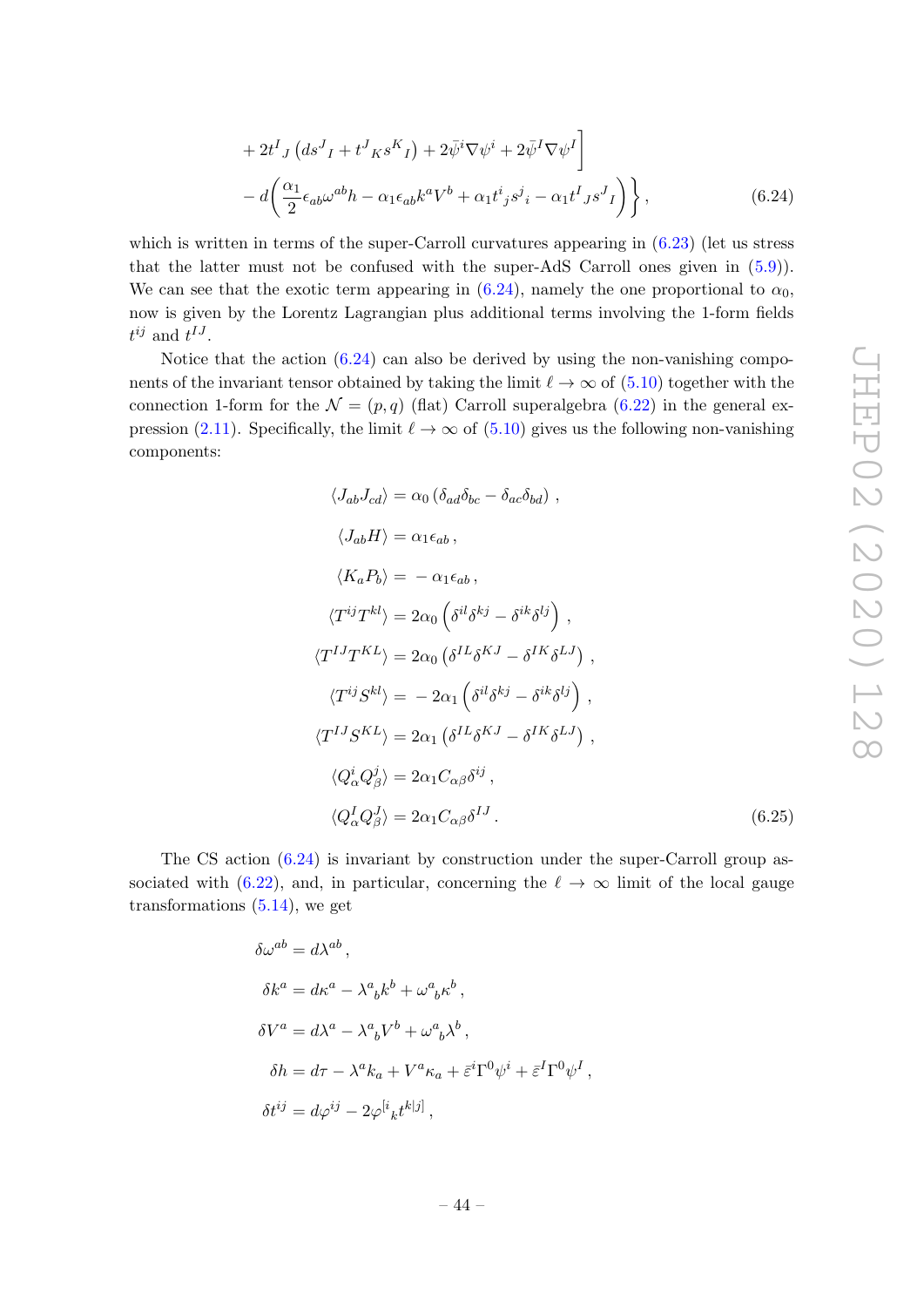$$
\delta t^{IJ} = d\varphi^{IJ} - 2\varphi^{[I}{}_{K}t^{K|J]},
$$
  
\n
$$
\delta s^{ij} = d\varsigma^{ij} - 2\varphi^{[i}{}_{k} s^{k|j]} + 2t^{[i}{}_{k} \varsigma^{k|j]} + 2\bar{\varepsilon}^{[i}{}_{\psi}{}^{j]},
$$
  
\n
$$
\delta s^{IJ} = d\varsigma^{IJ} + 2\varphi^{[I}{}_{K} s^{K|J]} + 2t^{[I}{}_{K} \varsigma^{K|J]} - 2\bar{\varepsilon}^{[I}{}_{\psi}{}^{J]},
$$
  
\n
$$
\delta \psi^{i} = d\varepsilon^{+} - \frac{1}{4} \lambda^{ab} \Gamma_{ab} \psi^{i} + \frac{1}{4} \omega^{ab} \Gamma_{ab} \varepsilon^{i} - \varphi^{ij} \psi_{j} + t^{ij} \varepsilon_{j},
$$
  
\n
$$
\delta \psi^{I} = d\varepsilon^{-} - \frac{1}{4} \lambda^{ab} \Gamma_{ab} \psi^{I} + \frac{1}{4} \omega^{ab} \Gamma_{ab} \varepsilon^{I} - \varphi^{IJ} \psi_{J} + t^{IJ} \varepsilon_{J}.
$$
\n(6.26)

Thus, restricting ourselves to the supersymmetry transformations in the limit  $\ell \to \infty$ , we are left with

$$
\delta \omega^{ab} = 0,
$$
  
\n
$$
\delta k^{a} = 0,
$$
  
\n
$$
\delta h = \bar{\varepsilon}^{i} \Gamma^{0} \psi^{i} + \bar{\varepsilon}^{I} \Gamma^{0} \psi^{I},
$$
  
\n
$$
\delta t^{ij} = 0,
$$
  
\n
$$
\delta t^{IJ} = 0,
$$
  
\n
$$
\delta s^{ij} = 2\bar{\varepsilon}^{[i} \psi^{j]},
$$
  
\n
$$
\delta s^{IJ} = -2\bar{\varepsilon}^{[I} \psi^{J]},
$$
  
\n
$$
\delta \psi^{i} = d\varepsilon^{+} + \frac{1}{4} \omega^{ab} \Gamma_{ab} \varepsilon^{i} + t^{ij} \varepsilon_{j},
$$
  
\n
$$
\delta \psi^{I} = d\varepsilon^{-} + \frac{1}{4} \omega^{ab} \Gamma_{ab} \varepsilon^{I} + t^{IJ} \varepsilon_{J}.
$$
  
\n(6.27)

Concluding, the equations of motion for the action  $(6.24)$  (flat limit of the equations of motion given in  $(5.16)$  read as follows:

$$
\delta\omega^{ab} : \quad \alpha_0 \mathcal{R}^{ab} + \alpha_1 \epsilon^{ab} \mathcal{H} = 0,
$$
  
\n
$$
\delta k^a : \quad \alpha_1 R^a = 0,
$$
  
\n
$$
\delta V^a : \quad 2\alpha_1 \epsilon_{ab} \mathcal{K}^b = 0,
$$
  
\n
$$
\delta h : \quad \alpha_1 \mathcal{R}^{ab} = 0,
$$
  
\n
$$
\delta t^{ij} : \quad -\alpha_0 \mathcal{T}^{ij} + \alpha_1 \mathcal{S}^{ij} = 0,
$$
  
\n
$$
\delta t^{IJ} : \quad -\alpha_0 \mathcal{T}^{IJ} - \alpha_1 \mathcal{S}^{IJ} = 0,
$$
  
\n
$$
\delta s^{ij} : \quad \alpha_1 \mathcal{T}^{ij} = 0,
$$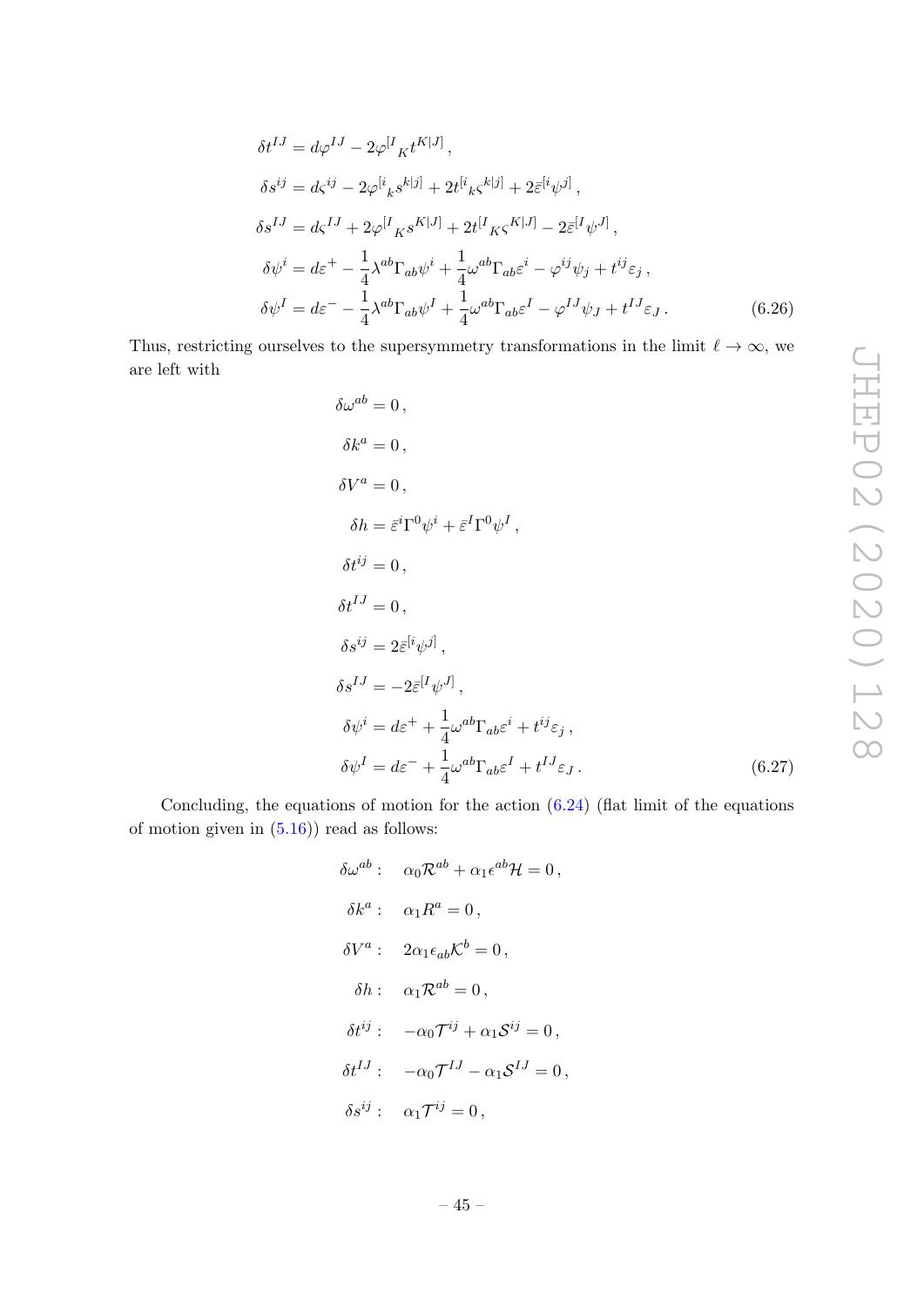$$
\delta s^{IJ}: \quad \alpha_1 \mathcal{T}^{IJ} = 0,
$$
  
\n
$$
\delta \psi^i: \quad \alpha_1 \nabla \psi^i = 0,
$$
  
\n
$$
\delta \psi^I: \quad \alpha_1 \nabla \psi^I = 0.
$$
\n(6.28)

When  $\alpha_1 \neq 0$ , the eqs. (6.28) exactly reduce to the vanishing of the curvature 2-forms given in (6.23) ( $\alpha_1 \neq 0$  is a sufficient condition to recover the vanishing of the curvature 2-forms (6.23), and the coefficient  $\alpha_0$  can also be consistently set to zero, making the exotic term disappear from the action (6.24)).

Restricting ourselves to the purely bosonic theory, we end up with the  $\mathcal{N} = (p,q)$ Carroll gravity theories in three dimensions, invariant under the  $\mathcal{N} = (p, q)$  Carroll algebra. At the purely bosonic level, the fields  $t^{ij}$ ,  $t^{IJ}$ ,  $s^{ij}$ , and  $s^{IJ}$ , and the corresponding terms in the action, can also be consistently discarded by performing an IW contraction.

On the other hand, let us finally mention that, if we now consider the particular case  $p = q = 1$ , we exactly reproduce the results previously obtained in this section for the  $(1, 1)$ theory in the flat limit.

All the studies of the flat limit presented in this section represent a new development and generalization of the previous works concerning Carroll superalgebras in three dimensions, in particular in the context of three-dimensional CS supergravity theories.

#### 7 Conclusions

Motivated by the recent development of applications of Carroll symmetries (in particular, by their prominent role in the context of holography), and by the fact that, nevertheless, the study of their supersymmetric extensions in the context of supergravity models still remains poorly explored, in this paper we have presented, in a systematic fashion, the ultra-relativistic N-extended AdS CS supergravity theories in three  $(2 + 1)$  spacetime dimensions, which are invariant under  $N$ -extended AdS Carroll superalgebras, extending the results recently presented in [35] (where the construction of the three-dimensional  $\mathcal{N} = 1$  CS supergravity theory invariant under the so-called AdS Carroll superalgebra. ultra-relativistic contraction of the  $\mathcal{N} = 1$  AdS superalgebra [14], together with the study of its flat limit, has been presented for the first time). In particular, we have applied the method introduced in [36] with the improvements of [35] to construct the aforesaid ultra-relativistic  $N$ -extended AdS CS supergravity theories.

We have first considered the  $(2,0)$  and  $(1,1)$  cases, and subsequently generalized our analysis to  $\mathcal{N} = (\mathcal{N}, 0)$ , with  $\mathcal{N}$  even integer, and to  $\mathcal{N} = (p, q)$ , that is  $\mathcal{N} = p + q$ , with  $p, q > 0$ . The N-extended AdS Carroll superalgebras have been obtained through the Carrollian (i.e., ultra-relativistic) contraction applied to an  $s\sigma(2)$  extension of  $\mathfrak{osp}(2|2)$  ⊗  $\mathfrak{sp}(2)$ , to  $\mathfrak{osp}(2|1) \otimes \mathfrak{osp}(2,1)$ , to an  $\mathfrak{so}(\mathcal{N})$  extension of  $\mathfrak{osp}(2|\mathcal{N}) \otimes \mathfrak{sp}(2)$ , and to the direct sum of an  $\mathfrak{so}(p) \oplus \mathfrak{so}(q)$  algebra and  $\mathfrak{osp}(2|p) \otimes \mathfrak{osp}(2,q)$ , respectively.

An  $\mathcal{N} = (2, 0)$  AdS Carroll superalgebra in three dimensions was previously introduced in [14]. Nevertheless, the latter does not allow for a non-degenerate invariant tensor, meaning that one cannot construct a well-defined CS action based on this superalgebra.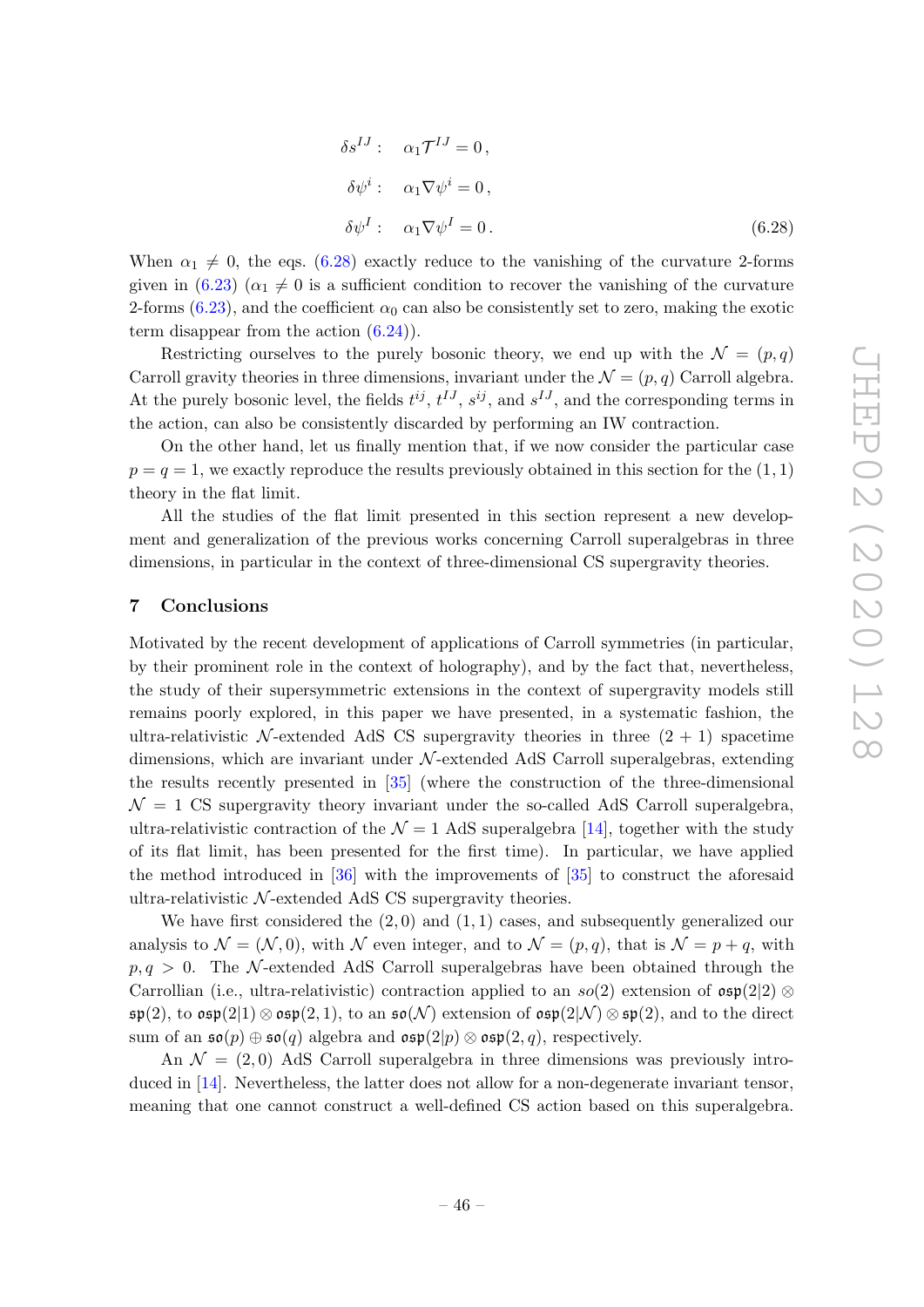To overcome this point, we have considered an  $s\sigma(2)$  extension of  $\mathfrak{osp}(2|2) \otimes \mathfrak{sp}(2)$  and performed the ultra-relativistic contraction on it, ending up with a new  $\mathcal{N} = (2, 0)$  AdS Carroll superalgebra endowed with a non-degenerate invariant tensor. This has allowed us to develop the three-dimensional CS supergravity action invariant under this  $\mathcal{N} = (2,0)$ AdS Carroll superalgebra. We have called this action the  $(2,0)$  AdS Carroll CS supergravity action. We have done an analogous analysis in the  $(1, 1)$  case, and subsequently generalized our study to  $\mathcal{N} = (\mathcal{N}, 0)$  (with  $\mathcal{N}$  even) and to  $\mathcal{N} = (p, q)$  (with  $p, q > 0$ ). In particular, after having introduced the ultra-relativistic superalgebras, we have constructed the respective CS supergravity theories in three-dimensions by exploiting the non-vanishing components of the corresponding invariant tensor. The aforementioned actions are all based on a non-degenerate, invariant bilinear form (i.e., an invariant metric), and each of them is characterized by two coupling constants and involve an exotic contribution. The results presented in this paper were also open problems suggested in ref. [14], and they represent the  $\mathcal N$ -extended generalization of [35]. Interestingly, one can observe that the CS formulation in the N-extended cases  $\mathcal{N} = (\mathcal{N}, 0)$  and  $\mathcal{N} = (p, q)$  requires the presence of  $\mathfrak{so}(\mathcal{N})$ and  $\mathfrak{so}(p) \oplus \mathfrak{sp}(q)$  generators, respectively, also at the ultra-relativistic level, that is in the Carroll limit; thus, what happens at the relativistic level for three-dimensional  $\mathcal{N}$ -extended CS Poincaré and AdS supergravity theories (see  $[40]$ ), that is the need to introduce the aforementioned extra generators (together with their dual 1-form fields) in the theory in order to obtain a non-degenerate invariant tensor, has repercussions also on (and still holds at) the ultra-relativistic level.

We have also analyzed the flat limit  $\ell \to \infty$  of the aforementioned models, in which we have recovered the ultra-relativistic  $\mathcal{N}$ -extended (flat) CS supergravity theories invariant under  $\mathcal N$ -extended super-Carroll algebras. The flat limit has been applied at the level of the superalgebras, CS actions, supersymmetry transformation laws, and field equations. Also all the studies of the flat limit presented in section 6 represent a new development and generalization of the previous works presented in the literature concerning Carroll (super)algebras in three dimensions, in particular in the context of three-dimensional CS (super)gravity theories.

The recently discovered relations among the Carrollian world and flat holography suggest that this work might represents a starting point to go further in the analysis of supersymmetry invariance of flat supergravity in the presence of a non-trivial boundary, along the lines of [55]. Besides, now, having well-defined three-dimensional CS (super)gravity theories respectively invariant under the  $N$ -extended AdS-Carroll and Carroll (super)algebras, it would be intriguing to go beyond and study the asymptotic symmetry of these models, following, for instance, the prescription given in ref. [56]. It would also be interesting to further extend our analysis to more general amount of supersymmetry, involving also odd  $N$  cases, and to higher-dimensional models (recently, a study exploring the Carroll limit corresponding to M2- as well as M3-branes propagating over  $D = 11$  supergravity backgrounds in M-theory has been presented  $[10]$ , where Carrollian (super)gravity theories still remain poorly explored. Finally, all these ultra-relativistic theories constructed à la CS could have some applications in the context of Carrollian fluids (and their relations with flat holography, see refs.  $[31-34]$ .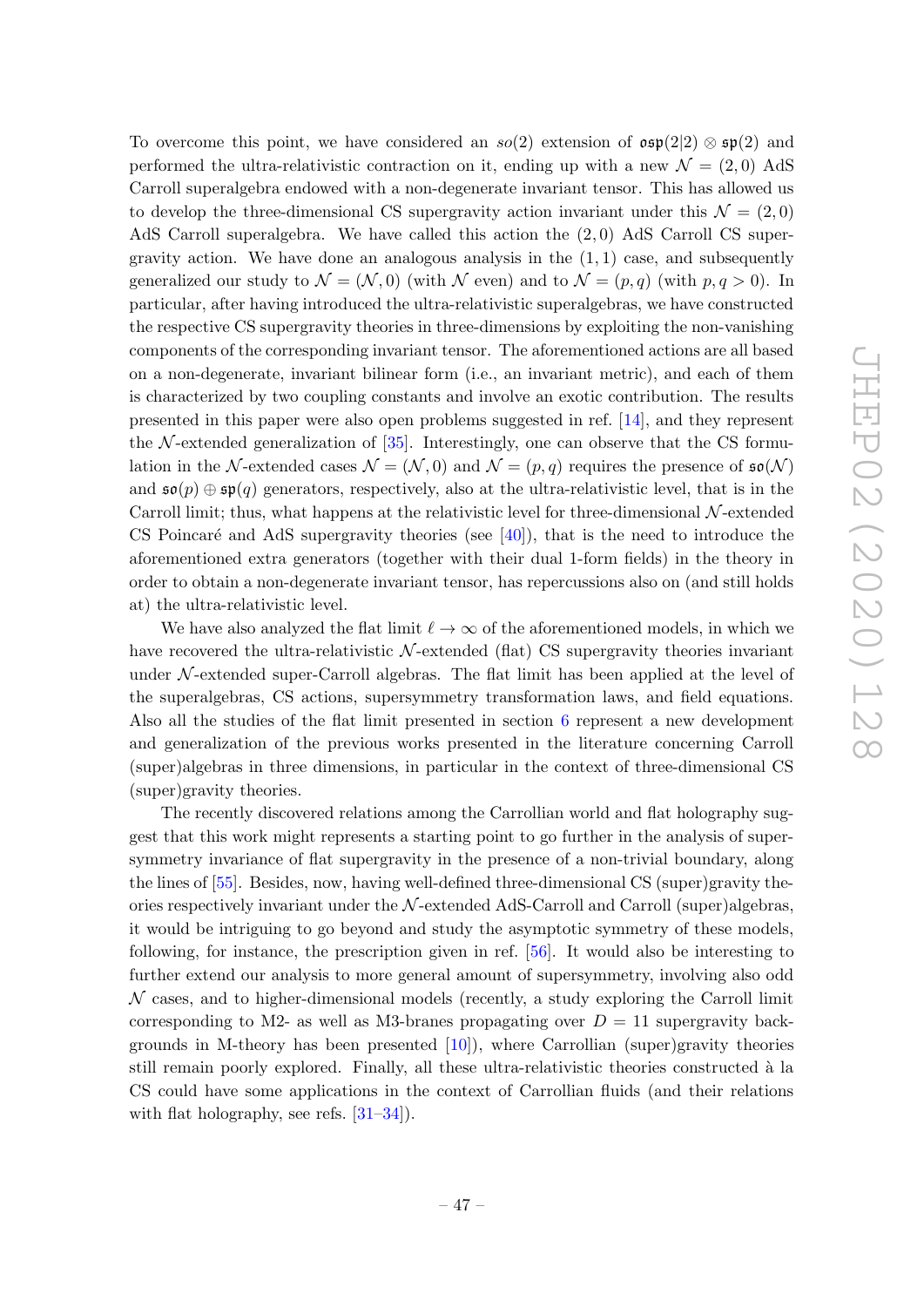#### Acknowledgments

L.R. is grateful to L. Andrianopoli and B.L. Cerchiai for useful discussions and support.

Open Access. This article is distributed under the terms of the Creative Commons Attribution License [\(CC-BY 4.0\)](https://creativecommons.org/licenses/by/4.0/), which permits any use, distribution and reproduction in any medium, provided the original author(s) and source are credited.

#### References

- [1] J.M. Levy-Leblond, Une nouvelle limite non-relativiste du groupe de Poincaré, Ann. Inst. Henri Poincaré  $\bf{A}$  3 (1965) 1.
- [2] H. Bacry and J. Levy-Leblond, *Possible kinematics*, *[J. Math. Phys.](https://doi.org/10.1063/1.1664490)* **9** (1968) 1605 [IN[SPIRE](https://inspirehep.net/search?p=find+J+%22J.Math.Phys.,9,1605%22)].
- [3] G. Gibbons, K. Hashimoto and P. Yi, Tachyon condensates, Carrollian contraction of Lorentz group and fundamental strings, JHEP 09 [\(2002\) 061](https://doi.org/10.1088/1126-6708/2002/09/061) [[hep-th/0209034](https://arxiv.org/abs/hep-th/0209034)] [IN[SPIRE](https://inspirehep.net/search?p=find+EPRINT+hep-th/0209034)].
- [4] D.M. Hofman and B. Rollier, Warped conformal field theory as lower spin gravity, [Nucl.](https://doi.org/10.1016/j.nuclphysb.2015.05.011) Phys. **B 897** [\(2015\) 1](https://doi.org/10.1016/j.nuclphysb.2015.05.011) [[arXiv:1411.0672](https://arxiv.org/abs/1411.0672)] [IN[SPIRE](https://inspirehep.net/search?p=find+EPRINT+arXiv:1411.0672)].
- [5] A. Bagchi, Tensionless strings and galilean conformal algebra, JHEP 05 [\(2013\) 141](https://doi.org/10.1007/JHEP05(2013)141) [[arXiv:1303.0291](https://arxiv.org/abs/1303.0291)] [IN[SPIRE](https://inspirehep.net/search?p=find+EPRINT+arXiv:1303.0291)].
- [6] A. Bagchi, S. Chakrabortty and P. Parekh, Tensionless strings from worldsheet symmetries, JHEP 01 [\(2016\) 158](https://doi.org/10.1007/JHEP01(2016)158) [[arXiv:1507.04361](https://arxiv.org/abs/1507.04361)] [IN[SPIRE](https://inspirehep.net/search?p=find+EPRINT+arXiv:1507.04361)].
- [7] A. Bagchi, S. Chakrabortty and P. Parekh, Tensionless superstrings: view from the worldsheet, JHEP 10 [\(2016\) 113](https://doi.org/10.1007/JHEP10(2016)113) [[arXiv:1606.09628](https://arxiv.org/abs/1606.09628)] [IN[SPIRE](https://inspirehep.net/search?p=find+EPRINT+arXiv:1606.09628)].
- [8] A. Bagchi, A. Banerjee, S. Chakrabortty and P. Parekh, Inhomogeneous tensionless superstrings, JHEP 02 [\(2018\) 065](https://doi.org/10.1007/JHEP02(2018)065) [[arXiv:1710.03482](https://arxiv.org/abs/1710.03482)] [IN[SPIRE](https://inspirehep.net/search?p=find+EPRINT+arXiv:1710.03482)].
- [9] A. Bagchi, A. Banerjee, S. Chakrabortty and P. Parekh, Exotic origins of tensionless superstrings, Phys. Lett. B 801 [\(2020\) 135139](https://doi.org/10.1016/j.physletb.2019.135139) [[arXiv:1811.10877](https://arxiv.org/abs/1811.10877)] [IN[SPIRE](https://inspirehep.net/search?p=find+EPRINT+arXiv:1811.10877)].
- [10] D. Roychowdhury, Carroll membranes, JHEP 10 [\(2019\) 258](https://doi.org/10.1007/JHEP10(2019)258) [[arXiv:1908.07280](https://arxiv.org/abs/1908.07280)] [IN[SPIRE](https://inspirehep.net/search?p=find+EPRINT+arXiv:1908.07280)].
- [11] J. Hartong, Gauging the Carroll algebra and ultra-relativistic gravity, JHEP 08 [\(2015\) 069](https://doi.org/10.1007/JHEP08(2015)069) [[arXiv:1505.05011](https://arxiv.org/abs/1505.05011)] [IN[SPIRE](https://inspirehep.net/search?p=find+EPRINT+arXiv:1505.05011)].
- [12] E. Bergshoeff, D. Grumiller, S. Prohazka and J. Rosseel, Three-dimensional spin-3 theories based on general kinematical algebras, JHEP  $01$  [\(2017\) 114](https://doi.org/10.1007/JHEP01(2017)114)  $\text{arXiv:1612.02277}$  $\text{arXiv:1612.02277}$  $\text{arXiv:1612.02277}$  [IN[SPIRE](https://inspirehep.net/search?p=find+EPRINT+arXiv:1612.02277)].
- [13] E. Bergshoeff et al., Carroll versus Galilei gravity, JHEP 03 [\(2017\) 165](https://doi.org/10.1007/JHEP03(2017)165) [[arXiv:1701.06156](https://arxiv.org/abs/1701.06156)] [IN[SPIRE](https://inspirehep.net/search?p=find+EPRINT+arXiv:1701.06156)].
- [14] E. Bergshoeff, J. Gomis and L. Parra, The symmetries of the Carroll superparticle, [J. Phys.](https://doi.org/10.1088/1751-8113/49/18/185402) A 49 [\(2016\) 185402](https://doi.org/10.1088/1751-8113/49/18/185402) [[arXiv:1503.06083](https://arxiv.org/abs/1503.06083)] [IN[SPIRE](https://inspirehep.net/search?p=find+EPRINT+arXiv:1503.06083)].
- [15] J. Matulich, S. Prohazka and J. Salzer, Limits of three-dimensional gravity and metric kinematical Lie algebras in any dimension, JHEP  $07$  [\(2019\) 118](https://doi.org/10.1007/JHEP07(2019)118)  $\left[$ [arXiv:1903.09165](https://arxiv.org/abs/1903.09165) $\right]$ [IN[SPIRE](https://inspirehep.net/search?p=find+EPRINT+arXiv:1903.09165)].
- [16] J. Figueroa-O'Farrill and S. Prohazka, Spatially isotropic homogeneous spacetimes, [JHEP](https://doi.org/10.1007/JHEP01(2019)229) 01 [\(2019\) 229](https://doi.org/10.1007/JHEP01(2019)229) [[arXiv:1809.01224](https://arxiv.org/abs/1809.01224)] [IN[SPIRE](https://inspirehep.net/search?p=find+EPRINT+arXiv:1809.01224)].
- [17] J. Figueroa-O'Farrill, R. Grassie and S. Prohazka, Geometry and BMS Lie algebras of spatially isotropic homogeneous spacetimes, JHEP 08 [\(2019\) 119](https://doi.org/10.1007/JHEP08(2019)119) [[arXiv:1905.00034](https://arxiv.org/abs/1905.00034)] [IN[SPIRE](https://inspirehep.net/search?p=find+EPRINT+arXiv:1905.00034)].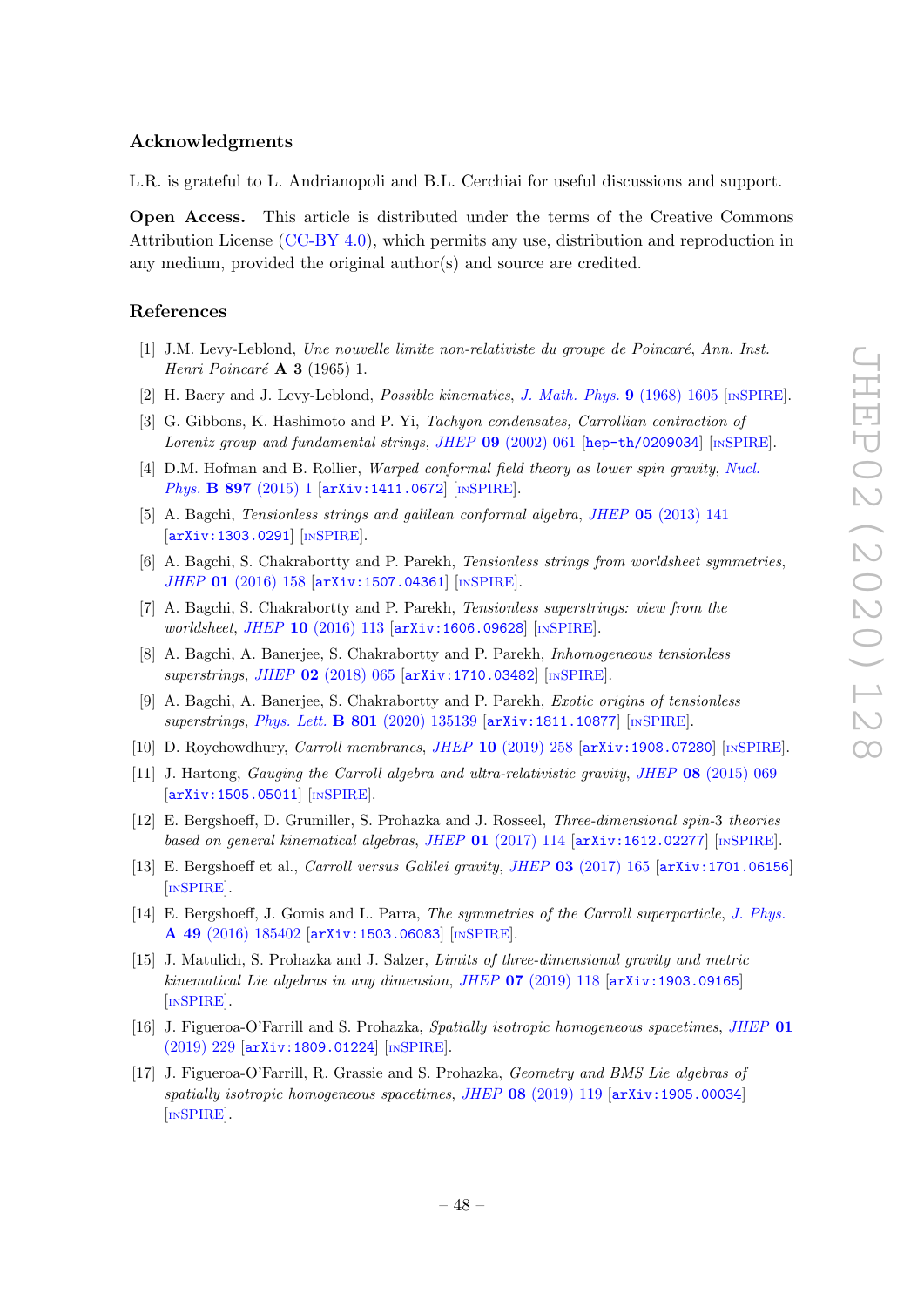- [18] A. Bagchi and R. Gopakumar, Galilean conformal algebras and AdS/CFT, JHEP 07 [\(2009\)](https://doi.org/10.1088/1126-6708/2009/07/037) [037](https://doi.org/10.1088/1126-6708/2009/07/037) [[arXiv:0902.1385](https://arxiv.org/abs/0902.1385)] [IN[SPIRE](https://inspirehep.net/search?p=find+EPRINT+arXiv:0902.1385)].
- [19] M.H. Christensen, J. Hartong, N.A. Obers and B. Rollier, Torsional Newton-Cartan geometry and Lifshitz holography, Phys. Rev.  $\overline{D}$  89 [\(2014\) 061901](https://doi.org/10.1103/PhysRevD.89.061901) [[arXiv:1311.4794](https://arxiv.org/abs/1311.4794)] [IN[SPIRE](https://inspirehep.net/search?p=find+EPRINT+arXiv:1311.4794)].
- [20] M.H. Christensen, J. Hartong, N.A. Obers and B. Rollier, Boundary stress-energy tensor and Newton-Cartan geometry in Lifshitz holography, JHEP 01 [\(2014\) 057](https://doi.org/10.1007/JHEP01(2014)057) [[arXiv:1311.6471](https://arxiv.org/abs/1311.6471)] [IN[SPIRE](https://inspirehep.net/search?p=find+EPRINT+arXiv:1311.6471)].
- [21] J. Hartong, E. Kiritsis and N.A. Obers, *Lifshitz space–times for Schrödinger holography*, [Phys. Lett.](https://doi.org/10.1016/j.physletb.2015.05.010) **B 746** (2015) 318 [[arXiv:1409.1519](https://arxiv.org/abs/1409.1519)] [IN[SPIRE](https://inspirehep.net/search?p=find+EPRINT+arXiv:1409.1519)].
- [22] E.A. Bergshoeff, J. Hartong and J. Rosseel, Torsional Newton–Cartan geometry and the  $Schrödinger algebra, Class. Quantum, Grav. 32 (2015) 135017 [arXiv:1409.5555] [NSPIRE].$  $Schrödinger algebra, Class. Quantum, Grav. 32 (2015) 135017 [arXiv:1409.5555] [NSPIRE].$  $Schrödinger algebra, Class. Quantum, Grav. 32 (2015) 135017 [arXiv:1409.5555] [NSPIRE].$  $Schrödinger algebra, Class. Quantum, Grav. 32 (2015) 135017 [arXiv:1409.5555] [NSPIRE].$  $Schrödinger algebra, Class. Quantum, Grav. 32 (2015) 135017 [arXiv:1409.5555] [NSPIRE].$
- [23] J. Hartong, E. Kiritsis and N.A. Obers, Field theory on Newton-Cartan backgrounds and symmetries of the Lifshitz vacuum, JHEP 08 [\(2015\) 006](https://doi.org/10.1007/JHEP08(2015)006) [[arXiv:1502.00228](https://arxiv.org/abs/1502.00228)] [IN[SPIRE](https://inspirehep.net/search?p=find+EPRINT+arXiv:1502.00228)].
- [24] A. Bagchi, Correspondence between asymptotically flat spacetimes and nonrelativistic conformal field theories, [Phys. Rev. Lett.](https://doi.org/10.1103/PhysRevLett.105.171601)  $105$  (2010) 171601 [[arXiv:1006.3354](https://arxiv.org/abs/1006.3354)] [IN[SPIRE](https://inspirehep.net/search?p=find+EPRINT+arXiv:1006.3354)].
- [25] A. Bagchi and R. Fareghbal, BMS/GCA redux: towards flatspace holography from non-relativistic symmetries, JHEP 10 [\(2012\) 092](https://doi.org/10.1007/JHEP10(2012)092)  $\left[$ [arXiv:1203.5795](https://arxiv.org/abs/1203.5795) $\right]$   $\left[$ IN[SPIRE](https://inspirehep.net/search?p=find+EPRINT+arXiv:1203.5795) $\right]$ .
- [26] A. Bagchi, R. Basu, A. Kakkar and A. Mehra, Flat holography: aspects of the dual field theory, JHEP  $12$  [\(2016\) 147](https://doi.org/10.1007/JHEP12(2016)147)  $\text{arXiv:1609.06203}$  $\text{arXiv:1609.06203}$  $\text{arXiv:1609.06203}$  [IN[SPIRE](https://inspirehep.net/search?p=find+EPRINT+arXiv:1609.06203)].
- [27] I. Lodato and W. Merbis,  $Super-BMS_3$  algebras from  $\mathcal{N}=2$  flat supergravities, [JHEP](https://doi.org/10.1007/JHEP11(2016)150) 11 [\(2016\) 150](https://doi.org/10.1007/JHEP11(2016)150) [[arXiv:1610.07506](https://arxiv.org/abs/1610.07506)] [IN[SPIRE](https://inspirehep.net/search?p=find+EPRINT+arXiv:1610.07506)].
- [28] A. Bagchi, A. Mehra and P. Nandi, Field theories with conformal Carrollian symmetry, JHEP 05 [\(2019\) 108](https://doi.org/10.1007/JHEP05(2019)108) [[arXiv:1901.10147](https://arxiv.org/abs/1901.10147)] [IN[SPIRE](https://inspirehep.net/search?p=find+EPRINT+arXiv:1901.10147)].
- [29] C. Duval, G.W. Gibbons and P.A. Horvathy, *Conformal Carroll groups and BMS symmetry*, [Class. Quant. Grav.](https://doi.org/10.1088/0264-9381/31/9/092001) 31 (2014) 092001 [[arXiv:1402.5894](https://arxiv.org/abs/1402.5894)] [IN[SPIRE](https://inspirehep.net/search?p=find+EPRINT+arXiv:1402.5894)].
- [30] C. Duval, G.W. Gibbons and P.A. Horvathy, *Conformal Carroll groups*, *[J. Phys.](https://doi.org/10.1088/1751-8113/47/33/335204)* A 47 [\(2014\) 335204](https://doi.org/10.1088/1751-8113/47/33/335204) [[arXiv:1403.4213](https://arxiv.org/abs/1403.4213)] [IN[SPIRE](https://inspirehep.net/search?p=find+EPRINT+arXiv:1403.4213)].
- [31] L. Ciambelli et al., Covariant Galilean versus Carrollian hydrodynamics from relativistic fluids, [Class. Quant. Grav.](https://doi.org/10.1088/1361-6382/aacf1a) 35 (2018) 165001 [[arXiv:1802.05286](https://arxiv.org/abs/1802.05286)] [IN[SPIRE](https://inspirehep.net/search?p=find+EPRINT+arXiv:1802.05286)].
- [32] L. Ciambelli et al., Flat holography and Carrollian fluids, JHEP 07 [\(2018\) 165](https://doi.org/10.1007/JHEP07(2018)165) [[arXiv:1802.06809](https://arxiv.org/abs/1802.06809)] [IN[SPIRE](https://inspirehep.net/search?p=find+EPRINT+arXiv:1802.06809)].
- [33] L. Ciambelli and C. Marteau, Carrollian conservation laws and Ricci-flat gravity, [Class.](https://doi.org/10.1088/1361-6382/ab0d37) Quant. Grav. 36 [\(2019\) 085004](https://doi.org/10.1088/1361-6382/ab0d37) [[arXiv:1810.11037](https://arxiv.org/abs/1810.11037)] [IN[SPIRE](https://inspirehep.net/search?p=find+EPRINT+arXiv:1810.11037)].
- [34] A. Campoleoni et al., Two-dimensional fluids and their holographic duals, [Nucl. Phys.](https://doi.org/10.1016/j.nuclphysb.2019.114692) **B** 946 [\(2019\) 114692](https://doi.org/10.1016/j.nuclphysb.2019.114692) [[arXiv:1812.04019](https://arxiv.org/abs/1812.04019)] [IN[SPIRE](https://inspirehep.net/search?p=find+EPRINT+arXiv:1812.04019)].
- [35] L. Ravera, AdS Carroll Chern-Simons supergravity in  $2+1$  dimensions and its flat limit, [Phys. Lett.](https://doi.org/10.1016/j.physletb.2019.06.026) **B 795** (2019) 331 [[arXiv:1905.00766](https://arxiv.org/abs/1905.00766)] [IN[SPIRE](https://inspirehep.net/search?p=find+EPRINT+arXiv:1905.00766)].
- [36] P.K. Concha, O. Fierro and E.K. Rodríguez, *Inönü-Wigner contraction and*  $D = 2 + 1$ supergravity, [Eur. Phys. J.](https://doi.org/10.1140/epjc/s10052-017-4615-1) C 77 (2017) 48  $\left[$ [arXiv:1611.05018](https://arxiv.org/abs/1611.05018) $\right]$  [IN[SPIRE](https://inspirehep.net/search?p=find+EPRINT+arXiv:1611.05018)].
- [37] E. Inönü and E.P. Wigner, On the contraction of groups and their representations, Proc. Nat. Acad. Sci U.S.A. 39 (1953) 510.
- [38] E. Weimar-Woods, Contractions, generalized Inönü-Wigner contractions and deformations of finite-dimensional Lie algebras, Rev. Mod. Phys. 12 (2000) 1505.